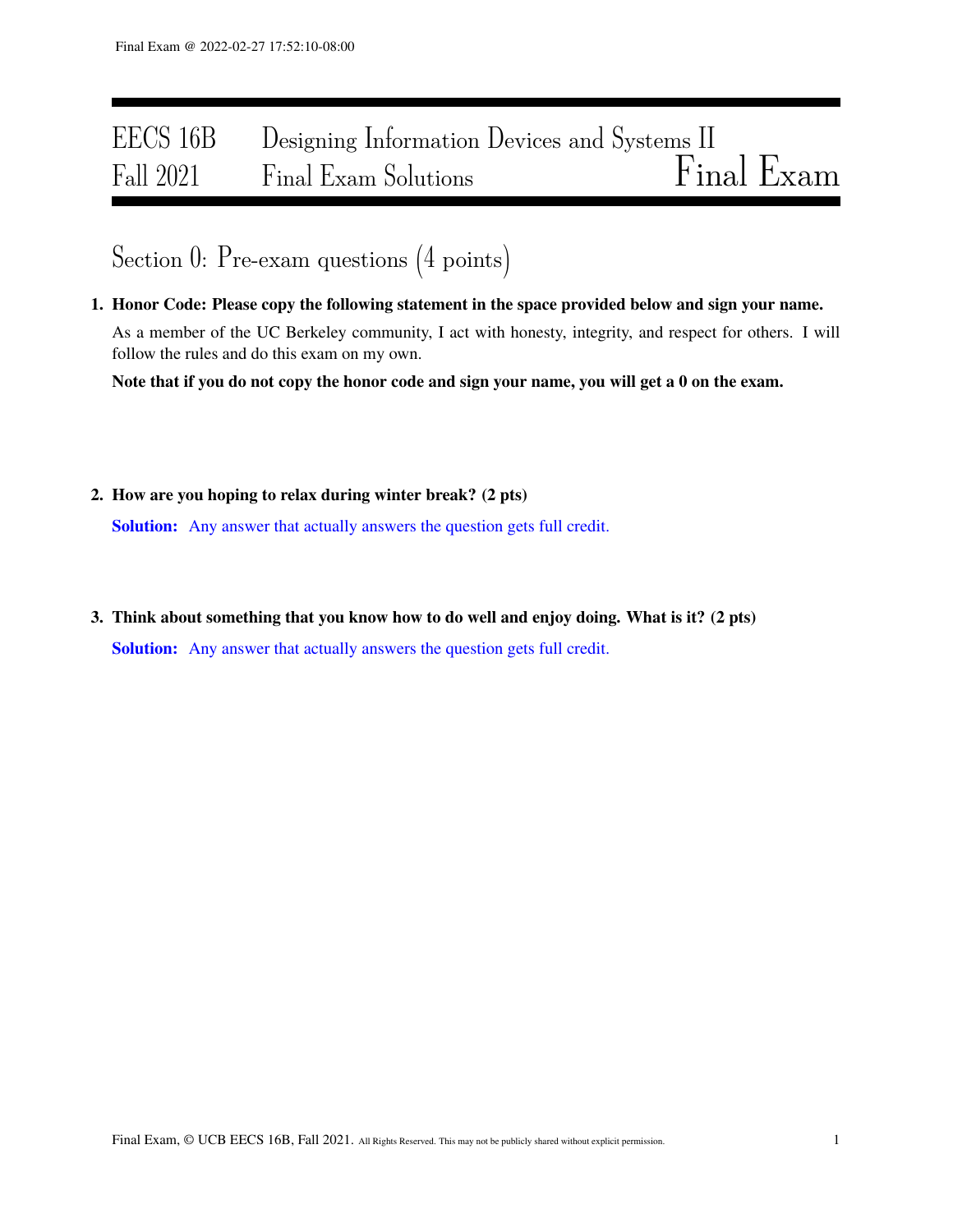# 4. SVD Calculation (11 points)

(a) (7pts) Let 
$$
A = \begin{bmatrix} 0 & 2 \ \sqrt{2} & 0 \ 0 & 1 \end{bmatrix}
$$
. The eigenvalues of  $AA^T = \begin{bmatrix} 4 & 0 & 2 \ 0 & 2 & 0 \ 2 & 0 & 1 \end{bmatrix}$  are 5, 2, 0 with corresponding  
unnormalized eigenvectors  $\begin{bmatrix} 2 \ 0 \ 1 \end{bmatrix}$ ,  $\begin{bmatrix} 0 \ 1 \ 0 \end{bmatrix}$ ,  $\begin{bmatrix} -1 \ 0 \ 2 \end{bmatrix}$ .  
In addition, we know that:  

$$
A^T \begin{bmatrix} 2 & 0 & -1 \ 0 & 1 & 0 \ 1 & 0 & 2 \end{bmatrix} = \begin{bmatrix} 0 & \sqrt{2} & 0 \ 5 & 0 & 0 \end{bmatrix}
$$
(1)

Solution: Observe that this problem is just asking you to carry out a process that you studied in HW11's question entitled "SVD from the other side." You had practice doing this in discussion 10B as well.

Write out the singular value decomposition (SVD) of A in any form you choose (outer product form, compact, or full). (No need to show work.)

**Solution:** The normalized eigenvectors of  $AA^T$  are the columns of U:

$$
U = \begin{bmatrix} \frac{2\sqrt{5}}{5} & 0 & \frac{-\sqrt{5}}{5} \\ 0 & 1 & 0 \\ \frac{\sqrt{5}}{5} & 0 & \frac{2\sqrt{5}}{5} \end{bmatrix}
$$
 (2)

Also, the singular values of A are the square roots of the eigenvalues of  $AA^{\top}$ . Since  $\Sigma$  is the same shape as A and contains the singular values along its diagonal (with zeros elsewhere):

$$
\Sigma = \begin{bmatrix} \sqrt{5} & 0 \\ 0 & \sqrt{2} \\ 0 & 0 \end{bmatrix}
$$
 (3)

Finally, we can find the columns of  $V$  from the columns of  $U$  and the nonzero singular values:

$$
\vec{v}_1 = \frac{1}{\sigma_1} A^\top \vec{u}_1 = \begin{bmatrix} 0 \\ 1 \end{bmatrix} \tag{4}
$$

$$
\vec{v}_2 = \frac{1}{\sigma_2} A^\top \vec{u}_2 = \begin{bmatrix} 1 \\ 0 \end{bmatrix} \tag{5}
$$

$$
V = \begin{bmatrix} 0 & 1 \\ 1 & 0 \end{bmatrix} \tag{6}
$$

Writing the SVD in outer product form yields:

$$
A = \sum_{i=1}^{2} \sigma_i \vec{u}_i \vec{v}_i^{\top} = \sqrt{5} \begin{bmatrix} \frac{2\sqrt{5}}{5} \\ 0 \\ \frac{\sqrt{5}}{5} \end{bmatrix} \begin{bmatrix} 0 & 1 \end{bmatrix} + \sqrt{2} \begin{bmatrix} 0 \\ 1 \\ 0 \end{bmatrix} \begin{bmatrix} 1 & 0 \end{bmatrix}
$$
(7)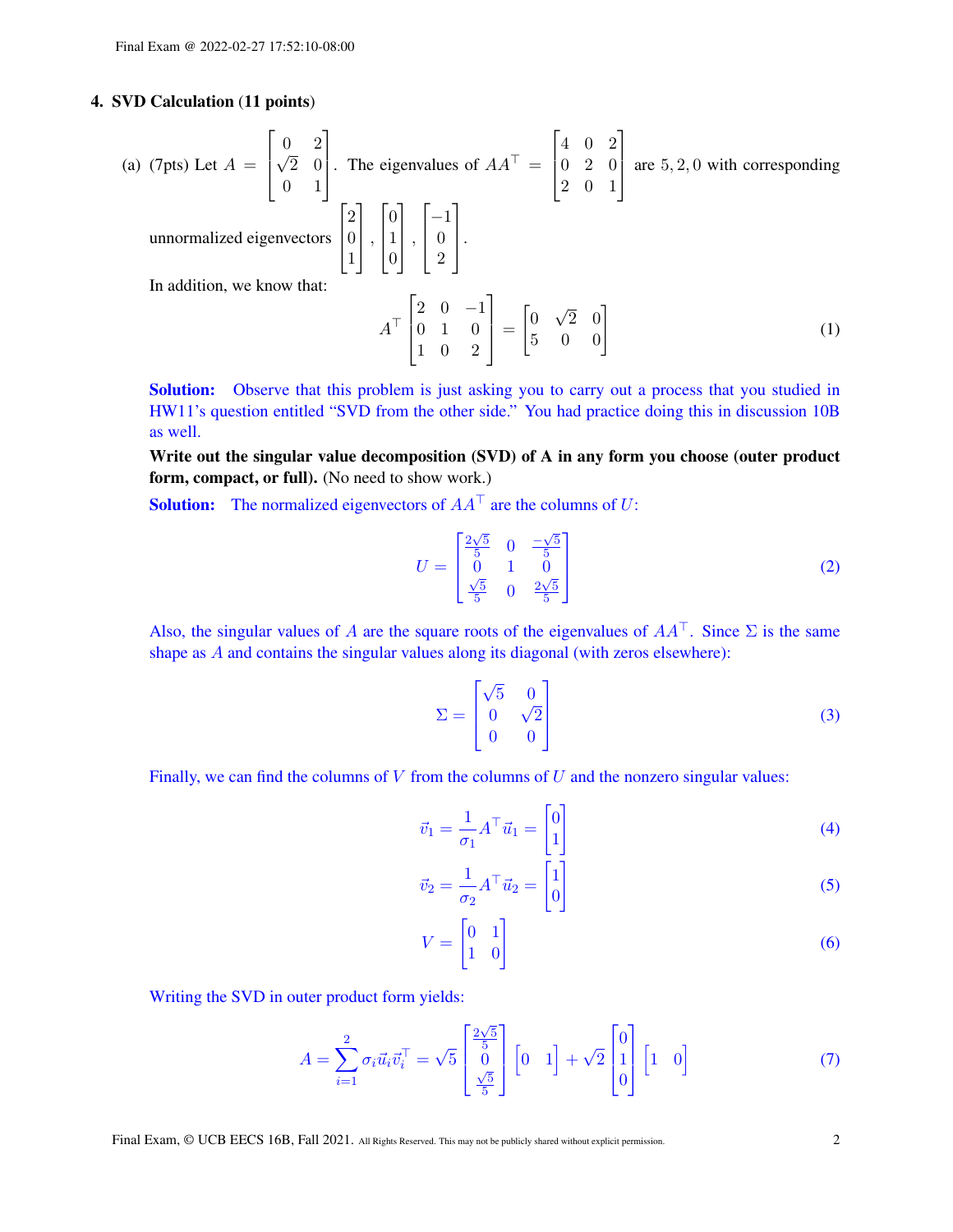where  $\vec{u}_i$  and  $\vec{v}_i$  are the columns of U and V, respectively. We can also write the full SVD:

$$
A = U\Sigma V^{\top} = \begin{bmatrix} \frac{2\sqrt{5}}{5} & 0 & \frac{-\sqrt{5}}{5} \\ 0 & 1 & 0 \\ \frac{\sqrt{5}}{5} & 0 & \frac{2\sqrt{5}}{5} \end{bmatrix} \begin{bmatrix} \sqrt{5} & 0 \\ 0 & \sqrt{2} \\ 0 & 0 \end{bmatrix} \begin{bmatrix} 0 & 1 \\ 1 & 0 \end{bmatrix}
$$
 (8)

or the compact SVD:

$$
A = U\Sigma V^{\top} = \begin{bmatrix} \frac{2\sqrt{5}}{5} & 0\\ 0 & 1\\ \frac{\sqrt{5}}{5} & 0 \end{bmatrix} \begin{bmatrix} \sqrt{5} & 0\\ 0 & \sqrt{2} \end{bmatrix} \begin{bmatrix} 0 & 1\\ 1 & 0 \end{bmatrix}
$$
(9)

For these specific numbers, once you had the first two columns of U and know the  $\Sigma$ , you could also just read off what the  $\vec{v}_i$  have to be since you knew that the first column of A is a scaled multiple of  $\vec{u}_2$ and the second column of A is a scaled multiple of  $\vec{u}_1$ . The numbers were made simple enough to let you do this as a valid way of solving the problem.

(b) (4pts) What is the best rank 1 approximation of A (i.e., what is the rank 1 matrix B that minimizes $||A - B||_F$ )? Write your answer as a  $3 \times 2$  dimensional matrix. (No need to show work) **Solution:** The best rank 1 approximation is  $B = \sigma_1 \vec{u}_1 \vec{v}_1^T$ , or the outer product of the vectors  $\vec{u}_i$  and  $\vec{v}_i$  that correspond to the largest singular value  $\sigma_1$ . In this case: √

$$
B = \sqrt{5} \begin{bmatrix} \frac{2\sqrt{5}}{5} \\ 0 \\ \frac{\sqrt{5}}{5} \end{bmatrix} \begin{bmatrix} 0 & 1 \end{bmatrix} = \begin{bmatrix} 0 & 2 \\ 0 & 0 \\ 0 & 1 \end{bmatrix}
$$
 (10)

For this specific problem, you could also observe that the two columns of A are clearly orthogonal to each other. Consequently, the best rank 1 approximation can only capture one of them, which means that you just want the heavier one which is the second one. From this, you could have immediately seen that  $B$  must have this form. This is also a valid alternative way to solve this problem.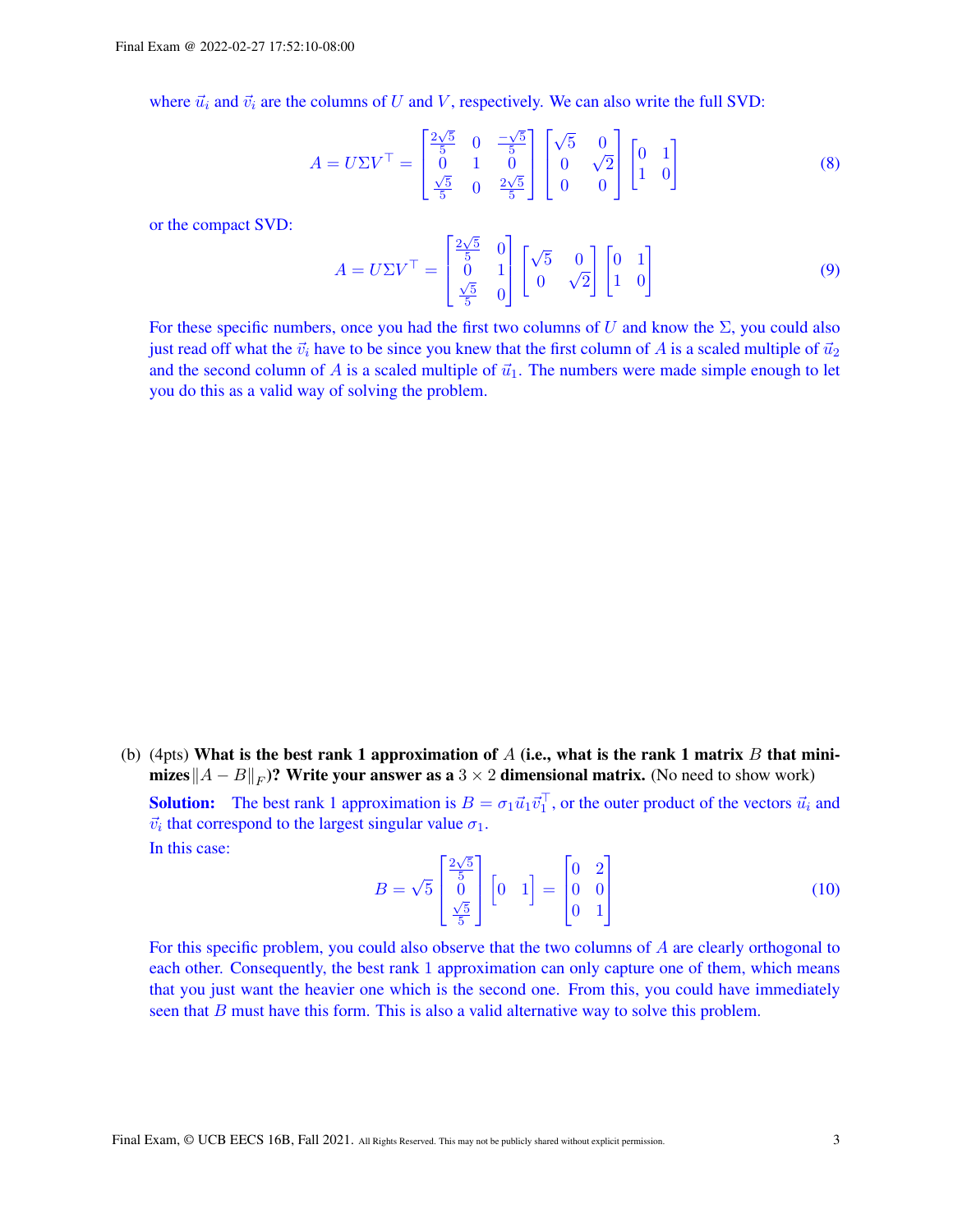#### 5. Gram-Schmidt with Complex Vectors (11 points)

Suppose you are given two complex vectors  $\vec{v}_1$  =  $\int$  j 1 1 and  $\vec{v}_2$  =  $\lceil 1 \rceil$ 0 1 . In addition, the complex inner products are given as:

$$
\langle \vec{v}_1, \vec{v}_1 \rangle = \vec{v}_1^* \vec{v}_1 = 2 \tag{11}
$$

$$
\langle \vec{v}_2, \vec{v}_2 \rangle = \vec{v}_2^* \vec{v}_2 = 1 \tag{12}
$$

$$
\langle \vec{v}_1, \vec{v}_2 \rangle = \vec{v}_2^* \vec{v}_1 = +\mathbf{j} \tag{13}
$$

$$
\langle \vec{v}_2, \vec{v}_1 \rangle = \vec{v}_1^* \vec{v}_2 = -\mathbf{j} \tag{14}
$$

Use the Gram-Schmidt algorithm to generate an orthonormal sequence of vectors  $(\vec{u}_1, \vec{u}_2)$  from the list of vectors  $(\vec{v}_1, \vec{v}_2)$ , starting with  $\vec{v}_1$ . If you start the Gram-Schmidt algorithm with  $\vec{v}_2$ , you will receive zero credit for this entire problem.

Solution: Observe that this problem is essentially the same as what you did in discussion 14B, except that we flipped the sign of  $\vec{v}_2$  and simplified it further by just making things two dimensional instead of adding one more  $\vec{v}_3$ .

(a) (3pts) What is the first vector  $\vec{u}_1$ ? (No need to show work)

**Solution:** The first step of the Graham-Schmidt algorithm is to normalize the first vector  $\vec{v}_1$  to get  $\vec{u}_1$ . Remember that  $\langle \vec{v}_1, \vec{v}_1 \rangle = ||\vec{v}_1||^2$ , so  $||\vec{v}_1|| = \sqrt{2}$ .

$$
\vec{u}_1 = \frac{\vec{v}_1}{\|\vec{v}_1\|} = \frac{1}{\sqrt{2}} \begin{bmatrix} j \\ 1 \end{bmatrix}
$$
 (15)

(b) (8pts) What is the second vector  $\vec{u}_2$ ? (Show work)

**Solution:** The second unnormalized basis vector  $\vec{r}_2$  is found by projecting  $\vec{v}_2$  onto  $\vec{u}_1$  and subtracting the projection from  $\vec{v}_2$ .

$$
\vec{r}_2 = \vec{v}_2 - P_{\vec{u}_1} \vec{v}_2 \tag{16}
$$

$$
=\vec{v}_2 - \frac{\langle \vec{v}_2, \vec{u}_1 \rangle}{\langle \vec{u}_1, \vec{u}_1 \rangle} \vec{u}_1 \tag{17}
$$

$$
= \vec{v}_2 - \frac{\langle \vec{v}_2, \vec{v}_1 \rangle}{\|\vec{v}_1\|} \frac{\vec{v}_1}{\|\vec{v}_1\|} \tag{18}
$$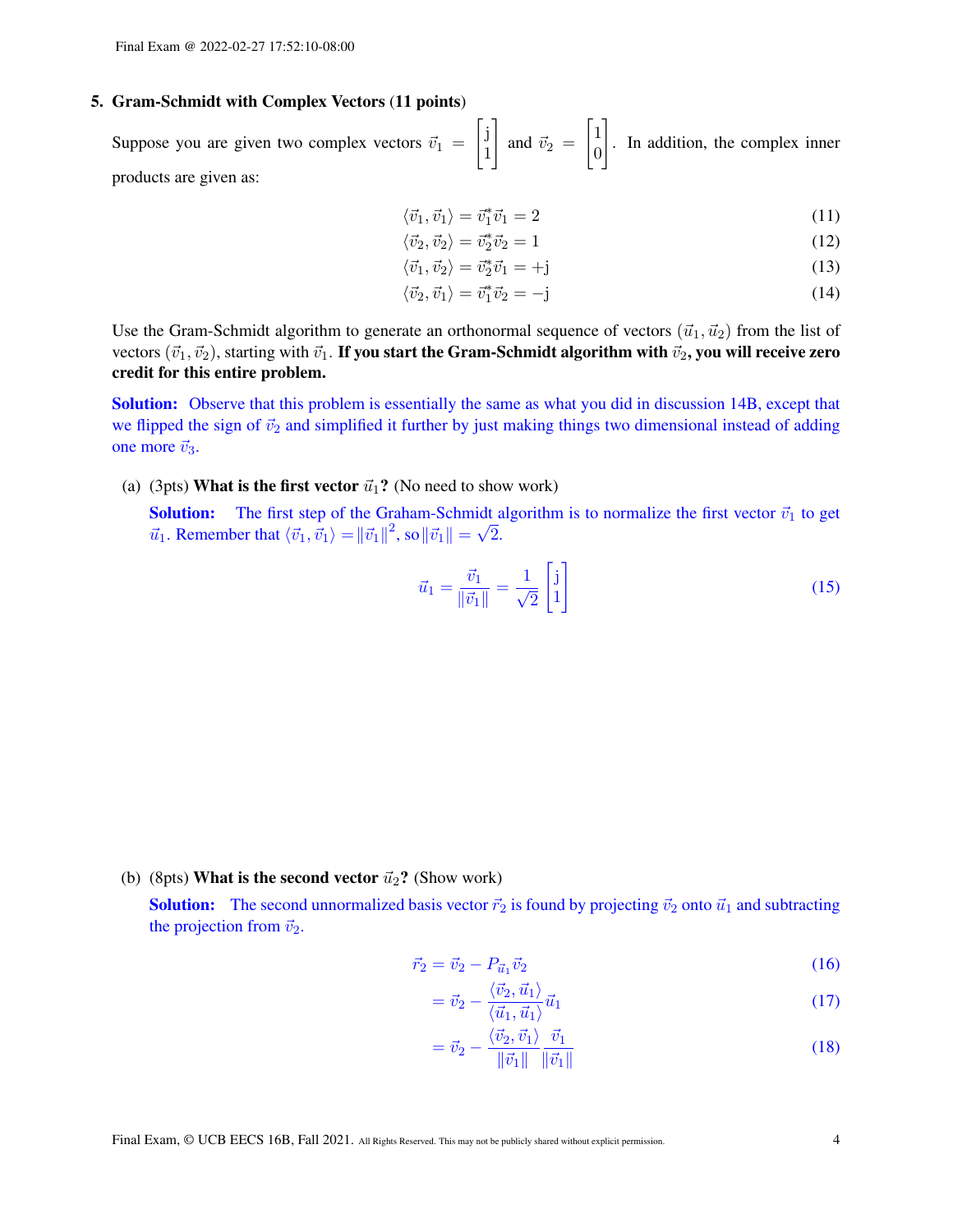Final Exam @ 2022-02-27 17:52:10-08:00

$$
= \begin{bmatrix} 1 \\ 0 \end{bmatrix} - \left(\frac{-j}{2}\right) \begin{bmatrix} j \\ 1 \end{bmatrix} \tag{19}
$$

$$
=\frac{1}{2}\begin{bmatrix}1\\j\end{bmatrix}
$$
\n(20)

The normalized basis vector is

$$
\vec{u}_2 = \frac{\vec{r}_2}{\|\vec{r}_2\|} = \frac{1}{\sqrt{2}} \begin{bmatrix} 1 \\ j \end{bmatrix}
$$
 (21)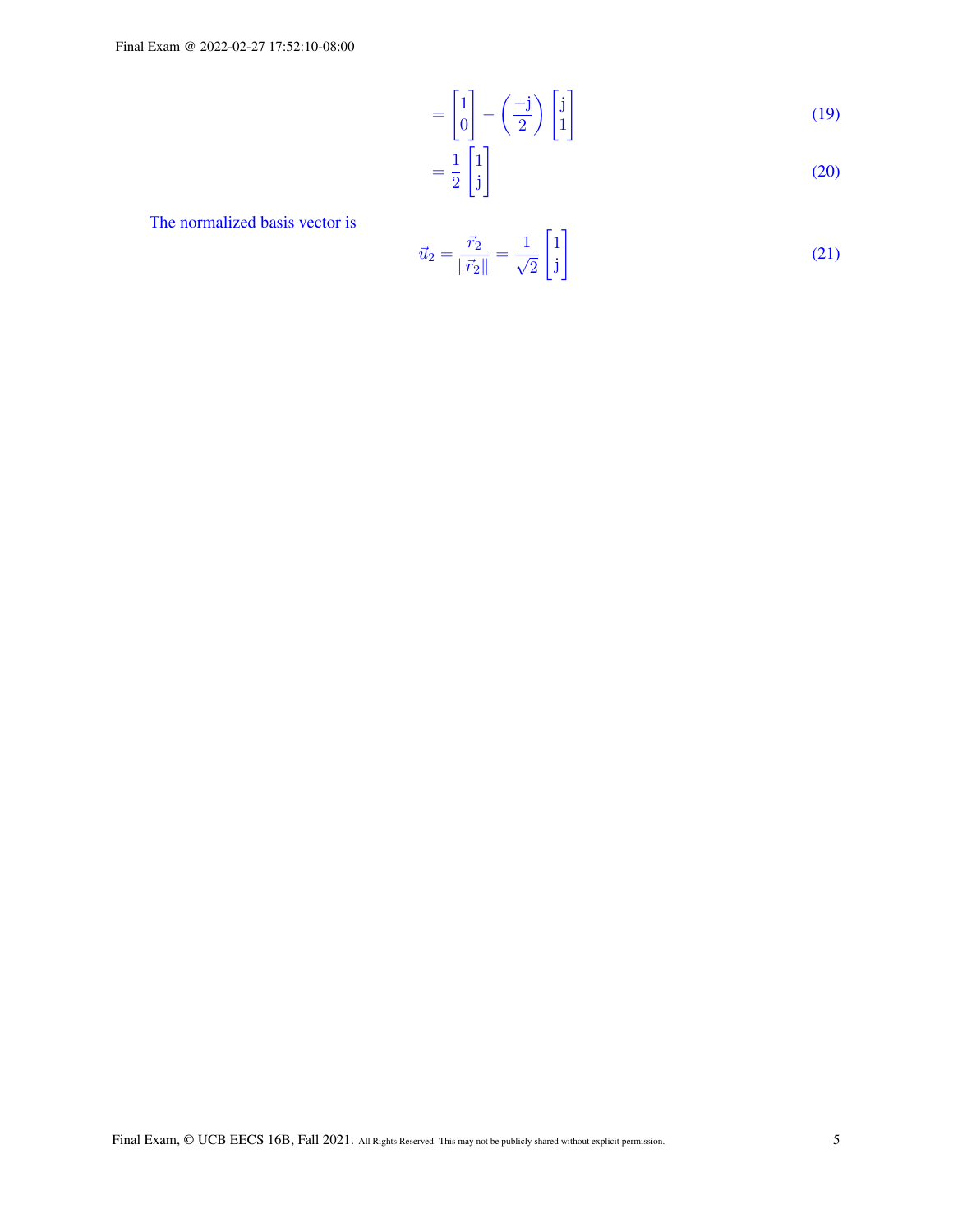#### 6. Choosing cost functions for learning classification (9 points)

We have labeled data  $\{(\vec{x}_i, y_i)\}$  where the labels  $y_i$  are either '+' or '-'. We want to learn a vector  $\vec{w}$  so that we can use the sign of  $\vec{w}^\top \vec{x}$  to classify  $\vec{x}$ . To do this, we will minimize a sum  $c_{\text{total}}(\vec{w}) = \sum_i c^{y_i}(\vec{x}_i^\top \vec{w})$ . We consider cost functions:

- (a) Squared loss:  $c^+(p) = (p-1)^2$  and  $c^-(p) = (p-(-1))^2$
- (b) Exponential loss:  $c^+(p) = e^{-p}$  and  $c^-(p) = e^{+p}$
- (c) Logistic loss:  $c^+(p) = \ln(1 + e^{-p})$  and  $c^-(p) = \ln(1 + e^{+p})$

Solution: This problem engages exactly with the ideas in HW13's problem entitled "Linearization to help classification: discovering logistic regression and how to solve it" as well as what you saw in Discussion 13A. The jupyter notebooks associated with those is where you saw examples like these.

For the plotted data, which cost functions will result in learning reasonable classifiers? (Multiple options might be correct and should be marked for full credit, but every plot has at least one correct option.)





Solution:



|                          | Squared   Exponential   Logistic |  |
|--------------------------|----------------------------------|--|
| <b>Reasonable Choice</b> |                                  |  |

Why? This data is pretty balanced and so any of these approaches will work. There are no outliers of any Solution of the cast-squares.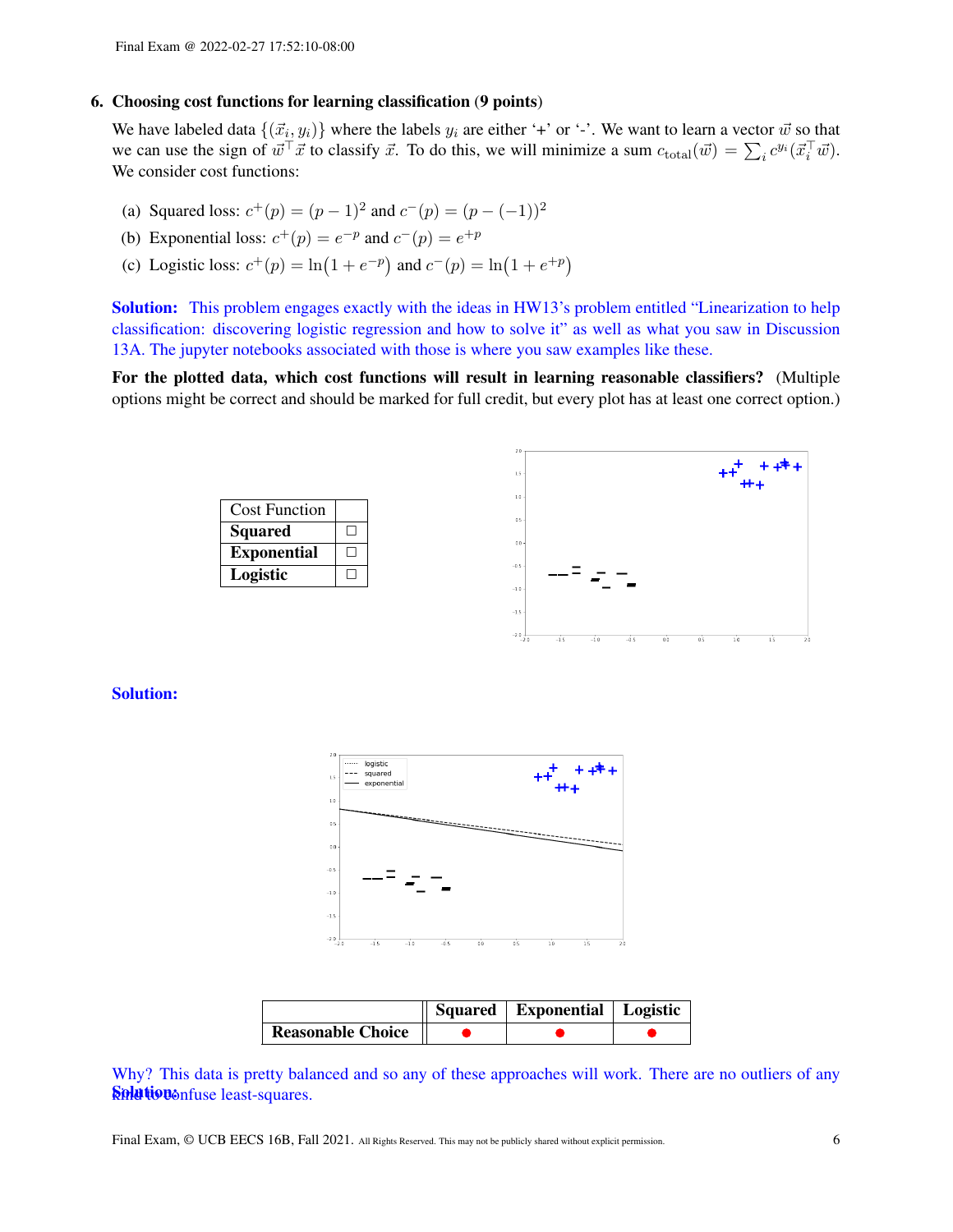| <b>Cost Function</b> |  |
|----------------------|--|
| <b>Squared</b>       |  |
| <b>Exponential</b>   |  |
| Logistic             |  |

Note: You want to make sure that the two right-most '+' points don't influence your learned classifier by too much.



|                          | Squared   Exponential   Logistic |  |
|--------------------------|----------------------------------|--|
| <b>Reasonable Choice</b> |                                  |  |

This data clearly has a "wrongly classified" outlier that is a "+" point deep in what should be "-" territory. Both the squared loss and (especially) exponential loss will be quite sensitive to this while logistic loss will end up largely ignoring this point. In such cases, we really need to be using logistic loss of the choices offered here.

| <b>Cost Function</b> |  |
|----------------------|--|
| <b>Squared</b>       |  |
| <b>Exponential</b>   |  |
| Logistic             |  |



# Solution: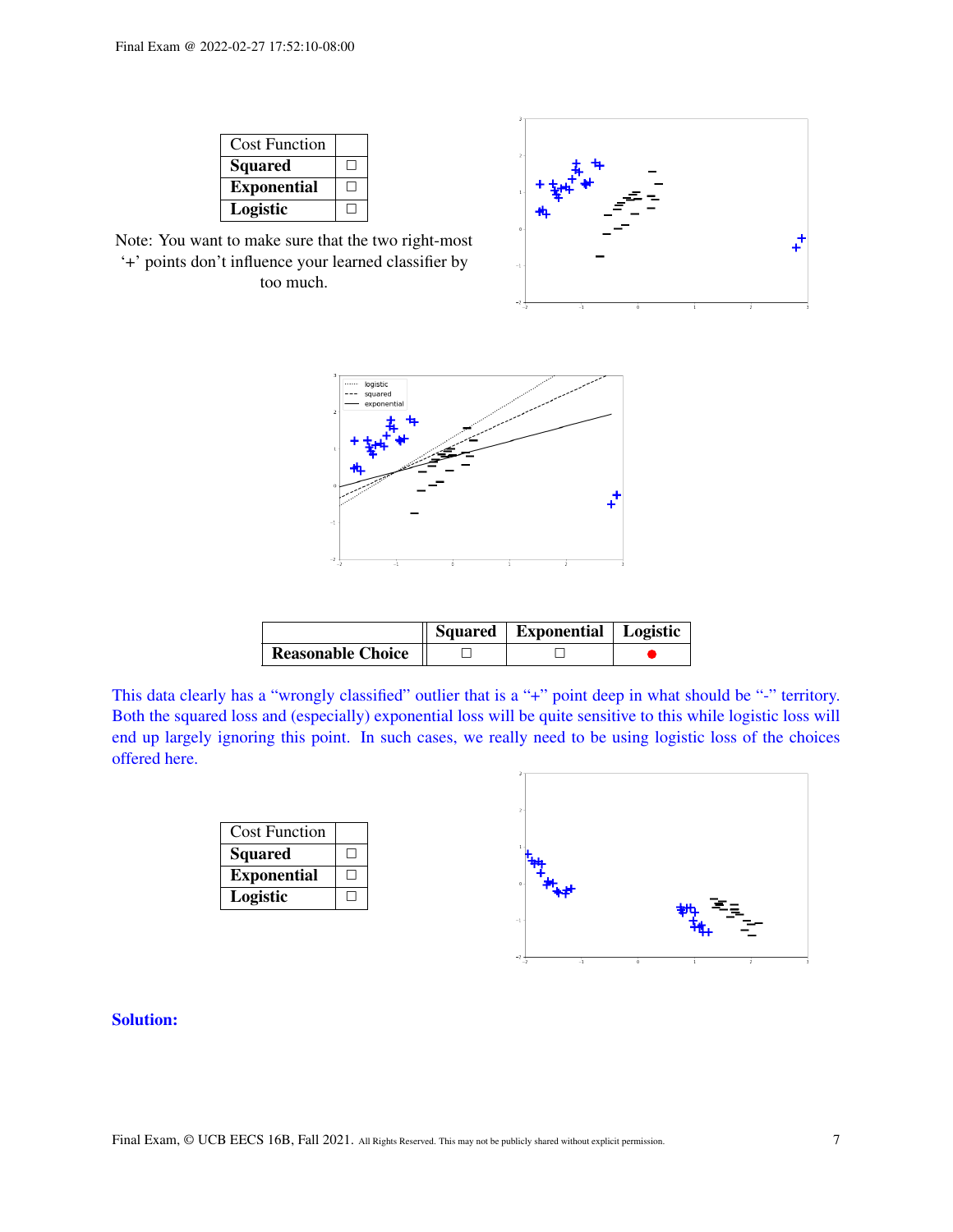

|                          | Squared   Exponential   Logistic |  |
|--------------------------|----------------------------------|--|
| <b>Reasonable Choice</b> |                                  |  |

In this case, we clearly have two masses of points in each category. The + category is particularly striking because the second mass of points is deep within what we would consider "+" category. These type of points will confuse squared loss quite a bit while both exponential and logistic loss don't care about points that are deeply within their own proper territories. They focus on things closer to the boundaries.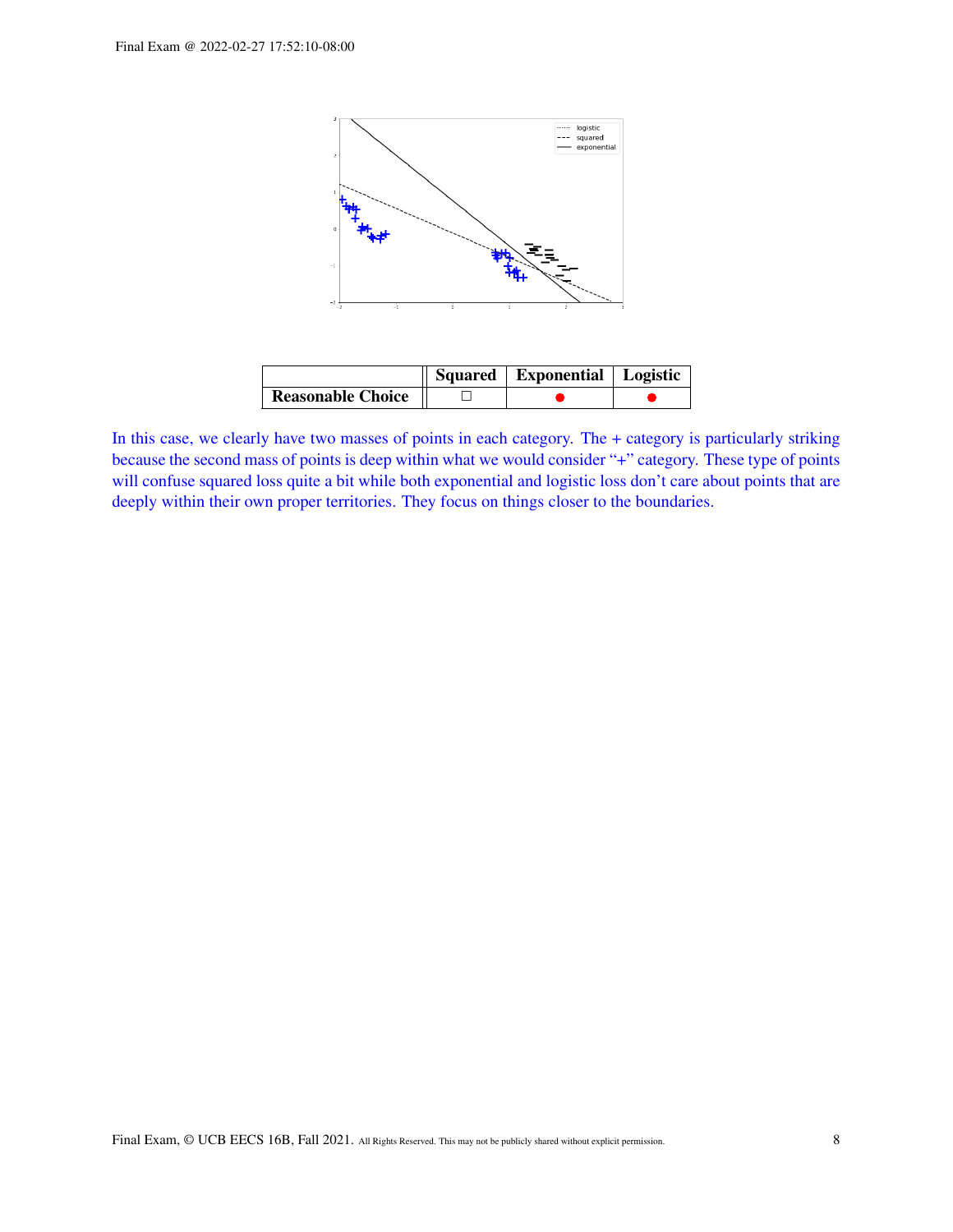#### 7. Nonlinear Feedback Control (14 points)

Consider the following differential equation model for a control system:

$$
\frac{\mathrm{d}}{\mathrm{d}t}\vec{x}(t) = \vec{f}(\vec{x}(t)) + \vec{g}(\vec{x}(t))u(t)
$$
\n(22)

Assume that our state  $\vec{x} =$  $\lceil x_1 \rceil$  $\overline{x_2}$ 1 is two-dimensional and our input  $u \in \mathbb{R}$  is a scalar. Let our dynamics functions be

$$
\vec{f}(\vec{x}) = \begin{bmatrix} x_1^3 \\ x_2^2 \end{bmatrix}, \ \vec{g}(\vec{x}) = \begin{bmatrix} x_2 \\ x_1 \end{bmatrix}
$$
 (23)

Solution: This problem is in the same style as what students did in the HW 13 problem entitled "Latch," except that there's no surrounding motivation here. It also follows what was done in Discussion 12A closely.

(a) (4pts) Show that  $x_1^* = -1, x_2^* = 1, u^* = 1$  is an equilibrium point. (i.e. if we find ourselves exactly in this state with exactly this input and no disturbances, we will not move from here.) Solution:

$$
\vec{h}(\vec{x},u) = \vec{f}(\vec{x}) + \vec{g}(\vec{x})u = \begin{bmatrix} x_1^3 + x_2u \\ x_2^2 + x_1u \end{bmatrix}
$$
 (24)

$$
\vec{h}(\vec{x}^*, u^*) = \begin{bmatrix} (-1)^3 + (1)(1) \\ (1)^2 + (-1)(1) \end{bmatrix} = \begin{bmatrix} -1 + 1 \\ 1 - 1 \end{bmatrix} = \begin{bmatrix} 0 \\ 0 \end{bmatrix}
$$
 (25)

Since  $\frac{dx}{dt} = \vec{h}(\vec{x}^*, u^*) = \vec{0}$ , this is a valid equilibrium point.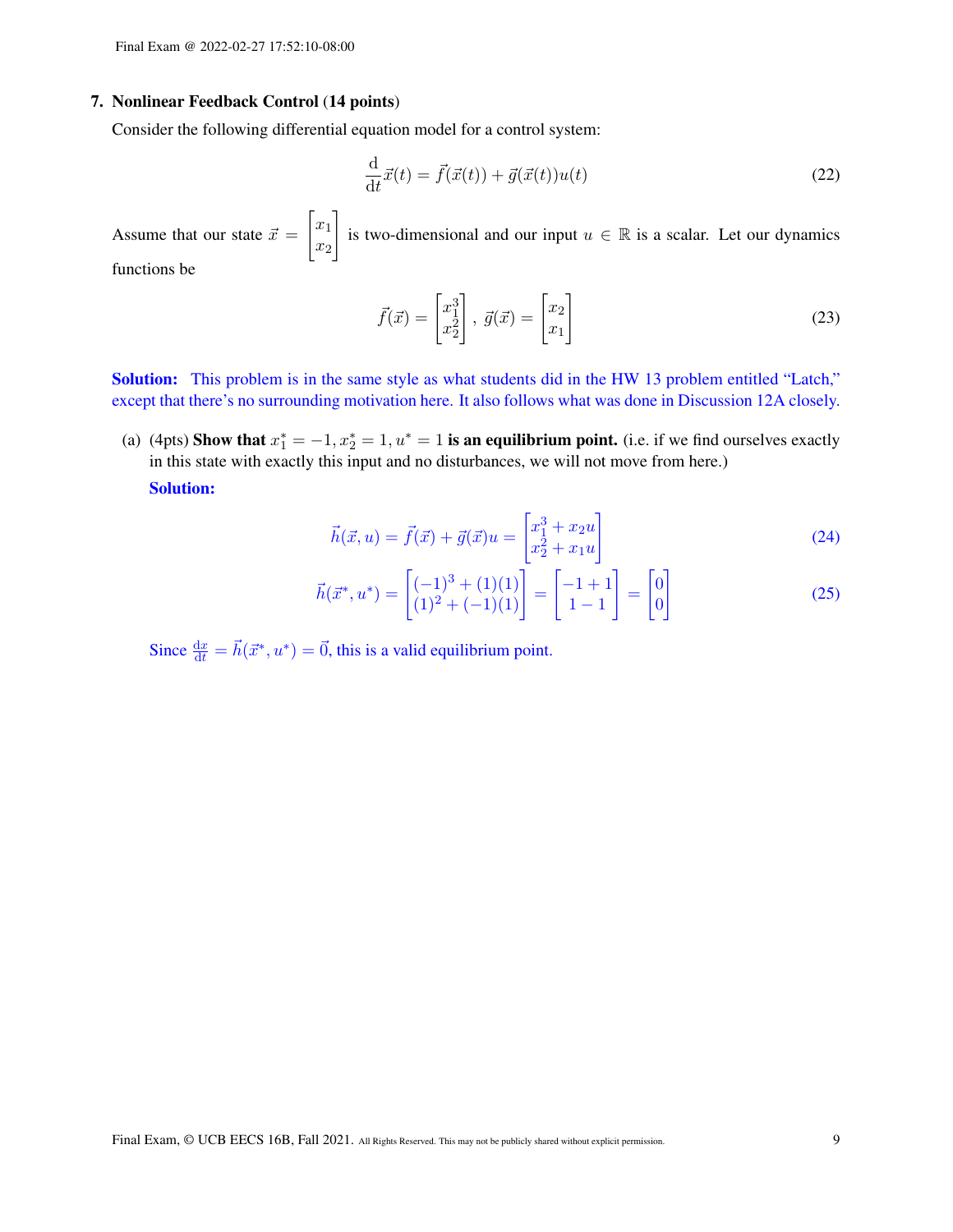(b) (8pts) Recall that our nonlinear controlled differential equation for the state  $\vec{x}(t) = \begin{bmatrix} x_1(t) \\ x_2(t) \end{bmatrix}$  $x_2(t)$ 1 is given by:

$$
\frac{\mathrm{d}}{\mathrm{d}t}\vec{x}(t) = \begin{bmatrix} x_1^3(t) + x_2(t)u(t) \\ x_2^2(t) + x_1(t)u(t) \end{bmatrix}
$$

The equilibrium of interest has  $\vec{x}^*$  =  $\begin{bmatrix} -1 \\ +1 \end{bmatrix}$  and  $u^* = +1$ .

We define the variables  $\vec{\tilde{x}} = \vec{x} - \vec{x}^*$  and  $\tilde{u} = u - u^*$  as the deviations from the equilibrium point  $(\vec{x}^*, u^*)$  $(\vec{x}^*, u^*).$ 

What should the matrix A and vector  $\vec{b}$  be in our locally linearized model  $\frac{d}{dt}\vec{\tilde{x}}(t) \approx A\vec{\tilde{x}}(t) + \vec{b}\tilde{u}(t)$ ? (Show work and give specific numbers for A and  $\vec{b}$ .)

Solution:

$$
\vec{h}(\vec{x}, u) = \vec{f}(\vec{x}) + \vec{g}(\vec{x})u = \begin{bmatrix} x_1^3 + x_2u \\ x_2^2 + x_1u \end{bmatrix}
$$
 (26)

.

$$
\frac{\partial \vec{h}}{\partial \vec{x}} = \begin{bmatrix} 3x_1^2 & u \\ u & 2x_2 \end{bmatrix}
$$
 (27)

$$
A = \frac{\partial \vec{h}}{\partial \vec{x}}\Big|_{\vec{x} = \vec{x}^*, u = u^*} = \begin{bmatrix} 3 & 1 \\ 1 & 2 \end{bmatrix}
$$
 (28)

$$
\frac{\partial \vec{h}}{\partial u} = \begin{bmatrix} x_2 \\ x_1 \end{bmatrix} \tag{29}
$$

$$
\vec{b} = \frac{\partial \vec{h}}{\partial u}\Big|_{\vec{x} = \vec{x}^*, u = u^*} = \begin{bmatrix} 1 \\ -1 \end{bmatrix}
$$
 (30)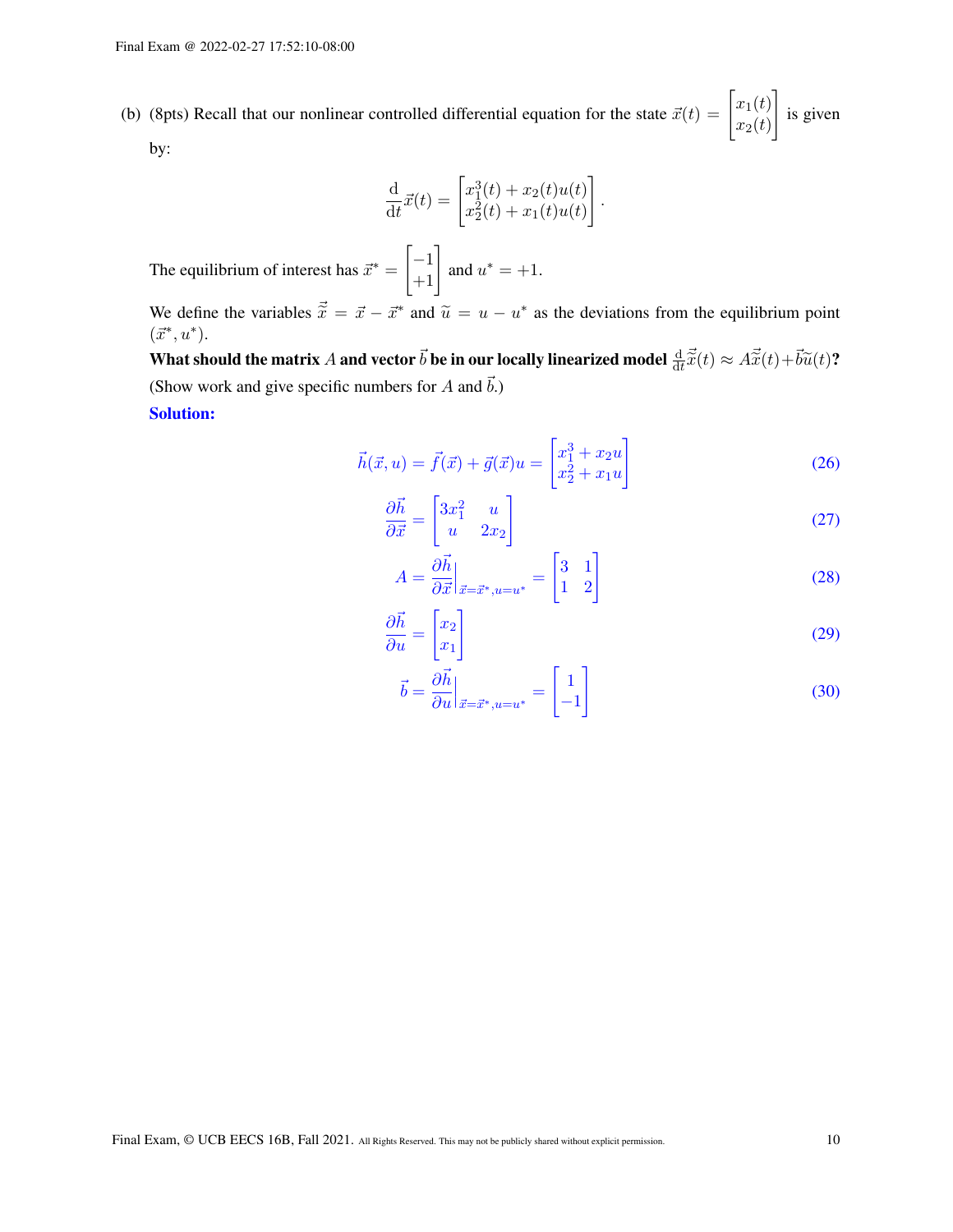(c) (2pts) Is the resulting linearized system from the above part controllable? Solution:

$$
\mathcal{C} = \begin{bmatrix} \vec{b} & A\vec{b} \end{bmatrix} = \begin{bmatrix} 1 & 2 \\ -1 & -1 \end{bmatrix}
$$
 (31)

The controllability matrix  $C$  has full rank of 2 so the system is controllable.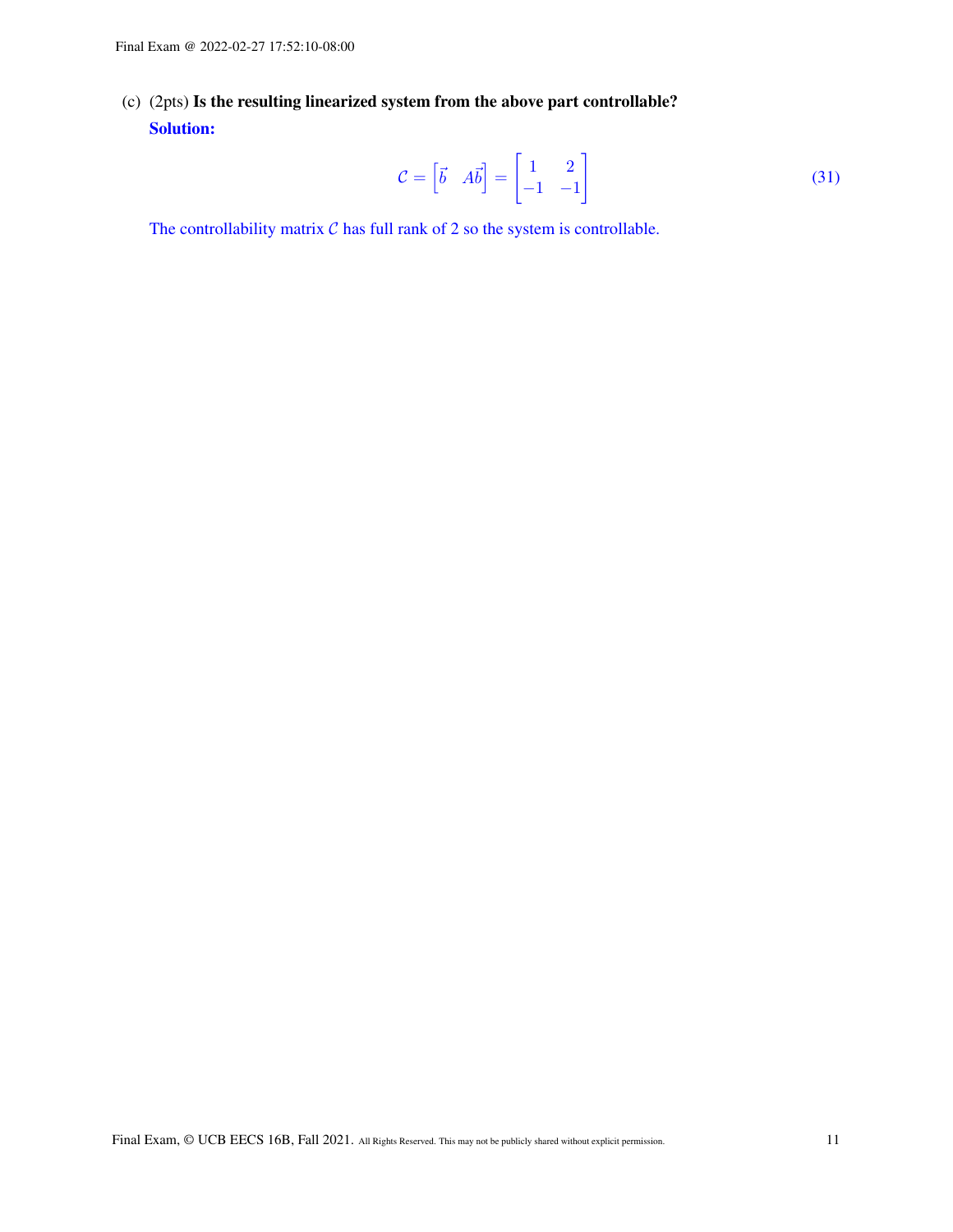### 8. Bode Plot Analysis of Band Stop and Notch Filters (35 points)

Consider a system with an input that consists of three signals, i.e.  $v_i(t) = s_1(t) + s_2(t) + n(t)$ , where  $s_1(t) = 2\cos(10^2t)$  and  $s_2(t) = 2\cos(10^7t)$  are the two desired signals, and  $n(t) = 10\cos(10^4t)$  is an interference signal. We wish to construct a filter so that the amplitude of the interference signal is attenuated to be at most  $\frac{1}{10}$  times the amplitude of the desired signals after filtering.

Solution: This problem largely follows what you've seen in Discussion 5B as well as HW 6's problem entitled: "Bandpass Filter: Lowpass and Highpass Cascade." This is was further reviewed for you a bit in Discussion 15A where we went over a related problem from the Spring 21 final.

<span id="page-11-0"></span>We will attempt two different ways of achieving this behavior. In parts (a), (b), and (c), we will analyze the first approach, which is to use a band stop filter that attenuates the interference signal and passes the desired signals. In part (d), we will analyze the second approach, which is to create a notch at the interference signal frequency.



Figure 1: Block diagram of a Band Stop Filter. The HPF and LPF blocks represent a high-pass filter and a low-pass filter respectively. *NOTE*: Remember, you can always turn block diagrams into circuits by using the corresponding circuit for the transfer function in the block diagram, and isolating transfer functions with buffers.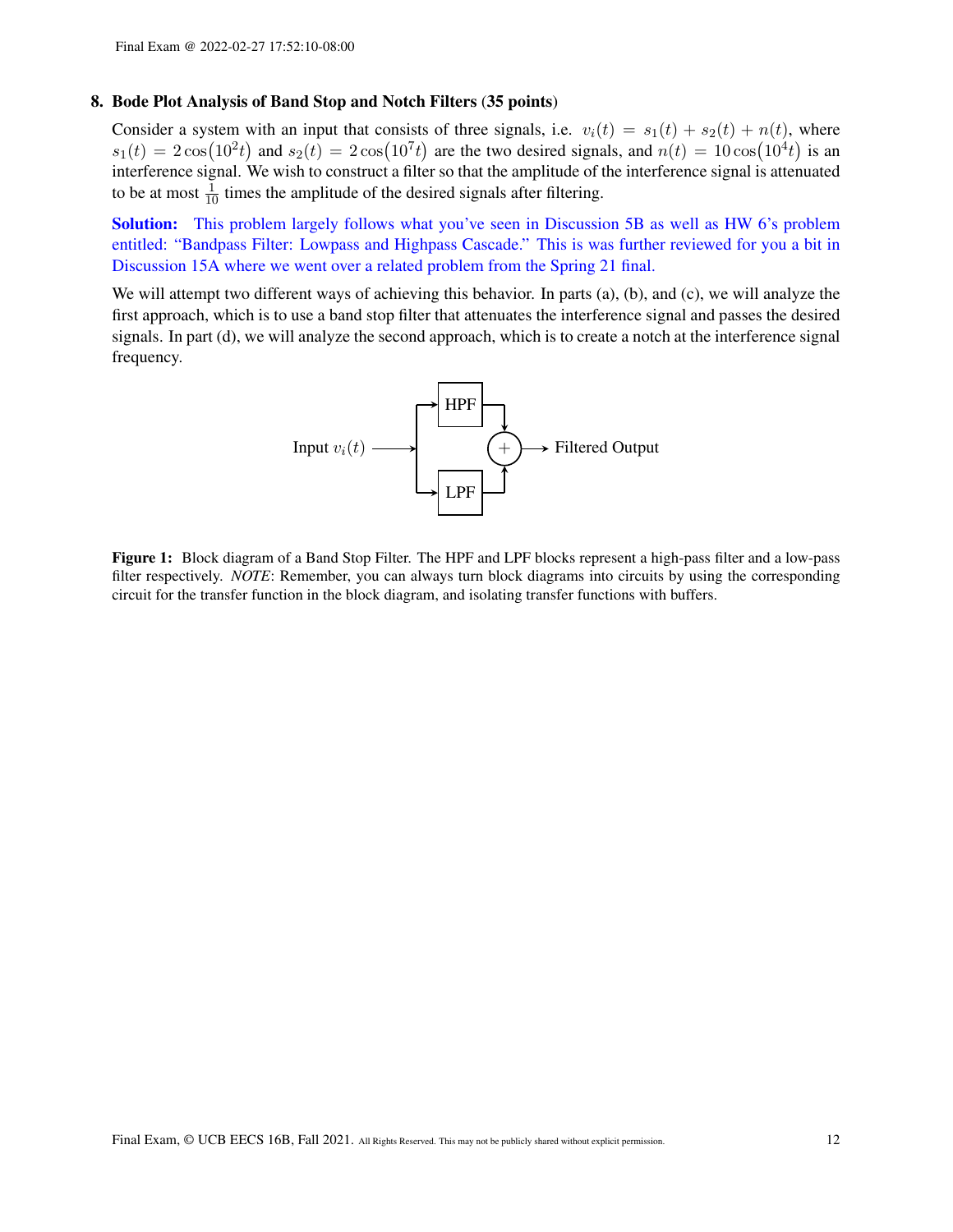- (a) (10pts) Let's start by analyzing the HPF path in fig. [1,](#page-11-0) which should pass  $s_2(t) = 2\cos(10^7t)$  and attenuate  $n(t) = 10\cos(10^4t)$ . Assume that the high-pass filter transfer function is  $H_{\text{HPF}}(j\omega)$  =  $rac{j\frac{\omega}{10^6}}{1+j\frac{\omega}{10^6}}$ .
	- i. Draw the magnitude and phase Bode plots of the high-pass filter  $H_{\text{HPF}}(j\omega) = \frac{j\frac{\omega}{10^6}}{1+j\frac{\omega}{10^6}}$ .



Figure 2: Part (a) Magnitude and Phase Bode Plots for the transfer function  $H_{\text{HPF}}(j\omega)$ .

Solution: The magnitude and phase Bode plots are shown in fig. [3.](#page-13-0) Students only need to draw the Bode approximation straight lines (dashed lines in the plots) for full credit. The true curves are drawn in solid lines just for reference.

This is a classic high-pass filter plot where we know that the corner frequency is  $10^6$  based on the form of the transfer function. We see the classic drop of a factor of 10 in magnitude for every factor of 10 in frequency to the left of this corner frequency and holding constant at  $1 = 10^0$  to the right of this corner frequency. This is because when  $\omega$  is small, the numerator is shrinking while the denominator is not changing since the denominator is dominated by the 1.

For phase, at the corner frequency we are at  $\frac{\pi}{4}$  since  $\frac{j}{1+j} = \frac{1+j}{2}$  $\frac{+1}{2}$  clearly has equal and positive real and imaginary parts. Under the Bode approximation, moving a factor of 10 or more in frequency to the left makes everything dominated by the real term in the denominator, which makes the overall transfer function almost entirely imaginary due to the  $+j$  in the numerator. This gives a phase of  $\frac{\pi}{2}$  $\frac{\pi}{2}$ . When the frequency is high — more than a factor of 10 above the cutoff frequency, everything is dominated by the imaginary term in the denominator, which makes the overall transfer function essentially real and positive. This gives a phase of 0. Connecting these regions with straight lines in between gives the classic phase plot approximation for a high-pass filter.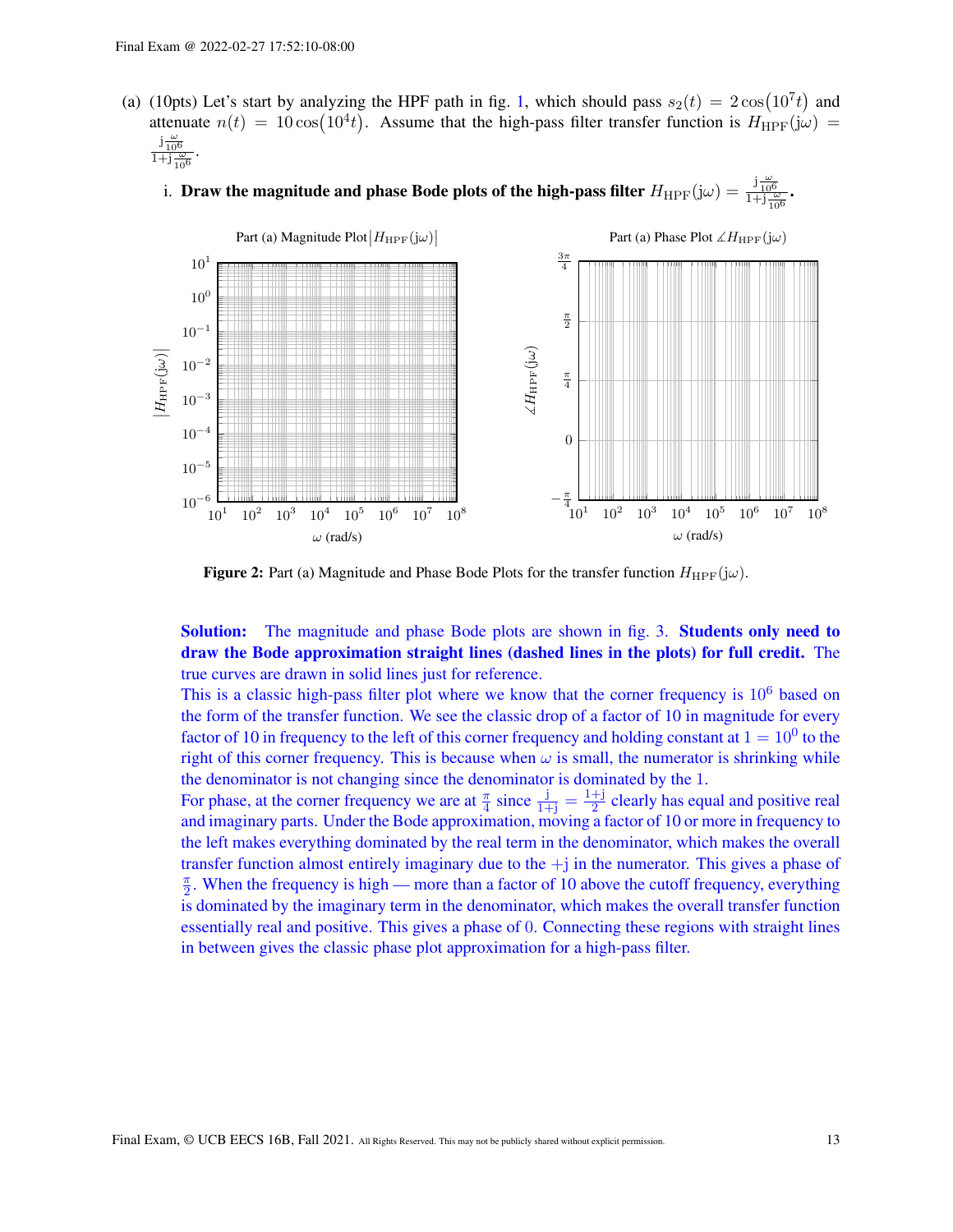<span id="page-13-0"></span>

**Figure 3:** Part (a) Magnitude and Phase Bode Plots for the transfer function  $H_{\text{HPF}}(j\omega)$ .

ii. By reading the corresponding values from the Bode plots, write down the approximate output signal expressions corresponding to  $s_1(t) = 2\cos(10^2 t), s_2(t) = 2\cos(10^7 t)$  and  $n(t) = 10 \cos(10^4 t)$  after high-pass filtering. *NOTE*: You do not need to compute exact magnitude and phase values using the transfer function. Just use the Bode approximation by reading from the plots.

**Solution:** The outputs corresponding to  $s_1(t)$ ,  $s_2(t)$  and  $n(t)$  are given by

$$
\widetilde{s}_1(t) = 2 \times 10^{-4} \cos \left( 10^2 t + \frac{\pi}{2} \right) = -2 \times 10^{-4} \sin \left( 10^2 t \right) \tag{32}
$$

$$
\widetilde{n}(t) = 0.1 \cos \left( 10^4 t + \frac{\pi}{2} \right) = -0.1 \sin \left( 10^4 t \right) \tag{33}
$$

$$
\tilde{s}_2(t) = 2\cos\left(10^7 t\right) \tag{34}
$$

Full credit is given for any of the equivalent trigonometric expressions.

Here, we can read off the magnitude  $10^{-4}$  and phase  $\frac{\pi}{2}$  from the plot for frequency  $10^2$ .

Similarly, we can see the magnitude  $10^{-2}$  and phase  $\frac{\pi}{2}$  from the plot for frequency  $10^4$ . Multiplying  $10^{-2}$  with the initial amplitude 10 gives us the 0.1.

Finally, we can see the magnitude  $1 = 10^0$  and phase 0 from the plot for frequency  $10^7$ . Consequently,  $s_2$  is basically unchanged after passing through this filter.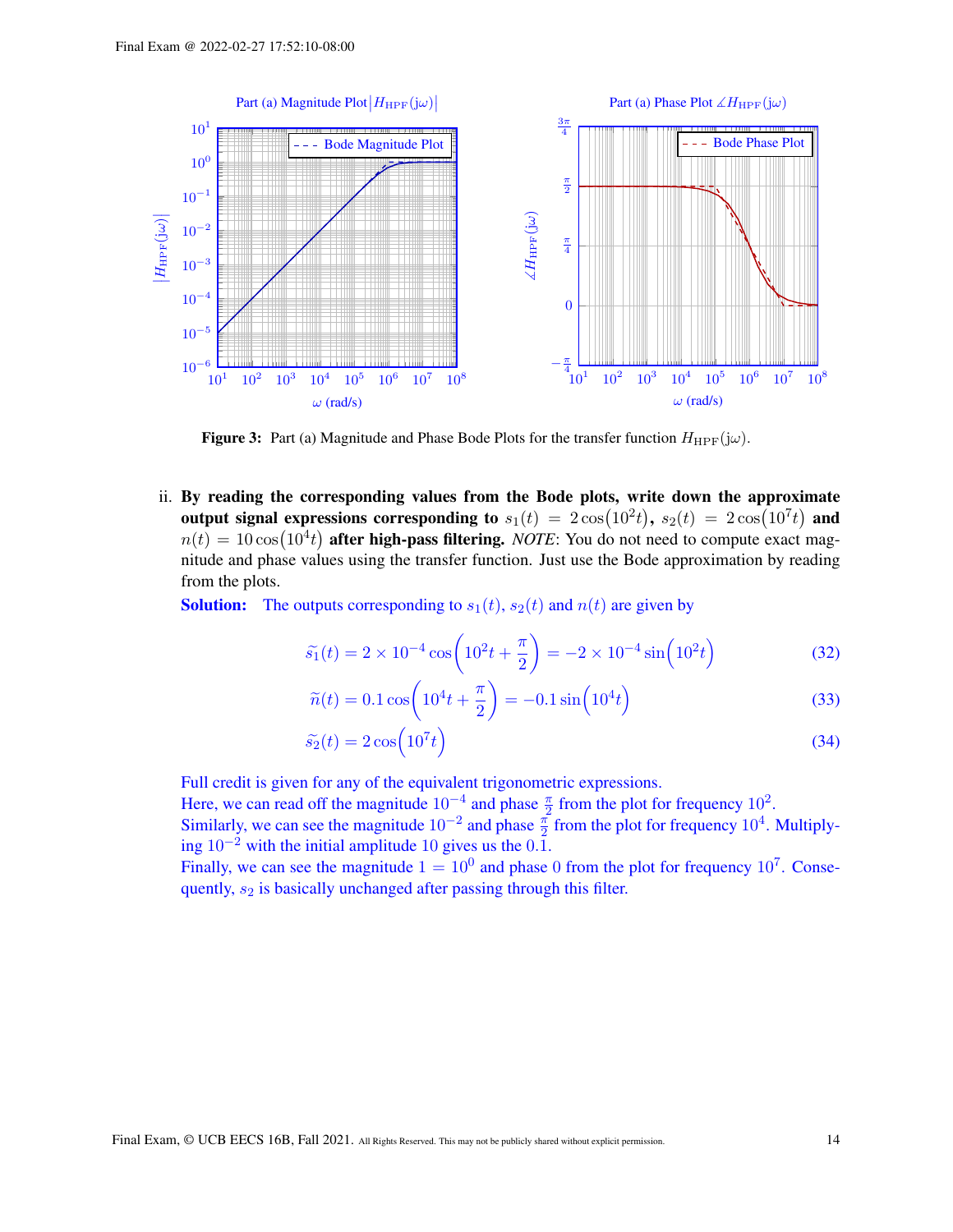- (b) (17pts) Now let's analyze the LPF path in fig. [1,](#page-11-0) which should pass  $s_1(t) = 2\cos(10^2 t)$  and attenuate  $n(t) = 10 \cos(10^4 t)$ . Assume that you are allowed to use multiple copies of a low-pass filter given by  $H_{\text{LPF}}(j\omega) = \frac{1}{1+j\frac{\omega}{10^3}}$  and a unity gain buffer given by  $H_{\text{buf}}(j\omega) = 1$ .
	- i. Remember that we wish to attenuate the amplitude of  $n(t) = 10 \cos(10^4 t)$  to be at most  $\frac{1}{10}$  times the amplitude of  $s_1(t) = 2\cos(10^2t)$  after filtering. At least how many copies of  $H_{\text{LPF}}(j\omega)$  and  $H_{\text{buf}}(j\omega)$  do we need to cascade to achieve this goal? What is the overall transfer function  $H_1(i\omega)$  of this cascaded low-pass filter? *NOTE*: You do not have to simplify the expression.

Solution: We require 2 first-order low-pass filters cascaded with a buffer.

We can see this because a single first-order low-pass filter wouldn't work. Why? Because the spacing of the frequencies is such that the cutoff  $10<sup>3</sup>$  is only a factor of 10 away from the interference  $n(t)$ 's frequency of  $10<sup>4</sup>$ . This means that the simple low-pass filter can only attenuate by a factor of 10, and that would bring the amplitude from 10 to just 1. But we need the amplitude to be below  $\frac{1}{10} \times 2 = 0.2$ . This means we need another factor of 10 attenuation, which we can get by cascading two of the first-order low-pass filters through a buffer to prevent loading effects. The overall transfer function is given by

$$
H_1(j\omega) = H_{\text{LPF}}(j\omega) \cdot H_{\text{buf}}(j\omega) \cdot H_{\text{LPF}}(j\omega) = \frac{1}{\left(1 + j\frac{\omega}{10^3}\right)^2} \tag{35}
$$



#### ii. Draw the magnitude and phase Bode plots of the overall low-pass filter  $H_1(j\omega)$ .

**Figure 4:** Part (b) Magnitude and Phase Bode Plots for the transfer function  $H_1(j\omega)$ .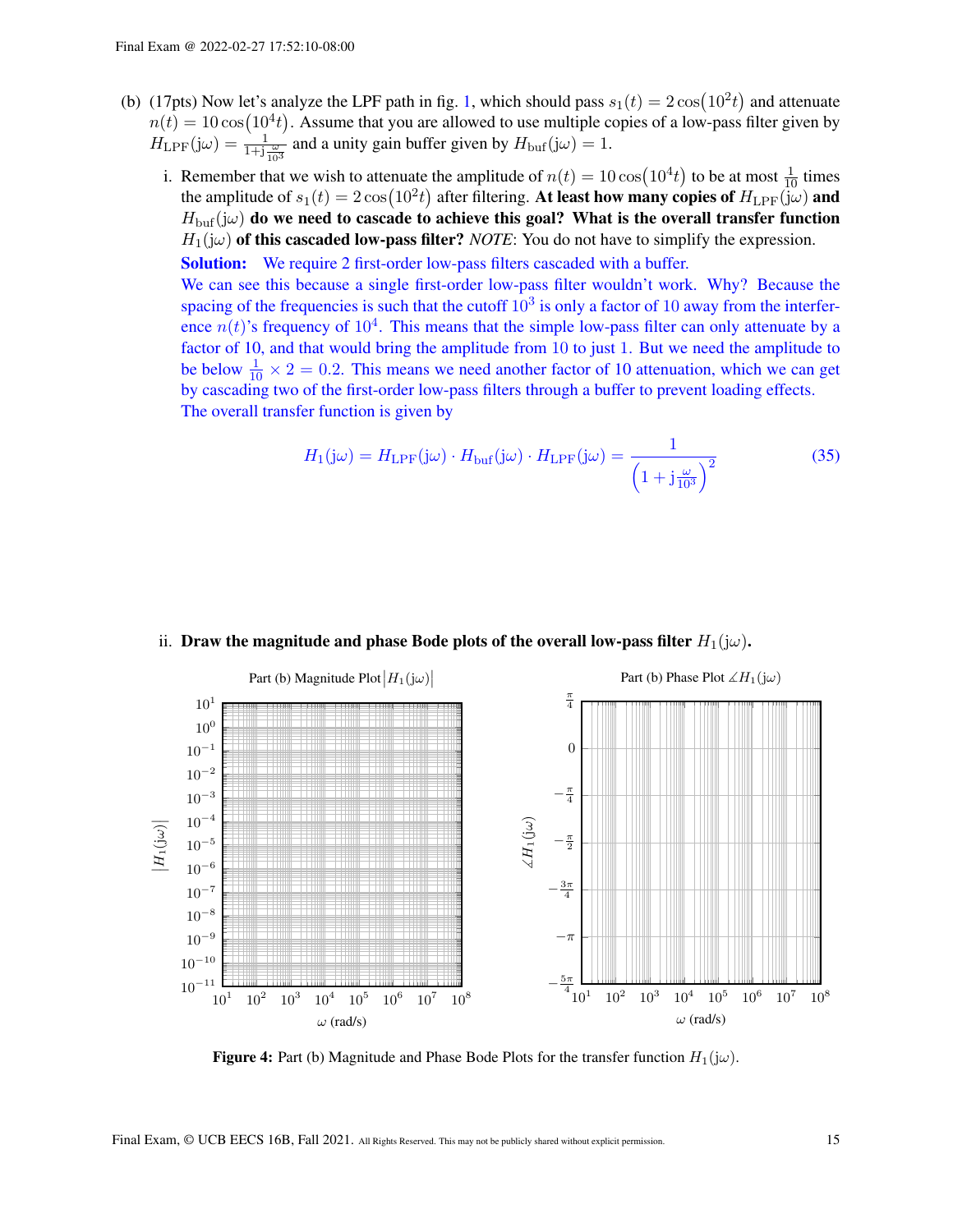Solution: The magnitude and phase Bode plots are shown in fig. [5.](#page-15-0) Students only need to draw the Bode approximation straight lines (dashed lines in the plots) for full credit. The true curves are drawn in solid lines just for reference.

This is a composition of two classic first-order low-pass filters. To the left of the cutoff frequency, the magnitude is 1. Since  $1 \times 1 = 1$ , the same magnitude exists for  $H_1$  to the left of the cutoff frequency in the Bode approximation. For frequencies to the right of the cutoff frequency, the classic first-order low-pass filter drops the magnitude by a factor of 10 for every factor of 10 increase in the frequency. Since  $10 \times 10 = 100$ , this means that  $H_1$  drops by a factor of 100 for every factor of 10 increase in the frequency.

The same argument works for phase. Sufficiently to the left (a factor of 10 or more) of the cutoff frequency, a classic first-order low-pass filter has a phase of 0 since it is just dominated by a positive real number. More than a factor of 10 above the cutoff frequency, the imaginary term in the denominator dominates, which turns into a phase of  $-\frac{\pi}{2}$  $\frac{\pi}{2}$  for a classic first-order low-pass filter. Because of how multiplication of complex numbers works in polar coordinates, phases add when we cascade two filters. This means that for  $H_1$ , the phase becomes  $-\pi$  once you are right of a factor of 10 above the cutoff frequency. Connecting these with a straight line gives the Bode approximation for phase, which does the right thing at the cutoff frequency since  $\left(\frac{1}{1+j}\right)^2 = \frac{1}{2j}$  $-\frac{1}{2}$  $\frac{1}{2}$ j giving a phase of  $-\frac{\pi}{2}$  $\frac{\pi}{2}$ .

<span id="page-15-0"></span>

**Figure 5:** Part (b) Magnitude and Phase Bode Plots for the transfer function  $H_1(j\omega)$ .

iii. By reading the corresponding values from the Bode plots, write down the approximate output signal expressions corresponding to  $s_1(t) = 2\cos(10^2t)$ ,  $s_2(t) = 2\cos(10^7t)$  and  $n(t) = 10 \cos(10^4 t)$  after the overall low-pass filtering using  $H_1(j\omega)$ . *NOTE*: You do not need to compute exact magnitude and phase values using the transfer function. Just use the Bode approximation by reading from the plots.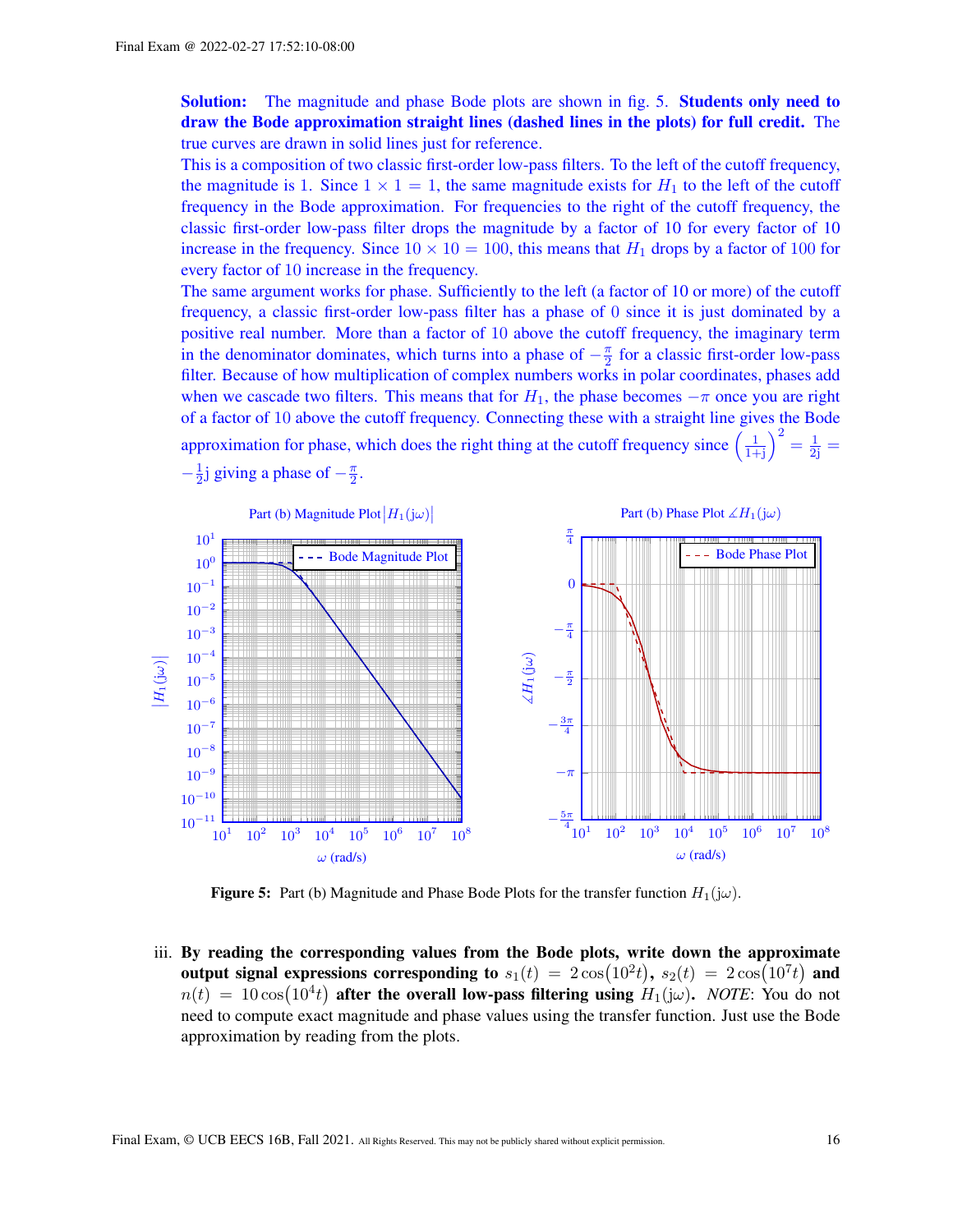**Solution:** The outputs corresponding to  $s_1(t)$ ,  $s_2(t)$  and  $n(t)$  are given by

$$
\widetilde{s_1}(t) = 2\cos\left(10^2 t\right) \tag{36}
$$

$$
\widetilde{n}(t) = 0.1 \cos\left(10^4 t - \pi\right) = -0.1 \cos\left(10^4 t\right)
$$
\n(37)

$$
\widetilde{s}_2(t) = 2 \times 10^{-8} \cos\left(10^7 t - \pi\right) = -2 \times 10^{-8} \cos\left(10^7 t\right) \tag{38}
$$

Full credit is given for any of the equivalent trigonometric expressions.

For  $s_1$ , we can read off the magnitude and phase and the result is that this survives the filter entirely unchanged.

For *n*, we can read off the magnitude as  $10^{-2}$  for the frequency  $10^4$  with a phase of  $-\pi$ . Since  $10 \times 10^{-2} = 0.1$ , we get the expression above.

For  $s_2$ , we can read off the magnitude as  $10^{-8}$  for the frequency  $10^7$  with a phase of  $-\pi$ .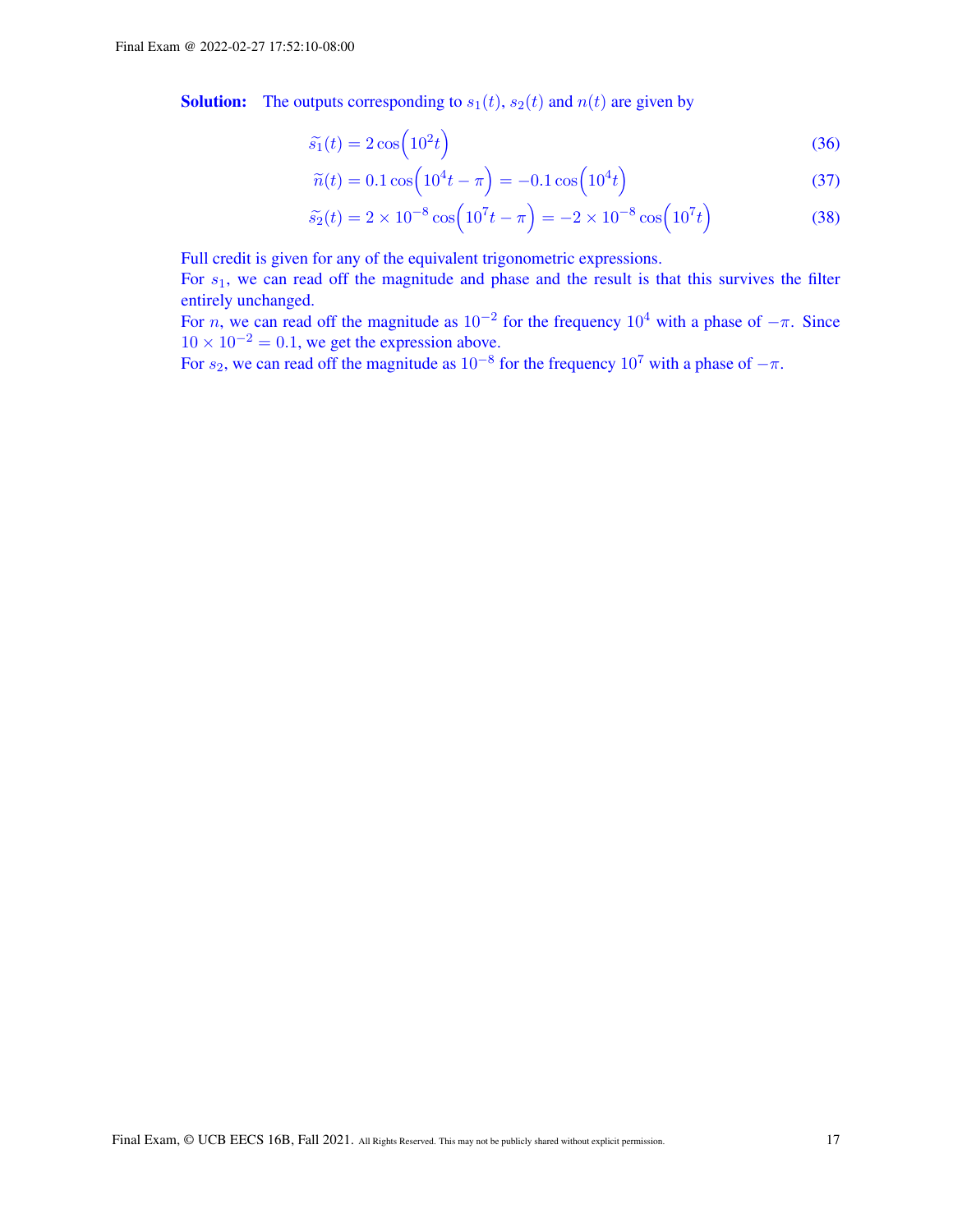We have redrawn fig. [1](#page-11-0) here for your convenience with the cutoff/corner frequencies labeled.



Figure 6: Block diagram of a Band Stop Filter.

(c) (3pts) Explain in words what is the effect of the complete filter above on the three signals  $s_1(t)$  =  $2\cos(10^2t)$ ,  $s_2(t) = 2\cos(10^7t)$  and  $n(t) = 10\cos(10^4t)$ ? You do not have to provide numerical answers for this part.

**Solution:**  $s_1(t)$  is passed by LPF but severely attenuated by HPF, so the final result is approximately  $s_1(t)$ .

 $s_2(t)$  is passed by HPF but severely attenuated by LPF, so the final result is approximately  $s_2(t)$ .

 $n(t)$  is attenuated by both the LPF and HPF.

Hence the overall filter in fig. [1](#page-11-0) exhibits band stop behavior, i.e. it passes low and high frequencies but attenuates frequencies in the middle band.

Students get full credit for just the text description above. Detailed quantitative explanation is shown below just for reference.

By adding the results from parts (a) (iii) and (b) (iii), the final output signal expressions are

$$
\widetilde{s_1}(t) = 2 \times 10^{-4} \cos\left(10^2 t + \frac{\pi}{2}\right) + 2\cos\left(10^2 t\right) \approx 2\cos\left(10^2 t\right) = s_1(t) \tag{39}
$$

$$
\widetilde{n}(t) = 0.1 \cos \left( 10^4 t + \frac{\pi}{2} \right) + 0.1 \cos \left( 10^4 t - \pi \right) = 0.1 \sqrt{2} \cos \left( 10^4 t + \frac{3\pi}{4} \right) \tag{40}
$$

$$
\widetilde{s}_2(t) = 2\cos\left(10^7t\right) + 2 \times 10^{-8} \cos\left(10^7t - \pi\right) \approx 2\cos\left(10^7t\right) = s_2(t) \tag{41}
$$

Hence the magnitude of the filtered interference signal is indeed less than  $\frac{1}{10}$  of the magnitude of the desired signals. Notice that this is also true if we consider the "self-interference" that the phase-shifted and attenuated signals might be construed as contributing through the other filter branch.

The overall transfer function of the band stop filter is

$$
H_{\text{BSF}}(j\omega) = H_{\text{HPF}}(j\omega) + H_1(j\omega)
$$
\n(42)

$$
=\frac{j\frac{\omega}{10^6}}{1+j\frac{\omega}{10^6}}+\frac{1}{\left(1+j\frac{\omega}{10^3}\right)^2}
$$
(43)

The band stop behavior can be easily visualized from the magnitude and phase plots in fig. [7.](#page-18-0)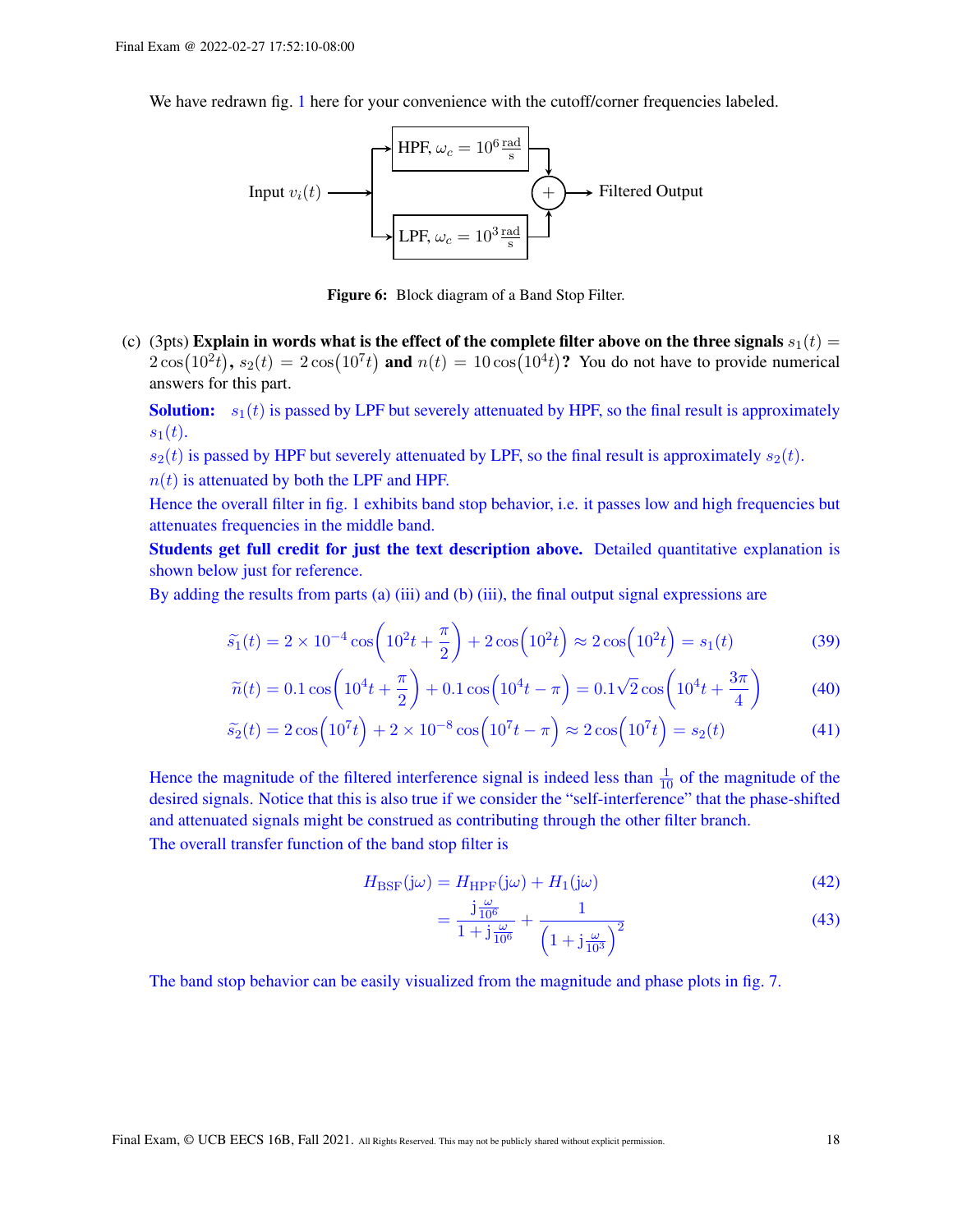<span id="page-18-0"></span>

**Figure 7:** Part (c) Magnitude and 'wrapped' Phase Bode Plots for the transfer function  $H_{\text{BSF}}(j\omega)$ .

<span id="page-18-1"></span>

**Figure 8:** Part (c) Magnitude and 'unwrapped' Phase Bode Plots for the transfer function  $H_{\text{BSF}}(j\omega)$ .

Note that both these magnitude and phase plots in fig. [7](#page-18-0) follow the low-pass filter plots in fig. [5](#page-15-0) at low frequencies and the high-pass filter plots in fig. [3](#page-13-0) at high frequencies. Also note that the phase plots in fig. [7](#page-18-0) and fig. [8](#page-18-1) are equivalent.

If you think carefully about the kinds of approximations that we are doing, you can see how these plots also reflect those approximations. There's just one segment in the phase plot where our style of approximations break down, and that is in the neighborhood of  $10<sup>4</sup>$  frequency. Here, the amplitude is so small that the phase can move around very easily when things get added together.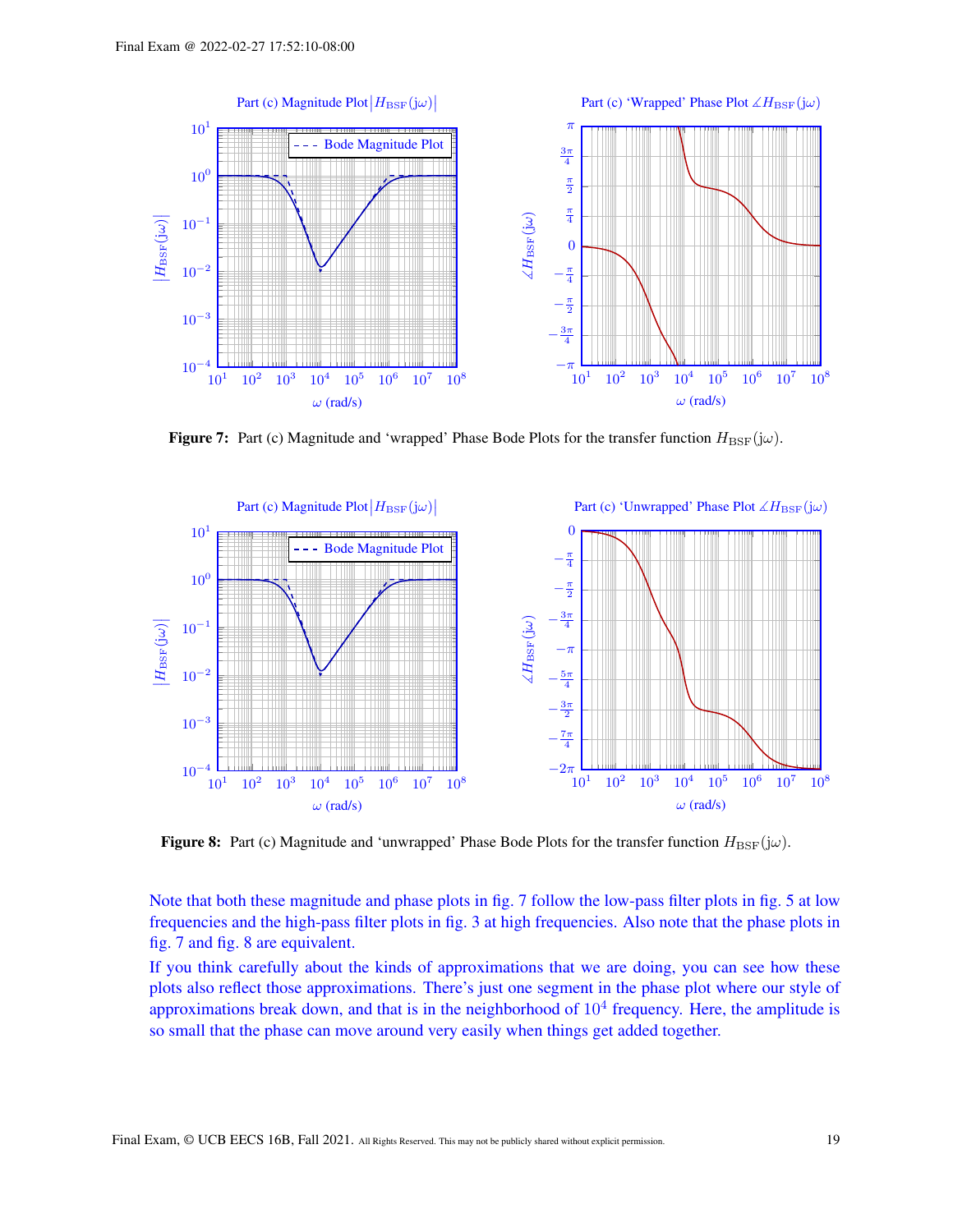(d) (5pts) Finally, let's consider the second approach. Since we know the exact frequency of the interference signal  $n(t)$ , we can use a Notch filter, as shown in fig. [9,](#page-19-0) to create a notch at that frequency, instead of using the previous band stop filter. This should completely attenuate  $n(t) = 10 \cos(10^4 t)$ and pass signals of all other frequencies, including  $s_1(t)$  and  $s_2(t)$ . If  $C = 10 \mu F$  in the Notch filter in fig. [9,](#page-19-0) calculate the inductance  $L$  needed to completely block signals at  $10^4 \frac{\text{rad}}{\text{s}}$ . *NOTE*: You do not need to know the value of  $R$  to solve this question.

**Solution:** This part can be viewed as a natural follow-on to what you saw in both lecture and in Discussion 5A on how to think about a filter that includes both an inductor and a capacitor.

<span id="page-19-0"></span>(*HINT*: At  $\omega = 10^4 \frac{\text{rad}}{\text{s}}$ , what do you want the impedance of the series connection of L and C to be?)



Figure 9: LC Notch filter

**Solution:** The inductance value can be calculated as

$$
L = \frac{1}{\omega_n^2 C} = \frac{1}{\left(10^4\right)^2 \times 10 \times 10^{-6}} = 1 \,\text{mH}
$$
\n(44)

The above calculation uses the formula that the resonant frequency is  $\frac{1}{\sqrt{LC}}$ . If a student didn't already have that on their cheat sheet, it is possible to simply say that you want the combined series impedance to be zero at  $\omega_n = 10^4$  so that the voltage divider doesn't let the interference signal through. Since the capacitor impedance is  $-\frac{j}{\omega_n C} = -j10$ , we need the inductor impedance to be  $+j10 = j\omega_n L$ . This means that  $L = 10^{-3}$ H is the solution.

Students get full credit for just the computations above. Detailed explanation is shown below. The transfer function is given by

$$
H_{\text{notch}}(j\omega) = \frac{j\left(\omega L - \frac{1}{\omega C}\right)}{R + j\left(\omega L - \frac{1}{\omega C}\right)}
$$
(45)

Since we wish to create a notch at the interference frequency  $\omega_n = 10^4 \frac{\text{rad}}{\text{s}}$ , we have

$$
H_{\text{notch}}(j\omega_n) = 0\tag{46}
$$

$$
\implies \omega_n L = \frac{1}{\omega_n C} \tag{47}
$$

$$
\implies L = \frac{1}{\omega_n^2 C} = 1 \,\text{mH}
$$
\n<sup>(48)</sup>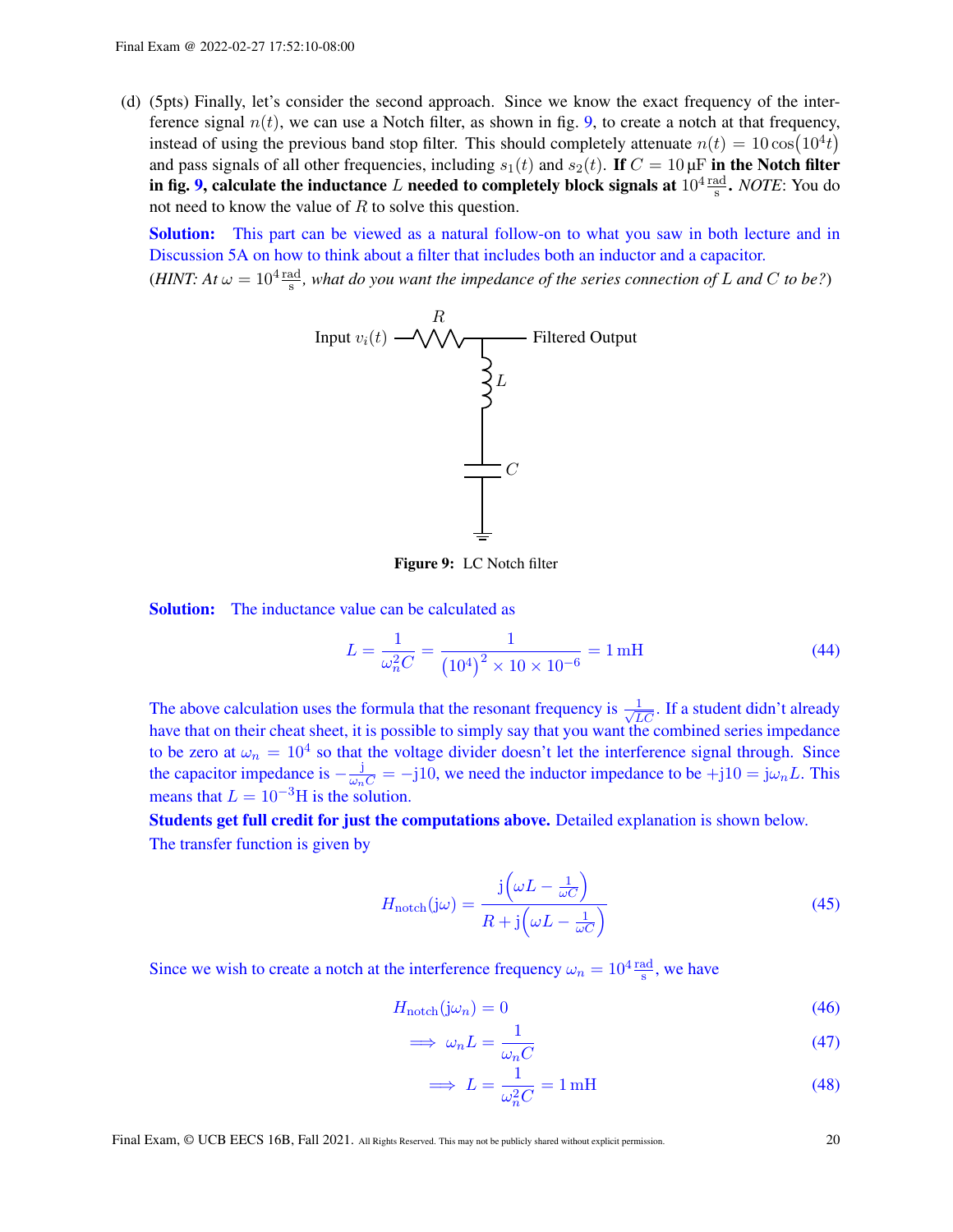The notch behavior can be seen in the magnitude and phase plots in fig. [10](#page-20-0) for different values of R. Higher values of  $R$  increase the width of the notch.

<span id="page-20-0"></span>

Figure 10: Part (d) Magnitude and Phase Bode Plots for the transfer function  $H_{\text{notch}}(j\omega)$ .

If  $R = 10 \Omega$  for example, then by reading from the plots in fig. [10,](#page-20-0) the final output signal expressions are

$$
\widetilde{s}_1(t) = 2\cos\left(10^2 t\right) = s_1(t) \tag{49}
$$

$$
\widetilde{n}(t) \approx 0\tag{50}
$$

$$
\widetilde{s}_2(t) = 2\cos\left(10^7 t\right) = s_2(t) \tag{51}
$$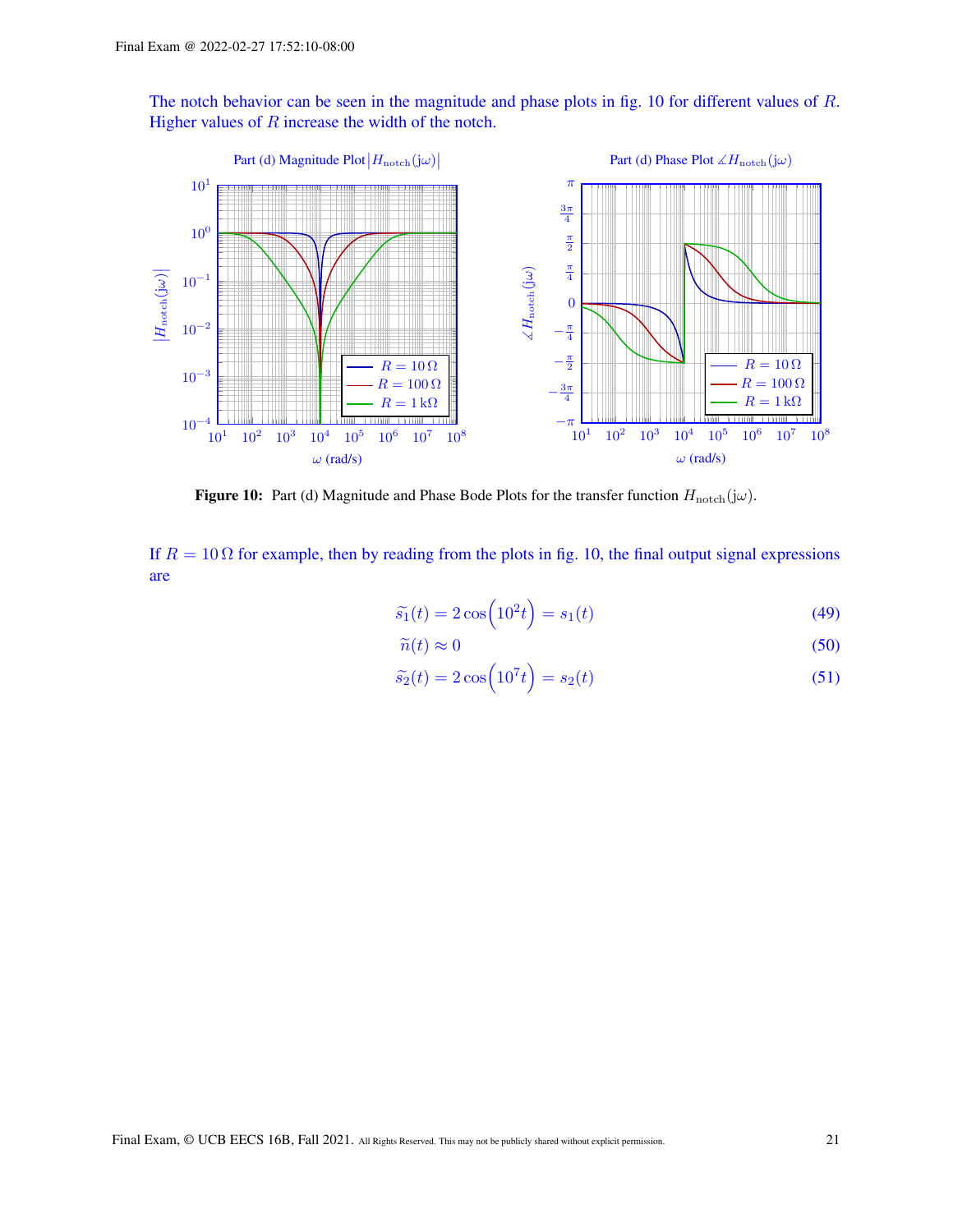#### 9. Using a Nonlinear NMOS Transistor for Amplification (35 points)

Consider the following schematic where  $V_{\text{DD}} = 1.5 \text{ V}$ ,  $R_L = 400 \Omega$  and the NMOS transistor has threshold voltage  $V_{\text{th}} = 0.2$  V. We are interested in analyzing the response of this circuit to input voltages of the form  $V_{\text{in}}(t) = V_{\text{in,DC}} + v_{\text{in,AC}}(t)$ , where  $V_{\text{in,DC}}$  is some constant voltage and  $v_{\text{in,AC}}(t) = 0.001 \cos(\omega t)$  V is a sinusoidal signal whose magnitude is much smaller than  $V_{\text{in,DC}}$ .

Solution: This problem is most directly related to HW 12's problem "Linearizing for understanding amplification," where you had to go through a nearly identical process, just with a different equation governing the relationship between the input voltage and the current.

The I-V relationship of an NMOS can be modeled as non-linear functions over different regions of operation. For simplicity, let's just focus on the case when  $0 \leq V_{\rm GS} - V_{\rm th} < V_{\rm DS}$ . In this regime of interest, the relevant I-V relationship is given by

<span id="page-21-1"></span>
$$
I_{\rm DS}(V_{\rm GS}) = \frac{K}{2}(V_{\rm GS} - V_{\rm th})^2
$$
\n(52)

where  $K$  is a constant that depends on the NMOS transistor size and properties.

Solution: You might be wondering why this model has the source-drain connection modeled by a current source instead of a resistor like you saw at the beginning of the course when we were discussing models for NMOS and PMOS transistors. This is a consequence of the underlying physics of the transistor in this regime. When the drain voltage is higher than the gate voltage, then the "puddle" of charge carriers that form under the gate thins out dramatically in the neighborhood of the drain. This pinching off creates a limit on how much current can flow because as the drain voltage goes higher this is offset by how increasingly restricted the charge puddle is near the drain. These two effects end up essentially canceling each other and instead of getting a resistor-like behavior where more drain-source voltage results in more drain-source current, the current just saturates. You can learn more about this in 130 where you will learn in more detail why and how this happens, and why the resulting relationship with the gate current has this quadratic form.

<span id="page-21-0"></span>For our purposes here, this is just some equation governing the I-V relationship that we can differentiate if we want to.





(a) NMOS Transistor circuit

(b)  $V_{\text{out}}$  vs  $V_{\text{in}}$  in the regime of interest. Tangent is drawn at the operating point  $V_{\text{in,DC}} = 0.6 \text{ V}$ ,  $V_{\text{out,DC}} = 0.7 \text{ V}$ 

Figure 11: NMOS figures.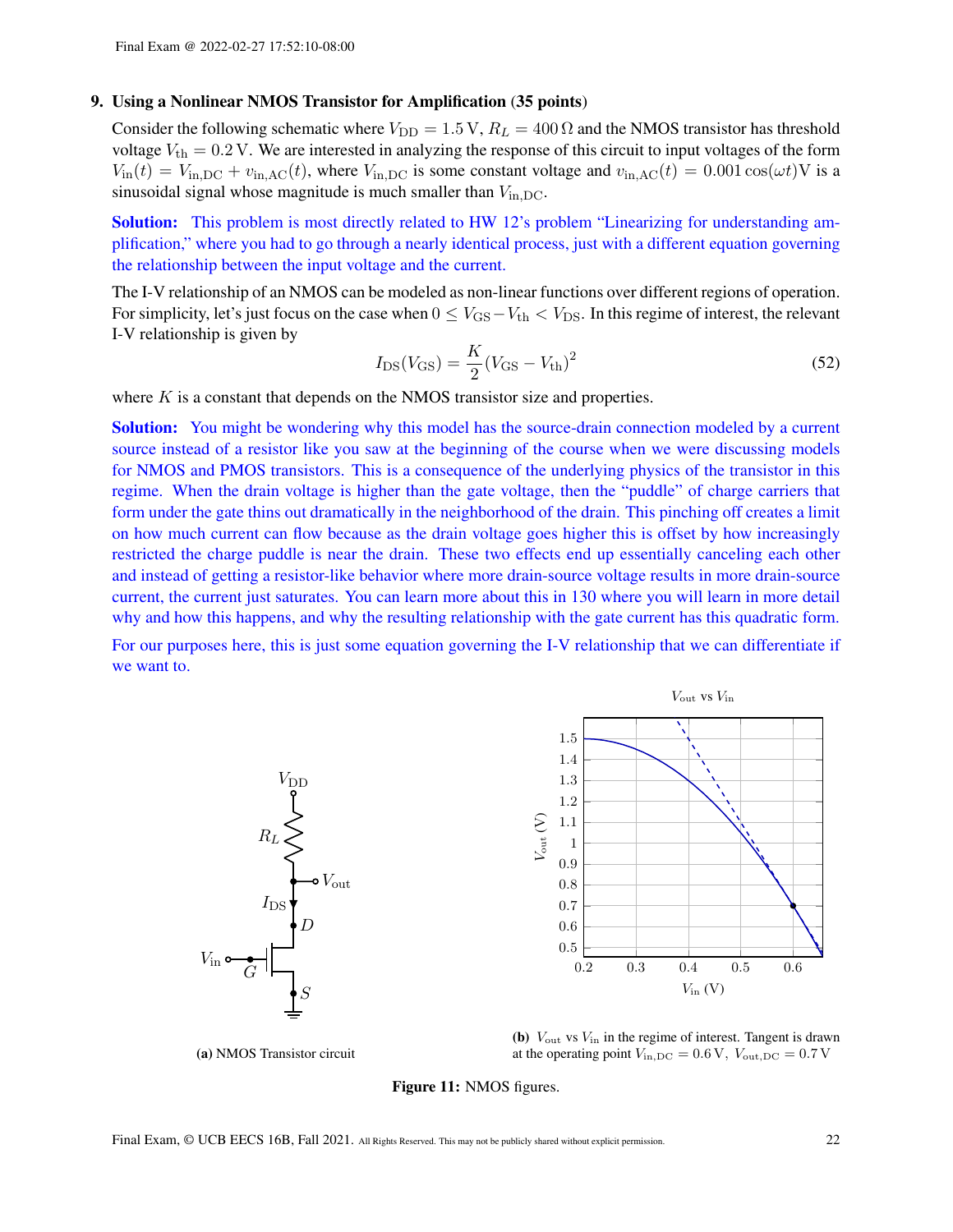From Ohm's law and KCL, we know that

<span id="page-22-0"></span>
$$
V_{\text{out}}(t) = V_{\text{DD}} - R_L I_{\text{DS}}(t). \tag{53}
$$

Note from fig. [11a](#page-21-0) that  $V_{\text{in}} = V_{\text{GS}}$  and  $V_{\text{out}} = V_{\text{DS}}$ . In fig. [11b,](#page-21-0) we can see the curve of  $V_{\text{out}}$  vs  $V_{\text{in}}$  in the transistor operating regime of interest.

(a) (4 pts) Using eq. [\(52\)](#page-21-1) and eq. [\(53\)](#page-22-0), express  $V_{\text{out}}(t)$  as a function of  $V_{\text{in}}(t)$  symbolically. (You can use  $V_{\text{DD}}, R_L, V_{\text{in}}, K, V_{\text{th}}$  in your answer.)

Solution:

$$
V_{\text{out}}(t) = V_{\text{DD}} - R_L I_{\text{DS}}(t) \Big|_{V_{\text{GS}} = V_{\text{in}}(t)}\tag{54}
$$

$$
= V_{\rm DD} - R_L \frac{K}{2} (V_{\rm in}(t) - V_{\rm th})^2
$$
\n(55)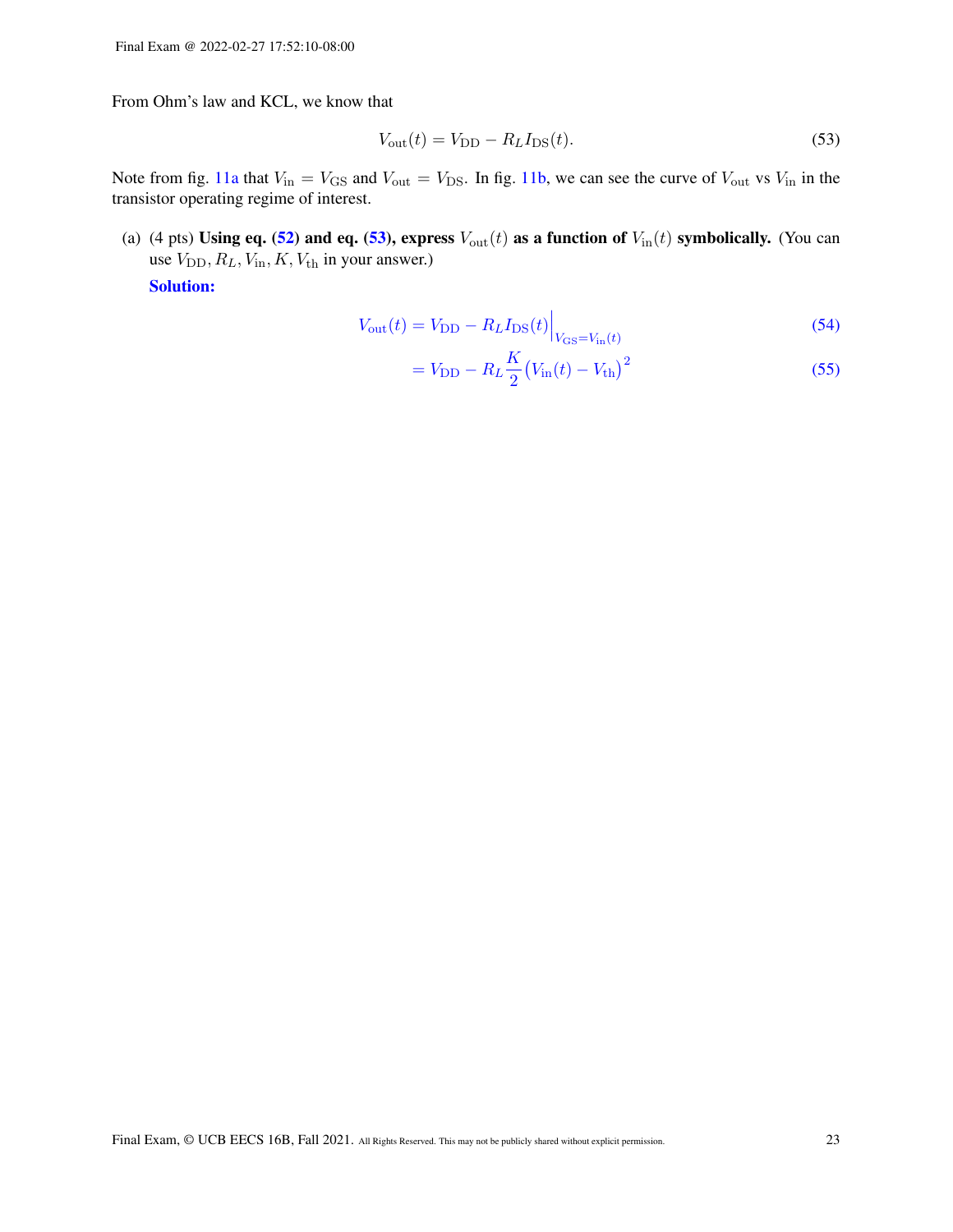The input  $V_{\text{in}}(t) = V_{\text{in,DC}} + v_{\text{in,AC}}(t)$  results in an output of the form  $V_{\text{out}}(t) = V_{\text{out,DC}} + v_{\text{out,AC}}(t)$ . Since  $V_{\text{DD}}$  is constant, we can linearize  $V_{\text{out}}(t)$  around  $V_{\text{out,DC}}$  from eq. [\(53\)](#page-22-0), as illustrated in fig. [11b.](#page-21-0)

$$
A_v(V_{\rm in}, V_{\rm out})\Big|_{V_{\rm in}^{\star} = V_{\rm in,DC}} = \frac{dV_{\rm out}}{dV_{\rm in}}\Big|_{V_{\rm in}^{\star} = V_{\rm in,DC}} = -R_L \frac{dI_{\rm DS}}{dV_{\rm in}}\Big|_{V_{\rm in}^{\star} = V_{\rm in,DC}}
$$
(56)

 $=$ 

<span id="page-23-2"></span><span id="page-23-1"></span><span id="page-23-0"></span>
$$
-R_L \frac{\mathrm{d}I_{\mathrm{DS}}}{\mathrm{d}V_{\mathrm{GS}}}\bigg|_{V_{\mathrm{GS}}^{\star} = V_{\mathrm{in,DC}}} \tag{57}
$$

$$
= -R_L g_m(V_{\rm GS})\Big|_{V_{\rm GS}^{\star} = V_{\rm in,DC}}\tag{58}
$$

Here  $A_v$  is defined as the linearized voltage gain, which is illustrated by the slope of the tangent to the  $V_{\text{out}}$ vs  $V_{\text{in}}$  curve in fig. [11b](#page-21-0) at the point  $(V_{\text{in,DC}}, V_{\text{out,DC}})$ , and  $g_m = \frac{dI_{\text{DS}}}{dV_{\text{CS}}}$  $\frac{dI_{DS}}{dV_{GS}}$  is the transistor transconductance linearized around the point  $V_{\text{GS}}^{\star} = V_{\text{in,DC}}$ .

- (b) (10pts) To linearize the whole circuit around the operating point  $V_{\text{in}}^* = V_{\text{in,DC}}$ , as shown in eq. [\(56\)](#page-23-0), eq. [\(57\)](#page-23-1), eq. [\(58\)](#page-23-2), we need to linearize the non-linear transistor I-V curve, given by  $I_{DS}(V_{GS}) = \frac{K}{N} (V_{GS} - V_{S})^2$  in eq. (52) to find the linearized transconductance gain  $g_{\text{max}} = \frac{dI_{DS}}{dI_{DS}}$  $\frac{1}{2}(V_{\rm GS} - V_{\rm th})^2$  in eq. [\(52\)](#page-21-1) to find the linearized transconductance gain  $g_m = \frac{dI_{\rm DS}}{dV_{\rm GS}}$  $\frac{\mathrm{d}I_{\mathrm{DS}}}{\mathrm{d}V_{\mathrm{GS}}}$ .
	- i. Using eq. [\(52\)](#page-21-1), derive the linearized transconductance gain  $g_m = \frac{dI_{DS}}{dV_{CS}}$  $\frac{dI_{DS}}{dV_{GS}}$  symbolically. *NOTE*: Please simplify your answer. Solution: Using eq. [\(52\)](#page-21-1), the small signal transconductance gain is given by

$$
g_m = \frac{\mathrm{d}I_{\mathrm{DS}}}{\mathrm{d}V_{\mathrm{GS}}} = K(V_{\mathrm{GS}} - V_{\mathrm{th}})
$$
\n(59)

ii. From the following options, choose which circuit element can be used to represent the transistor in a linearized circuit with  $\Delta I_{\text{DS}} = g_m \Delta V_{\text{GS}}$ , where  $\Delta I_{\text{DS}}$  and  $\Delta V_{\text{GS}}$  are small deviations around  $I_{DS}$  and  $V_{GS}$  respectively.

| <b>Select one</b> | <b>Choices</b>                                                  |  |  |
|-------------------|-----------------------------------------------------------------|--|--|
|                   | resistor between $G$ and $S$ terminals                          |  |  |
|                   | resistor between $D$ and $S$ terminals                          |  |  |
|                   | voltage controlled current source between $D$ and $S$ terminals |  |  |

Solution: The NMOS transistor behaves as a voltage controlled current source between D and S terminals in this regime, with  $\Delta V_{\rm GS}$  being the control voltage, as shown in fig. [12.](#page-25-0) (Yes, we gave away the answer in the next part of the question.)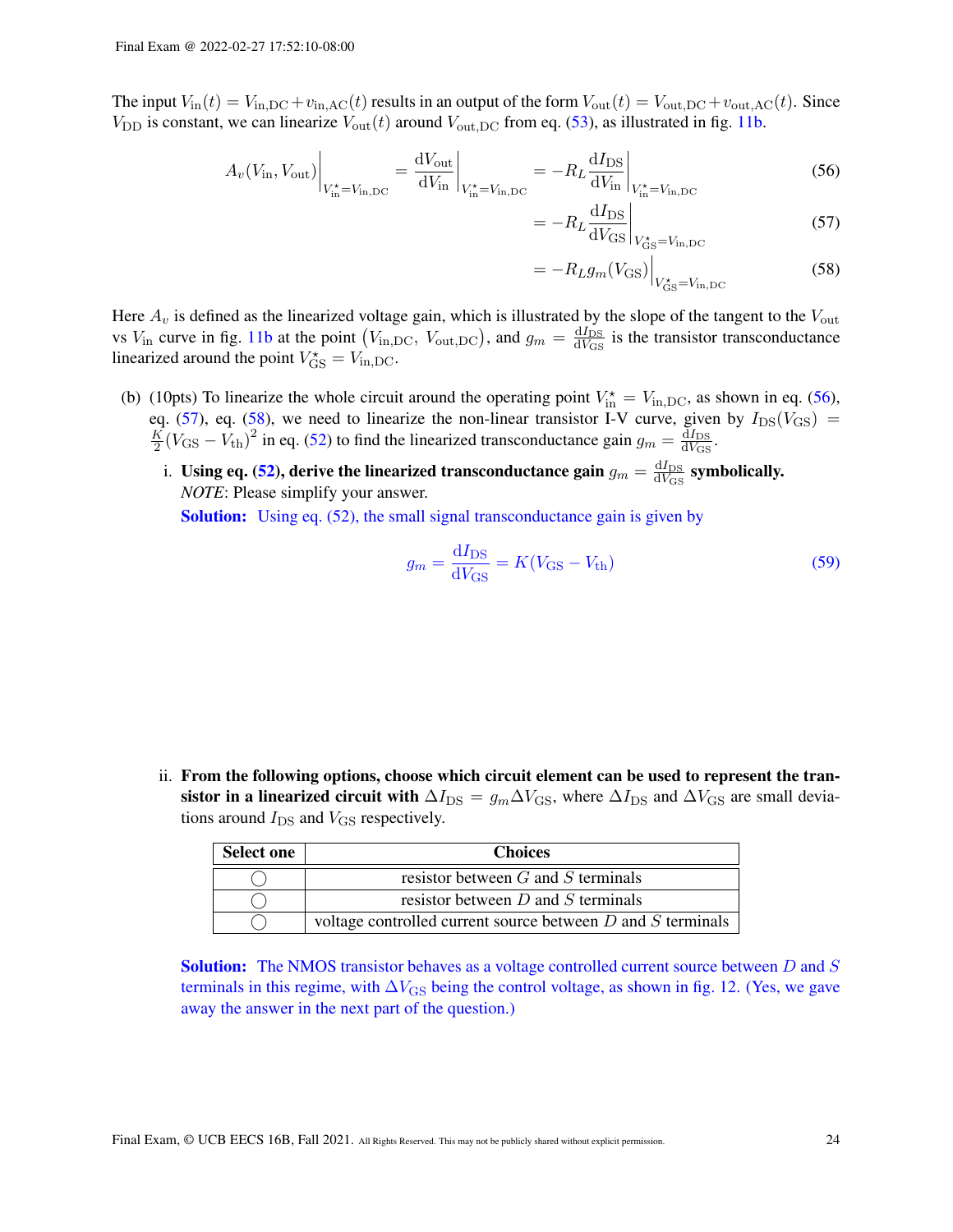| <b>Select one</b> | <b>Choices</b>                                                  |  |  |
|-------------------|-----------------------------------------------------------------|--|--|
|                   | resistor between $G$ and $S$ terminals                          |  |  |
|                   | resistor between $D$ and $S$ terminals                          |  |  |
|                   | voltage controlled current source between $D$ and $S$ terminals |  |  |

- iii. Using  $K = 0.025 \frac{1}{\Omega V}$ , and  $V_{\text{th}} = 0.2 V$  and  $R_L = 400 \Omega$ , calculate the numerical values of the following quantities at the operating point  $\left(V_{\rm GS}^{\star} = 0.6\,\textrm{V},\ V_{\rm DS}^{\star} = 0.7\,\textrm{V}\right)$ :
	- linearized transconductance gain  $g_m$
	- linearized voltage gain  $A_v = -R_Lg_m$  from eq. [\(58\)](#page-23-2)

*NOTE*: Please simplify the numerical answers — this will also help you check your answer graphically against fig. [11b](#page-21-0) if you want.

Solution: The numerical values at the given operating point are:

$$
g_m = 0.025 \times (0.6 - 0.2) = 0.01 \frac{1}{\Omega}
$$
\n(60)

$$
A_v = -400 \times 0.01 = -4 \tag{61}
$$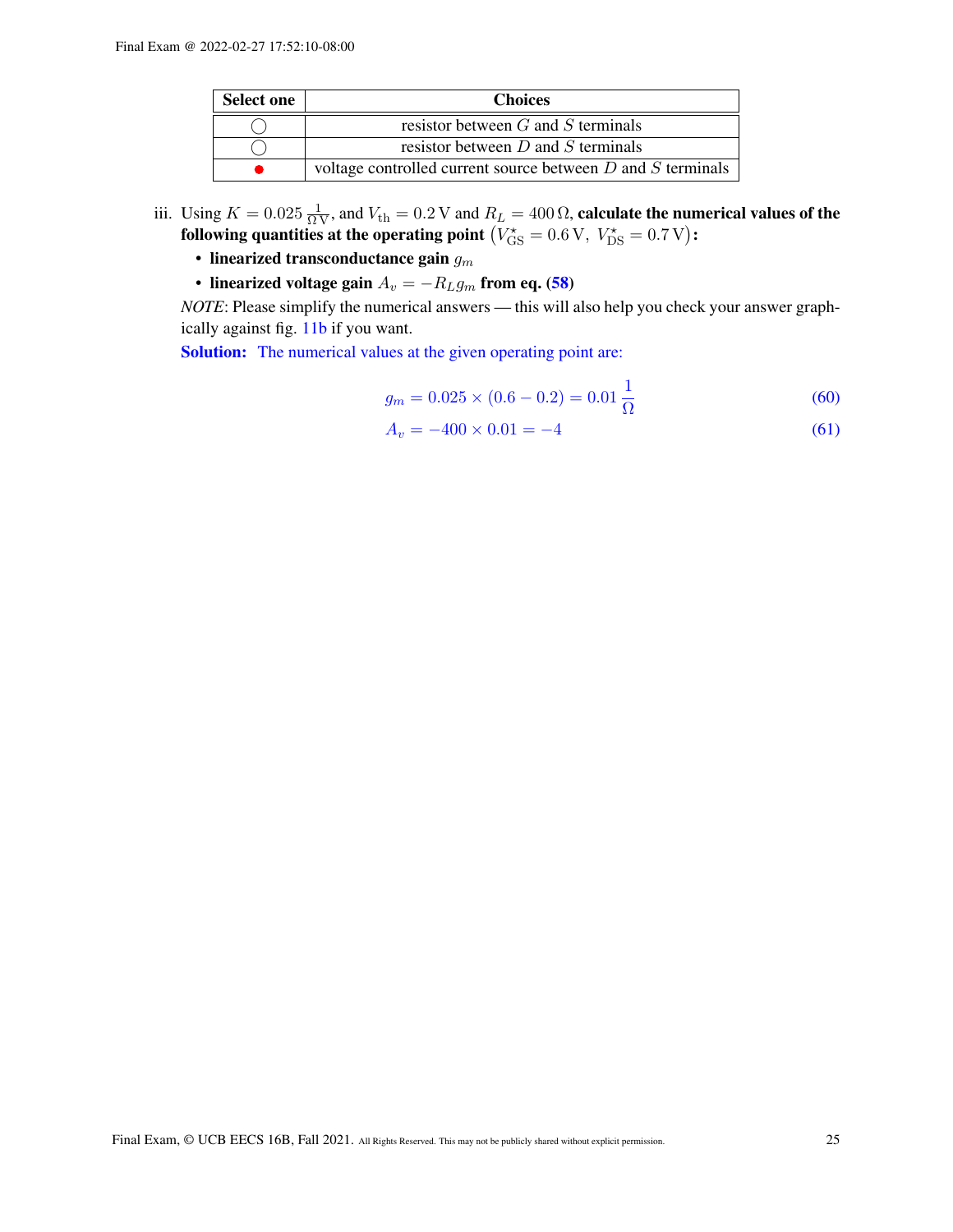(c) (5pts) The circuit in fig. [12](#page-25-0) below is a linearized model for the transistor circuit in fig. [11a,](#page-21-0) according to eq. [\(56\)](#page-23-0), eq. [\(57\)](#page-23-1), eq. [\(58\)](#page-23-2). Find the transfer function  $H_1(j\omega) = \frac{\widetilde{v}_{\text{out,AC}}(j\omega)}{\widetilde{v}_{\text{in,AC}}(j\omega)}$  in terms of  $g_m$  and  $P_{\text{in,AC}}$  $R_L$ .

Solution: These latter parts of this problem are asking you to do a phasor-based analysis of the kinds of circuits that you saw in HWs 2 and 3 when we were looking inside of an op-amp — except that instead of a voltage-controlled voltage source there, we have a voltage-controlled current source here. This kind of phasor-based analysis of circuits is something that you have seen many times in HWs as well as discussion.

<span id="page-25-0"></span>

Figure 12: Small signal model for NMOS circuit in fig. [11a,](#page-21-0) according to eq. [\(56\)](#page-23-0), eq. [\(57\)](#page-23-1), eq. [\(58\)](#page-23-2).

Solution: In phasor domain, the voltage drop across the resistor is given by

$$
\widetilde{v}_{\text{out,AC}}(\mathbf{j}\omega) = -R_L g_m \widetilde{v}_{\text{GS}}(\mathbf{j}\omega) \tag{62}
$$

$$
=-R_L g_m \widetilde{v}_{\text{in,AC}}(\mathbf{j}\omega) \tag{63}
$$

Hence the transfer function is given by

$$
\frac{\widetilde{v}_{\text{out,AC}}(j\omega)}{\widetilde{v}_{\text{in,AC}}(j\omega)} = -g_m R_L
$$
\n(64)

We gave away this answer in eq.  $(58)$ . There is no frequency-dependence here.

(d) (8pts) Consider the following modified model of the transistor circuit in fig. [11a](#page-21-0) where the transistor has a drain capacitance  $C_D$  as shown in fig. [13](#page-26-0) below. Find the transfer function  $H_2(j\omega)$  =  $\frac{\widetilde{v}_{\text{out},\text{AC}}(j\omega)}{\widetilde{v}_{\text{in},\text{AC}}(j\omega)}$  in terms of  $g_m, R_L, C_D$  and j $\omega$ . What type of filter is implemented by this circuit  $\overline{\widetilde{v}_{\text{in,AC}}(\mathbf{j}\omega)}$ model?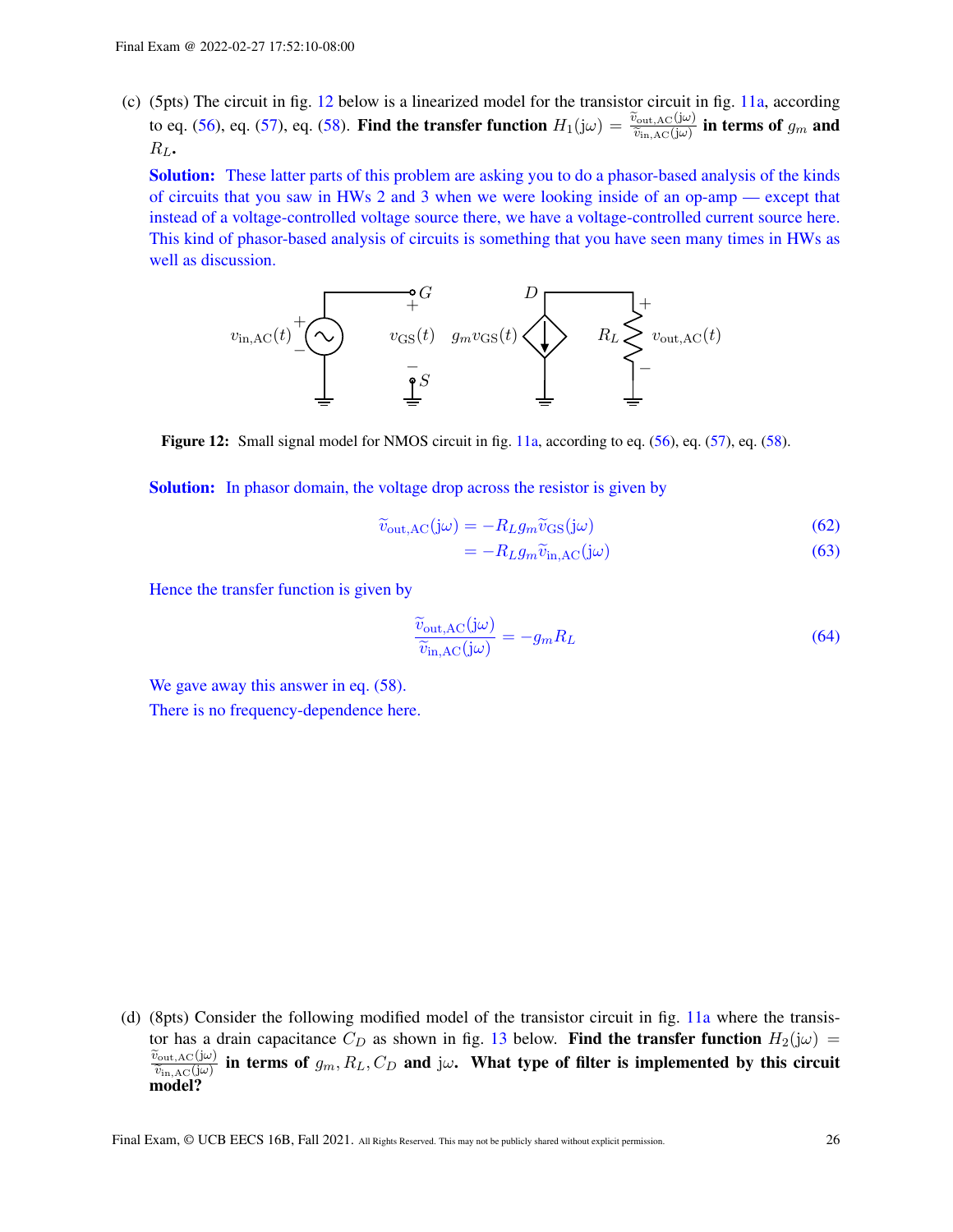<span id="page-26-0"></span>

Figure 13: Small signal model for NMOS circuit in fig. [11a](#page-21-0) with drain capacitance.

Solution: Note that the voltage drop across the resistor and capacitor are the same, and so they are in parallel. In phasor domain, we can just find the equivalent impedance of this parallel combination and then use the definition of impedance to get the voltage drop.

$$
Z_{eq} = (Z_R || Z_C) = \left(R_L || \frac{1}{j\omega C_D}\right)
$$
\n(65)

$$
=\frac{\frac{RL}{j\omega C_D}}{R_L + \frac{1}{j\omega C_D}} = \frac{R_L}{1 + j\omega R_L C_D}
$$
(66)

$$
\widetilde{v}_{\text{out,AC}}(j\omega) = Z_{eq}\widetilde{I} = Z_{eq}(-g_m\widetilde{v}_{\text{GS}}(j\omega))\tag{67}
$$

$$
= -\frac{R_L}{1 + j\omega C_D R_L} g_m \widetilde{v}_{\text{in,AC}}(j\omega)
$$
\n(68)

Therefore, the transfer function is given by

$$
\frac{\widetilde{v}_{\text{out,AC}}(j\omega)}{\widetilde{v}_{\text{in,AC}}(j\omega)} = -\frac{g_m R_L}{1 + j\omega C_D R_L}
$$
\n(69)

This is a first order low pass filter.

You could also solve this through KCL but this is the most direct approach.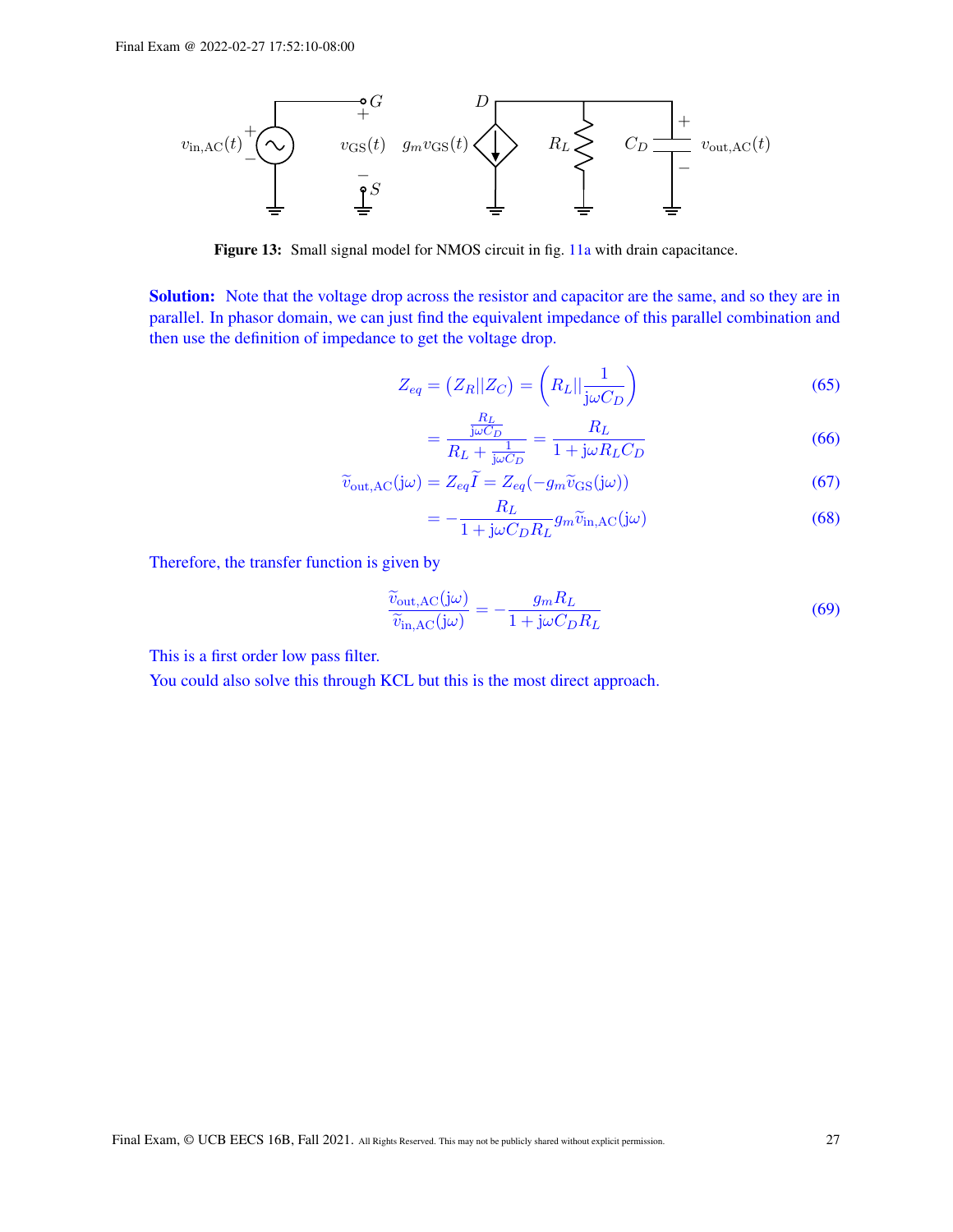(e) (8pts) Consider the following modified model of the transistor circuit in fig. [11a](#page-21-0) where  $V_{\text{in}}$  is not ideal and has some resistance in series,  $R_{\rm in}$ , and the transistor has a gate capacitance  $C_{\rm GS}$  as shown in fig. [14](#page-27-0) below. Find the transfer function  $H_3(j\omega) = \frac{\tilde{v}_{\text{out,AC}}(j\omega)}{\tilde{v}_{\text{in,AC}}(j\omega)}$  in terms of  $R_{\text{in}}$ ,  $C_{\text{GS}}$ ,  $g_m$ ,  $R_L$ ,  $C_D$  and  $j\omega$ . (*HINT: First analyze*  $v_{\text{GS}}(t)$  *in phasor domain. Then try to re-use the result from the previous part.*)

<span id="page-27-0"></span>

Figure 14: Small signal model for NMOS circuit in fig. [11a](#page-21-0) with non-ideal source and gate capacitance, in addition to drain capacitance.

**Solution:** First we analyze the voltage divider to get the transfer function from  $\tilde{v}_{\text{in,AC}}(j\omega)$  to  $\tilde{v}_{\text{GS}}(j\omega)$ :

$$
\frac{\widetilde{v}_{\text{GS}}(j\omega)}{\widetilde{v}_{\text{in,AC}}(j\omega)} = \frac{1}{1 + j\omega C_{\text{GS}}R_{\text{in}}} \tag{70}
$$

From the previous part, we know that

$$
\frac{\widetilde{v}_{\text{out,AC}}(j\omega)}{\widetilde{v}_{\text{GS}}(j\omega)} = -\frac{g_m R_L}{1 + j\omega C_D R_L} \tag{71}
$$

Cascading these 2 transfer functions, we get the overall transfer function given by

$$
\frac{\widetilde{v}_{\text{out,AC}}(j\omega)}{\widetilde{v}_{\text{in,AC}}(j\omega)} = -\frac{g_m R_L}{(1 + j\omega C_D R_L)(1 + j\omega C_{\text{GS}} R_{\text{in}})}
$$
(72)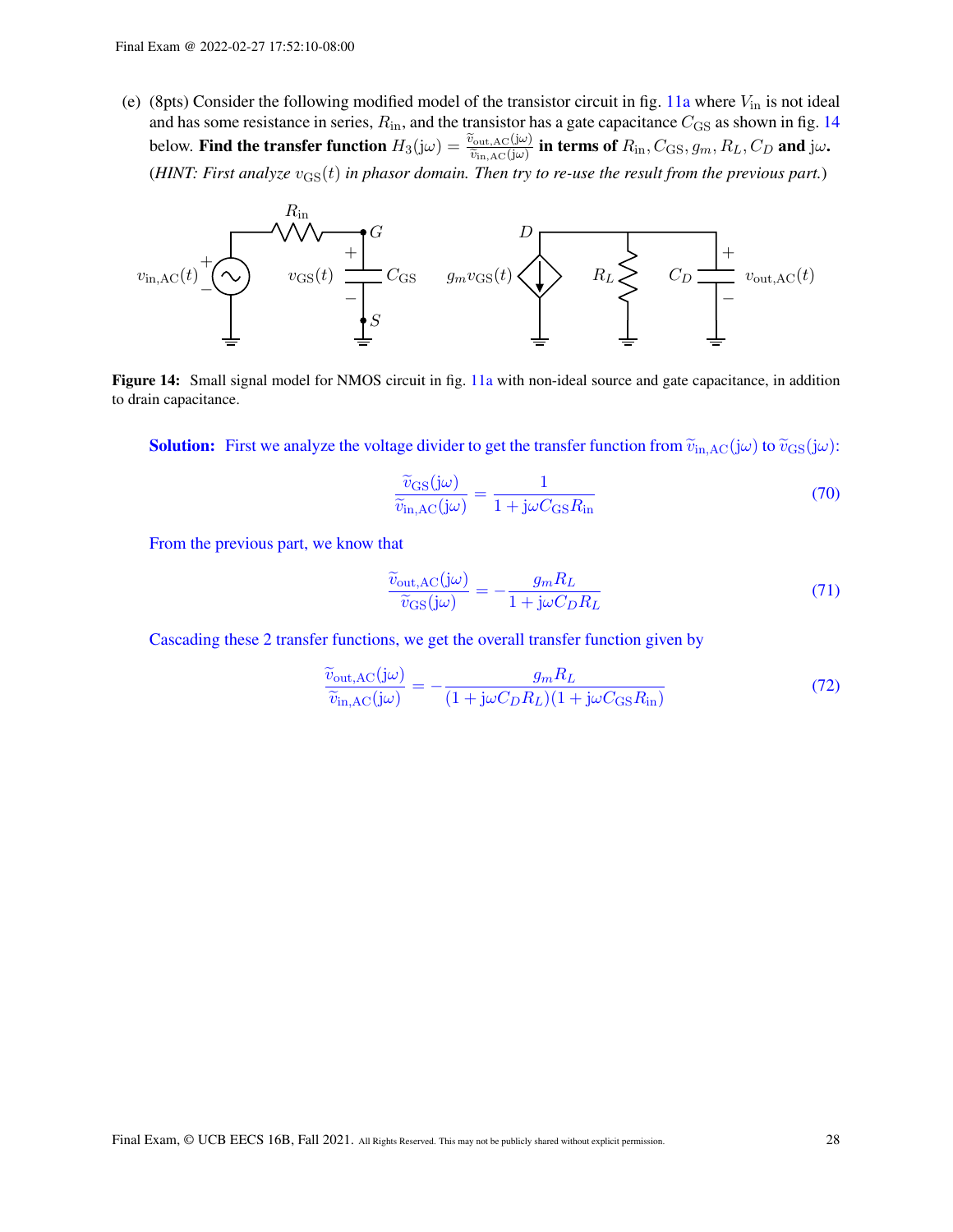#### 10. Minimum Norm Solutions for Circuits involving Resistors (32 points)

<span id="page-28-0"></span>Consider a current  $i_s$  flowing into a network of two parallel resistors  $R_1$  and  $R_2$ , as shown in fig. [15](#page-28-0) below.



**Figure 15:** Current i<sub>s</sub> dividing into  $i_1$  and  $i_2$ .

From EECS 16A, we know that we can equate the voltage drops across the parallel resistors to derive  $i_1 = \frac{R_2}{R_1 + R_2}$  $\frac{R_2}{R_1+R_2}i_s$  and  $i_2 = \frac{R_1}{R_1+R_2}$  $\frac{R_1}{R_1+R_2}i_s$ . In this problem, we will try to derive the same current division result using the concept of minimum norm instead of voltage analysis.

Solution: This problem is directly testing ideas from Discussion 10A with a connection to HW 10's problem: weighted minimum norm.

It turns out that the current  $i_s$  will divide into two parts  $i_1$  and  $i_2$  in such a way that minimizes the total power dissipation  $P = i_1^2 R_1 + i_2^2 R_2$  in the resistors.

(a) (8pts) Argue that the current division result given by  $i_1 = \frac{R_2}{R_1 + R_2}$  $\frac{R_2}{R_1+R_2}i_s$  and  $i_2=\frac{R_1}{R_1+1}$  $\frac{R_1}{R_1+R_2} i_s$  minimizes the total power dissipation  $P = i_1^2 R_1 + i_2^2 R_2$  using calculus. Use the fact that KCL gives  $i_2 = i_s - i_1$ to express  $P$  as a function of  $i_1$  only. (*HINT: Once you solve for the optimal*  $i_1$ *, you don't have to do calculus again for*  $i_2$ *. Just use KCL*.)

**Solution:** We can minimize  $P$  as follows:

$$
P = i_1^2 R_1 + i_2^2 R_2 = i_1^2 R_1 + (i_s - i_1)^2 R_2
$$
\n(73)

$$
\implies \frac{\mathrm{d}P}{\mathrm{d}i_1} = 2i_1R_1 - 2(i_s - i_1)R_2 = 0\tag{74}
$$

$$
\implies i_1 = \frac{R_2}{R_1 + R_2} i_s \tag{75}
$$

$$
\implies i_2 = i_s - i_1 = \frac{R_1}{R_1 + R_2} i_s. \tag{76}
$$

Here, we notice that the quadratic has a positive constant multiplying the squared term, and so this must be the unique minimum.

Hence it is proved that  $i_1 = \frac{R_2}{R_1 + R_2}$  $\frac{R_2}{R_1+R_2}i_s$  and  $i_2=\frac{R_1}{R_1+1}$  $\frac{R_1}{R_1+R_2}i_s$  minimize P.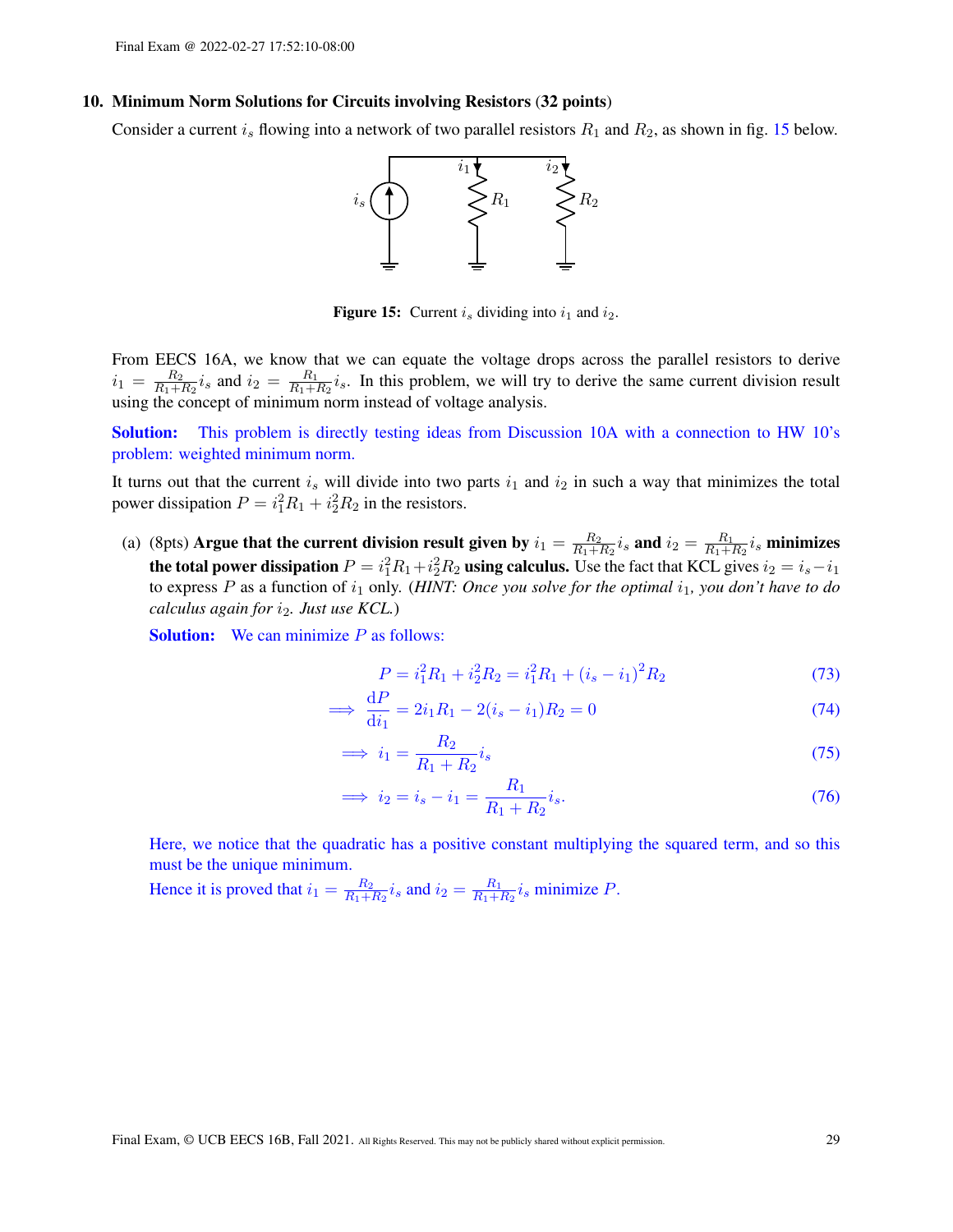- (b) (12pts) Instead of using calculus to minimize the total power dissipation  $P$ , we can represent the current division problem as a minimum norm problem. Consider the vector  $\vec{x} =$  $\lceil x_1 \rceil$  $\overline{x_2}$ 1 where  $x_1 =$ √ √
	- $i_1$  $\overline{R_1}$  and  $x_2 = i_2$  $\overline{R_2}$ . Notice that  $P = i_1^2 R_1 + i_2^2 R_2 = x_1^2 + x_2^2 = ||\vec{x}||^2$ .
	- i. Find the row vector A so that the KCL constraint  $i_1 + i_2 = i_s$  can be written as  $A\vec{x} = i_s$ . **Solution:** The total power dissipation given by  $P = ||\vec{x}||^2$  has to be minimized. KCL gives us

$$
i_1 + i_2 = i_s \tag{77}
$$

$$
\implies \frac{x_1}{\sqrt{R_1}} + \frac{x_2}{\sqrt{R_2}} = i_s \tag{78}
$$

$$
\implies \left[\frac{1}{\sqrt{R_1}} \quad \frac{1}{\sqrt{R_2}}\right] \vec{x} = i_s \tag{79}
$$

$$
\implies A\vec{x} = i_s \tag{80}
$$

So  $A = \left[\frac{1}{\sqrt{I}}\right]$  $\frac{1}{R_1}$   $\frac{1}{\sqrt{I}}$  $\scriptstyle R_2$ i .

ii. Using the A matrix you found above, what is the minimum norm solution to  $A\vec{x} = i_s$ ? Show your work.

To help you save computation, the compact SVD of a general  $1 \times 2$  row vector is given by

<span id="page-29-0"></span>
$$
\begin{bmatrix} a & b \end{bmatrix} = \underbrace{\begin{bmatrix} 1 \end{bmatrix}}_{U} \underbrace{\begin{bmatrix} \sqrt{a^2 + b^2} \end{bmatrix}}_{\Sigma} \underbrace{\begin{bmatrix} \frac{a}{\sqrt{a^2 + b^2}} & \frac{b}{\sqrt{a^2 + b^2}} \end{bmatrix}}_{V^{\top}}
$$
\n(81)

**Solution:** We know that the minimum norm solution for the system  $A\vec{x} = i_s$  is given by  $\tilde{\vec{x}} = \vec{x}$  $A^{\dagger}i_s$ , where  $A^{\dagger}$  is the pseudo-inverse of A. Using eq. [\(81\)](#page-29-0), the compact SVD of A is given by

$$
A = U \Sigma V^{\top}
$$
 (82)

$$
\left[\frac{1}{\sqrt{R_1}} \quad \frac{1}{\sqrt{R_2}}\right] = \underbrace{\left[1\right]}_{U} \underbrace{\left(\sqrt{\frac{R_1 + R_2}{R_1 R_2}}\right)}_{\Sigma} \underbrace{\frac{1}{\sqrt{R_1 + R_2}} \left[\sqrt{R_2} \quad \sqrt{R_1}\right]}_{V^{\top}}
$$
\n(83)

The pseudo-inverse is given by

$$
A^{\dagger} = V \Sigma^{-1} U^{\top} \tag{84}
$$

$$
=\underbrace{\frac{1}{\sqrt{R_1+R_2}}\left[\sqrt{\frac{R_2}{R_1}}\right]}_{V}\underbrace{\left[\sqrt{\frac{R_1R_2}{R_1+R_2}}\right]}_{\Sigma^{-1}}\underbrace{\left[1\right]}_{U^{\top}}
$$
(85)

$$
=\begin{bmatrix} \frac{R_2\sqrt{R_1}}{R_1+R_2} \\ \frac{R_1\sqrt{R_2}}{R_1+R_2} \end{bmatrix} \tag{86}
$$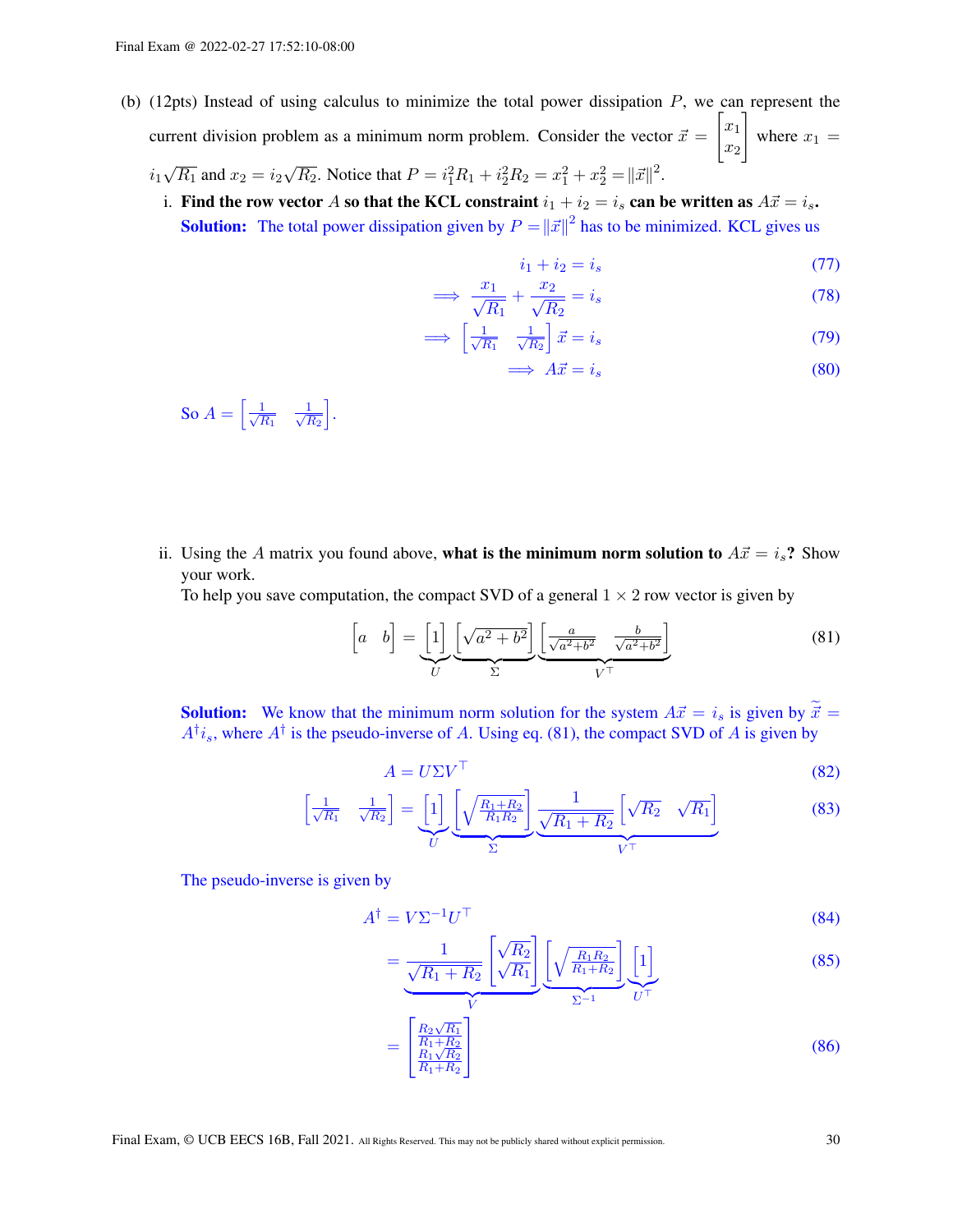Hence the minimum norm solution is

$$
\begin{bmatrix} x_1 \\ x_2 \end{bmatrix} = \begin{bmatrix} \frac{R_2 \sqrt{R_1}}{R_1 + R_2} \\ \frac{R_1 \sqrt{R_2}}{R_1 + R_2} \end{bmatrix} i_s \tag{87}
$$

iii. Transform the minimum norm solution of  $A\vec{x} = i_s$  to the original variables  $i_1$  and  $i_2$ , and confirm that the result is  $i_1 = \frac{R_2}{R_1 + R_2}$  $\frac{R_2}{R_1+R_2}i_s$  and  $i_2 = \frac{R_1}{R_1+R_2}$  $\frac{R_1}{R_1+R_2}i_s$  as the current-divider formula predicts. Show your work.

Solution: Changing variables back to the current division problem, we have

$$
\begin{bmatrix} i_1 \\ i_2 \end{bmatrix} = \begin{bmatrix} \frac{x_1}{\sqrt{R_1}} \\ \frac{x_2}{\sqrt{R_2}} \end{bmatrix} = \begin{bmatrix} \frac{R_2 i_s}{R_1 + R_2} \\ \frac{R_1 i_s}{R_1 + R_2} \end{bmatrix}
$$
\n(88)

This matches the current division ratio from regular voltage analysis.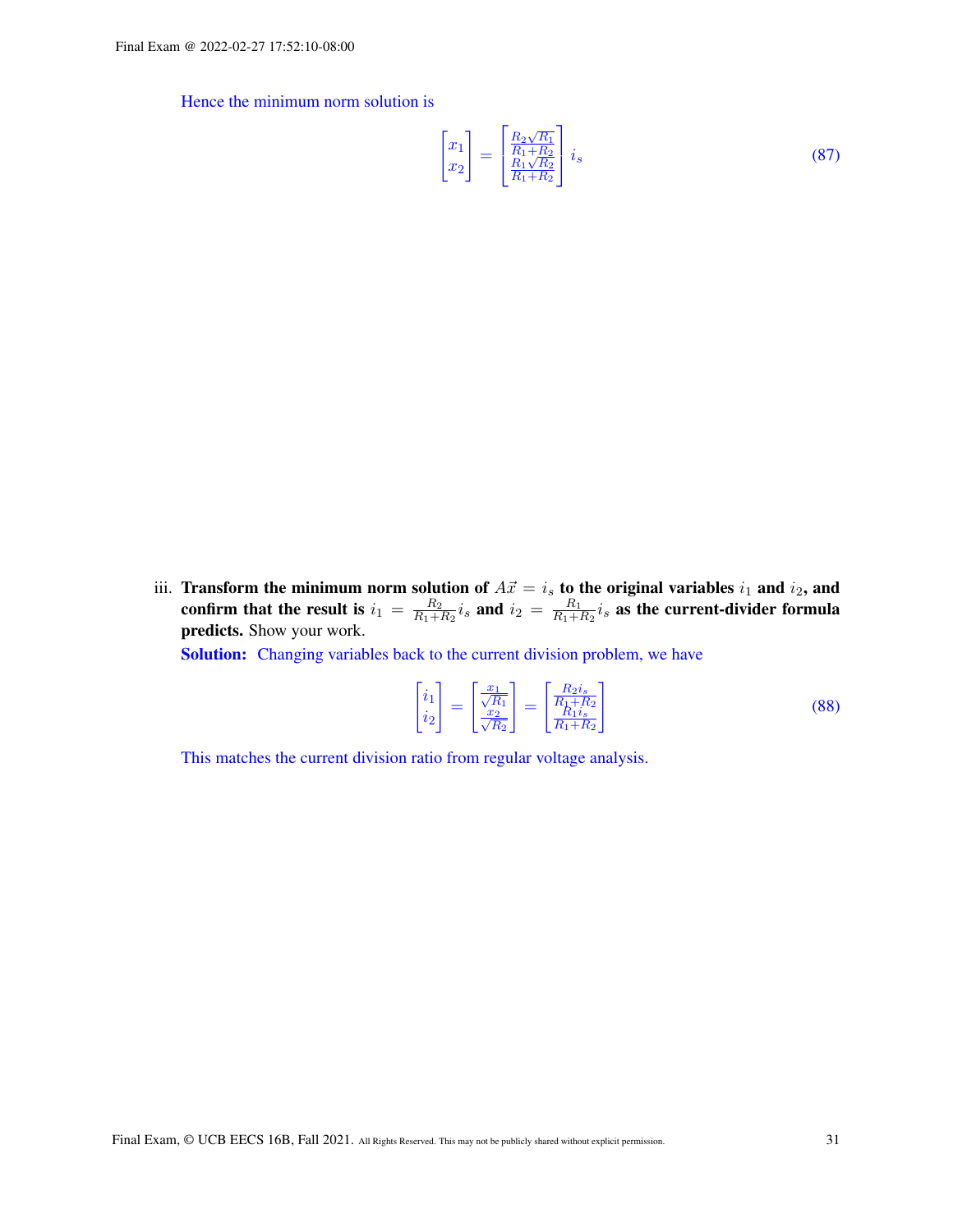(c) (12 pts) We can solve any arbitrarily complicated circuit network using KCL and norm minimization, following the same technique that we used for the simple network in fig. [15.](#page-28-0) Consider a resistor network which has *n* resistor branches, with currents  $i_1, i_2, \ldots, i_n$  across the branch resistances  $R_1$ ,  $R_2, \ldots, R_n$  respectively, and m total nodes each with current sources  $i_{s_1}, i_{s_2}, \ldots, i_{s_m}$ , which may be positive, negative or zero, as shown in fig. [16.](#page-31-0) Then the  $m$  KCL equations at the  $m$  nodes can be

written as 
$$
K\vec{i} = \vec{i}_s
$$
, where  $K \in \mathbb{R}^{m \times n}$ ,  $\vec{i} = \begin{bmatrix} i_1 \\ i_2 \\ \vdots \\ i_n \end{bmatrix} \in \mathbb{R}^n$ , and  $\vec{i}_s = \begin{bmatrix} i_{s_1} \\ i_{s_2} \\ \vdots \\ i_{s_m} \end{bmatrix} \in \mathbb{R}^m$ . This KCL constraint

<span id="page-31-0"></span> $K_i = \vec{i}_s$  completely captures what is visualized in fig. [16,](#page-31-0) so you don't have to write any additional KCL. Note that fig. [15](#page-28-0) is a simple example of fig. [16](#page-31-0) with  $n = 2$  and  $m = 1$ .



**Figure 16:** A section of an arbitrarily complicated network with n branches and m nodes.

i. We can change variables to  $\vec{x} = D\vec{i}$  to represent the KCL constraint  $K\vec{i} = \vec{i}_s$  as  $A\vec{x} = \vec{i}_s$ , and so the minimization of dissipated power  $P = \sum_{j=1}^{n} i_j^2 R_j$  is just the minimization of  $\sum_{j=1}^{n} x_j^2 =$  $\|\vec{x}\|^2$ .

### Find the diagonal matrix  $D$ , and then find the matrix  $A$  in terms of  $D$  and  $K$ . ( $HINT: Look at how  $\vec{x}$  was defined in the previous part.)$

**Solution:** Define a vector  $\vec{x} \in \mathbb{R}^n$  where  $x_j = i_j \sqrt{R_j} \,\forall j \in [1, n]$ . Then we can change variables from  $\vec{i}$  to  $\vec{x}$  using the relation

$$
\vec{x} = \begin{bmatrix}\n\sqrt{R_1} & 0 & \dots & 0 \\
0 & \sqrt{R_2} & \dots & 0 \\
\vdots & \vdots & \ddots & \vdots \\
0 & 0 & \dots & \sqrt{R_n}\n\end{bmatrix} \vec{i}
$$
\n
$$
\implies \vec{i} = D^{-1}\vec{x}
$$
\n(89)

The diagonal matrix  $D \in \mathbb{R}^{n \times n}$  has non-zero diagonal elements, hence it is invertible. Hence the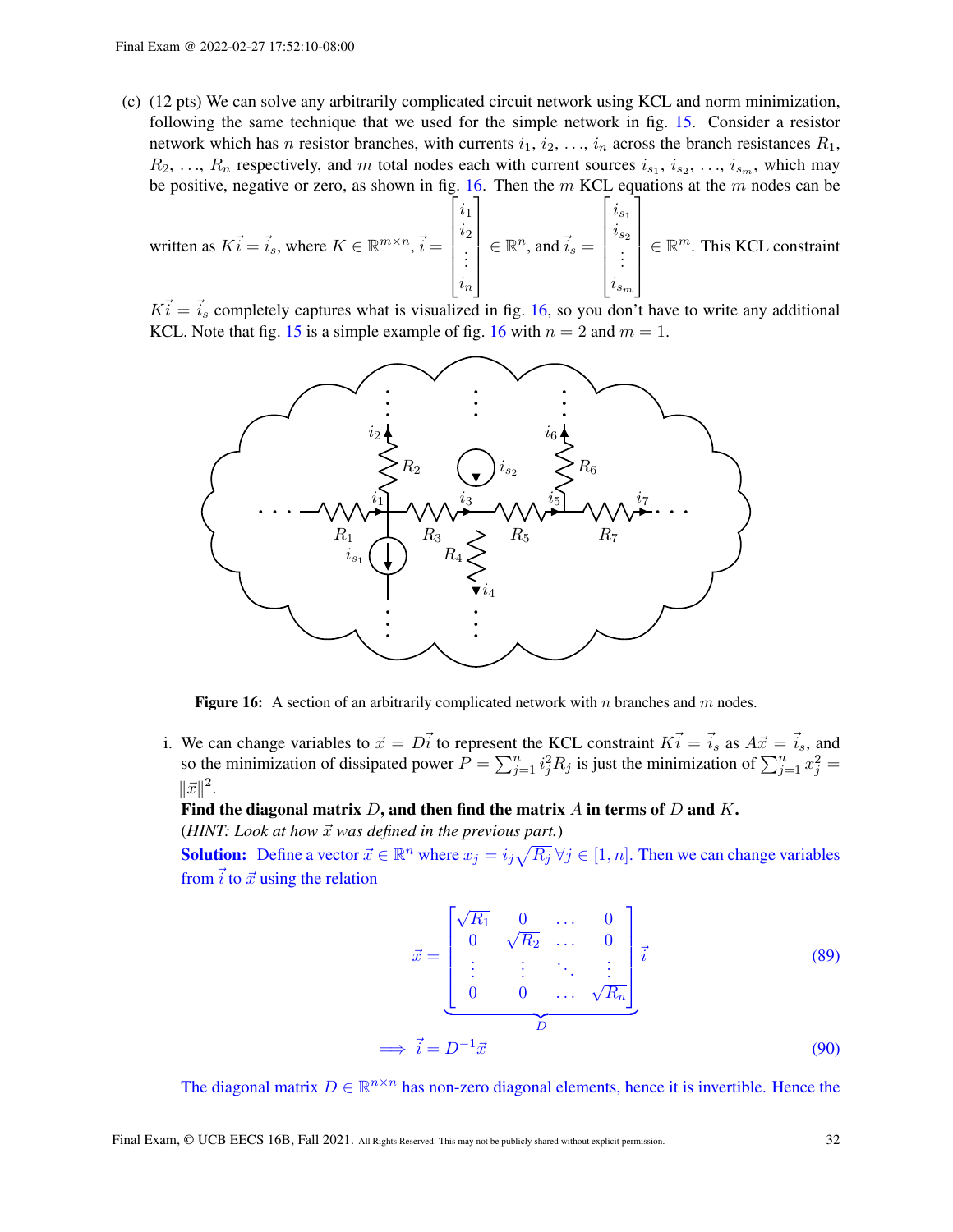# KCL can be represented as

<span id="page-32-0"></span>
$$
K\vec{i} = \vec{i}_s \tag{91}
$$

$$
\implies \underbrace{KD^{-1}}_{A}\vec{x} = \vec{i}_s \tag{92}
$$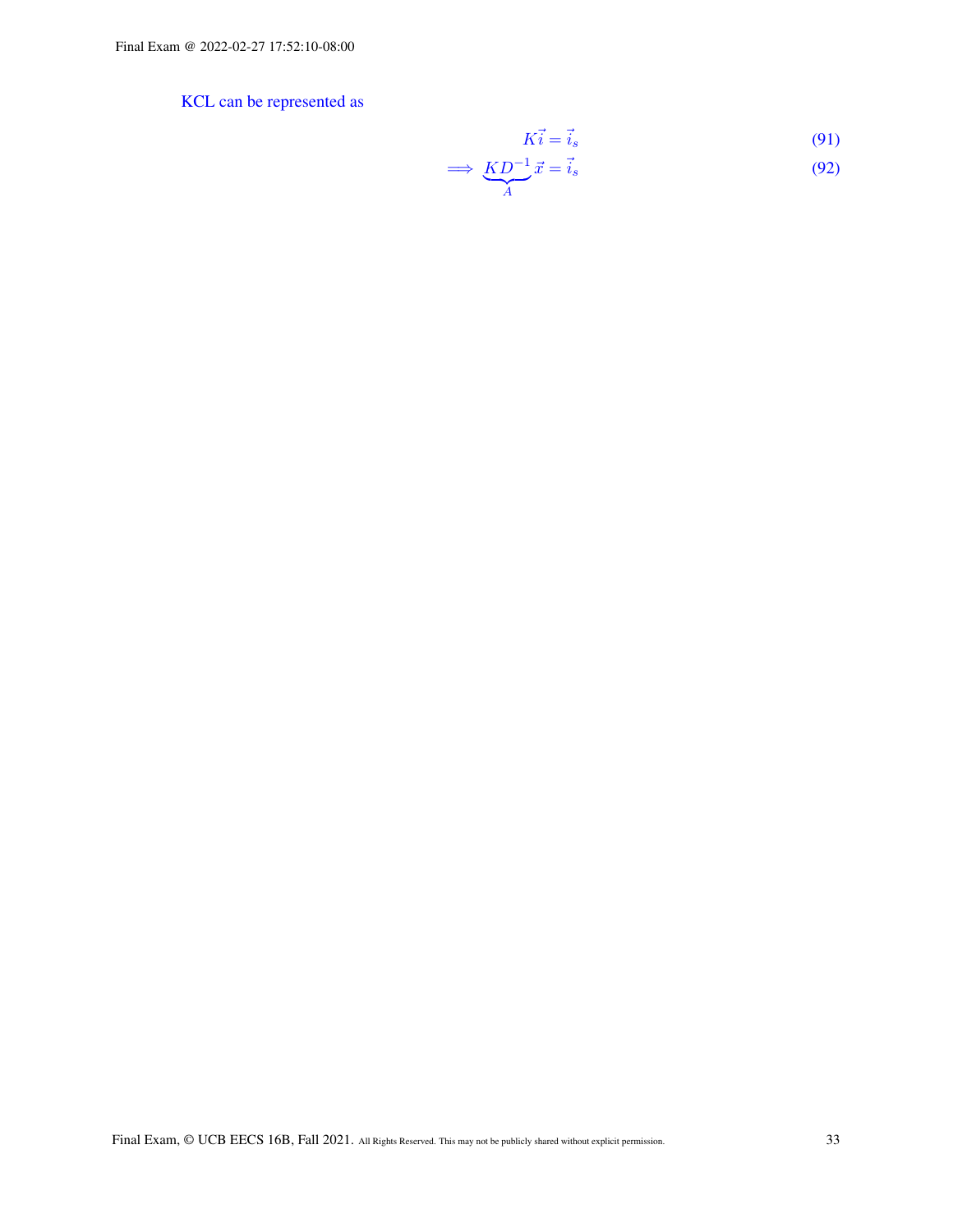ii. Assume the compact SVD of A is given by  $A = U\Sigma V^{\top}$ . Use the minimum norm solution to  $A\vec{x} = \vec{i_s}$  to solve for  $\vec{i}$ . Recall from the previous part that  $\vec{x} = D\vec{i}$ . Your final answer for  $\vec{i}$  can only use  $U, \Sigma, V, D, \vec{i}_s$  as well as standard matrix operations like inverses, etc.

**Solution:** We can find  $\vec{i}$  by using the min norm solution for eq. [\(92\)](#page-32-0) as follows:

$$
\vec{x} = A^{\dagger} \vec{i}_s = V \Sigma^{-1} U^{\top} \vec{i}_s \tag{93}
$$

$$
\implies \vec{i} = D^{-1} V \Sigma^{-1} U^{\top} \vec{i}_s. \tag{94}
$$

This connection between power-dissipation minimization and electrical circuits goes even deeper. With the tools that you learn in Math 53 and EECS 127, you can see that the very concept of voltage itself can be understood via Lagrange multipliers (dual variables) associated with the KCL constraints that are active at each node. There is a further sense in which the reason that "state" is associated with inductors and capacitors is precisely because there is energy stored in these circuit elements. This is intimately related to the concept of the Lagrangian formulation of mechanics that you might encounter in Physics and Mechanical Engineering. Different formulations of "minimalist principles" are ubiquitous in science and engineering.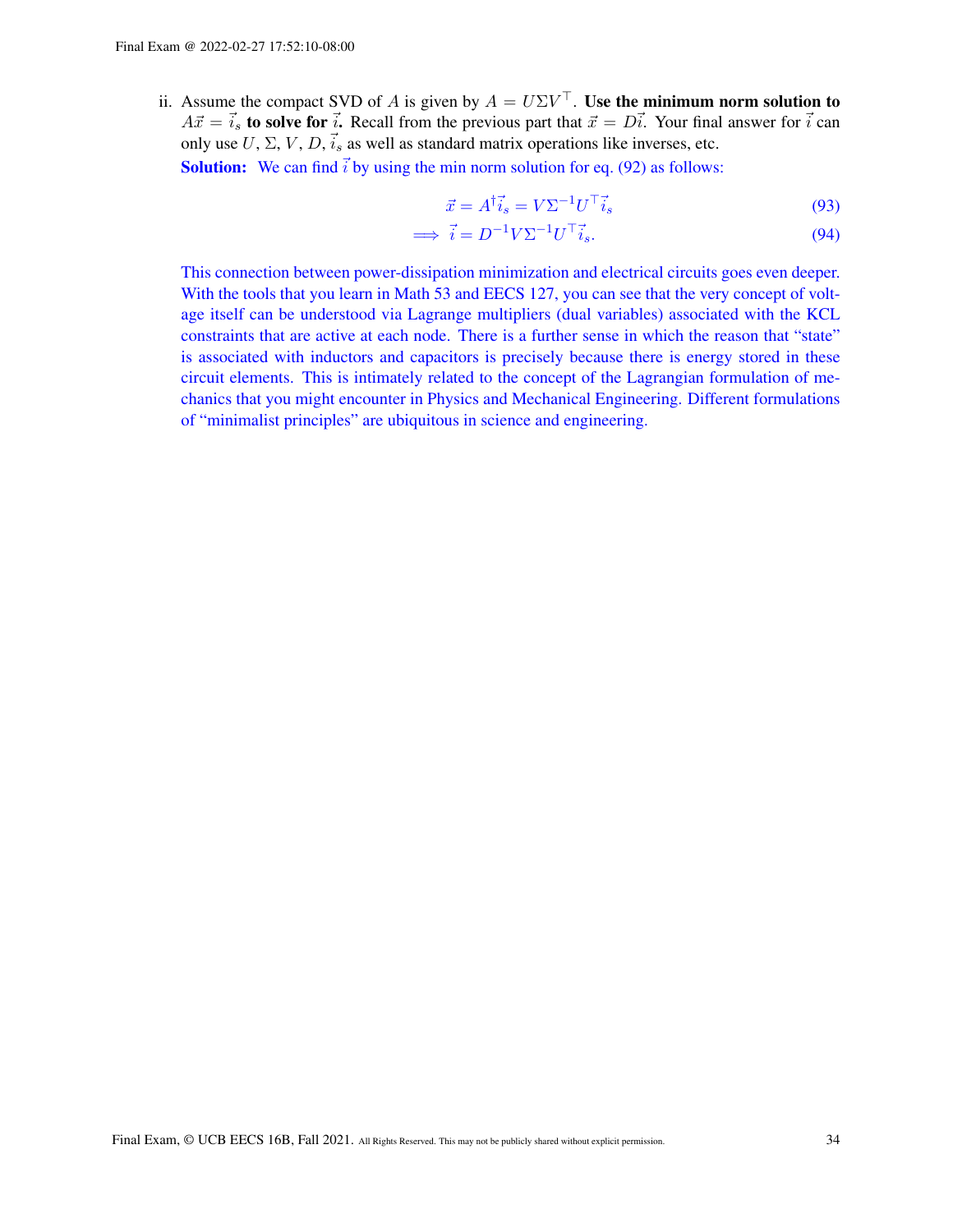#### 11. A Proof in the Complex Case (12 points)

Suppose M is a generic  $m \times n$  complex matrix with rank r and SVD  $M = U \Sigma V^* = \sum_{i=1}^r \sigma_i \vec{u}_i \vec{v}_i^*$ , where the matrices  $U = [\vec{u}_1 \cdots \vec{u}_m]$  and  $V = [\vec{v}_1 \cdots \vec{v}_n]$  have orthonormal columns according to the complex inner product (i.e. the U and V matrices are unitary) and  $\Sigma$  is diagonal with real non-negative diagonal entries sorted in non-ascending order.

Recall that we defined the Frobenius norm as

$$
||M||_F = \sqrt{\sum_{i=1}^{m} \sum_{j=1}^{n} |M_{ij}|^2}
$$
 (95)

and note that the same definition works for complex matrices.

Solution: This problem is a combination of HW 12's problem "Low Rank Approximation of a Matrix" with HW 14's problem "Adapting proofs to the complex case."

Suppose  $k < r$ . Prove that the best rank-at-most-k approximation to M in the Frobenius norm is given by  $\sum_{i=1}^k \sigma_i \vec{u}_i \vec{v}_i^*.$ 

In other words, prove that no matter what the collection of vectors  $\{\vec{p}_i\}$  and  $\{\vec{q}_i\}$  may be,

$$
\left\| M - \sum_{i=1}^{k} \sigma_i \vec{u}_i \vec{v}_i^* \right\|_F \le \left\| M - \sum_{i=1}^{k} \vec{p}_i \vec{q}_i^* \right\|_F.
$$
\n(96)

You may use the following facts without proof:

- If U and V are square unitary matrices, then  $||UA||_F = ||A||_F = ||AV||_F$ .
- The best rank-at-most-k approximation to a diagonal  $m \times n$  real matrix  $\Sigma$  with the diagonal consisting of real non-negative values  $\sigma_i$  sorted in non-ascending order is given by  $\sum_{i=1}^k \sigma_i \vec{e}_{m,i}$ , where  $\vec{e}_{k,i}$  is the *i*<sup>th</sup> column of a  $k \times k$  identity matrix.

In math: No matter what the collection of vectors  $\{\vec{s}_i\}$  and  $\{\vec{w}_i\}$  may be,

 $\mathbf{u}$ 

$$
\left\| \Sigma - \sum_{i=1}^{k} \sigma_i \vec{e}_{m,i} \vec{e}_{n,i}^* \right\|_F \le \left\| \Sigma - \sum_{i=1}^{k} \vec{s}_i \vec{w}_i^* \right\|_F.
$$
\n(97)

- If U and V are square unitary matrices, then the rank of a matrix A is the same as the rank of UA and the rank of  $AV$ .
- The inverse of a square unitary matrix U is given by its conjugate transpose  $U^{-1} = U^*$ , which is also unitary.

#### Solution:

Write  $M = U\Sigma V^*$  and fix  $\{\vec{s}_i\}$ ,  $\{\vec{w}_i\}$ . We use the fact that  $||UA||_F = ||A||_F$  and  $||AV^*||_F = ||A||_F$  to get

$$
\left\| \Sigma - \sum_{i=1}^{k} \sigma_i \vec{e}_{m,i} \vec{e}_{n,i}^* \right\|_F \le \left\| \Sigma - \sum_{i=1}^{k} \vec{s}_i \vec{w}_i^* \right\|_F \tag{98}
$$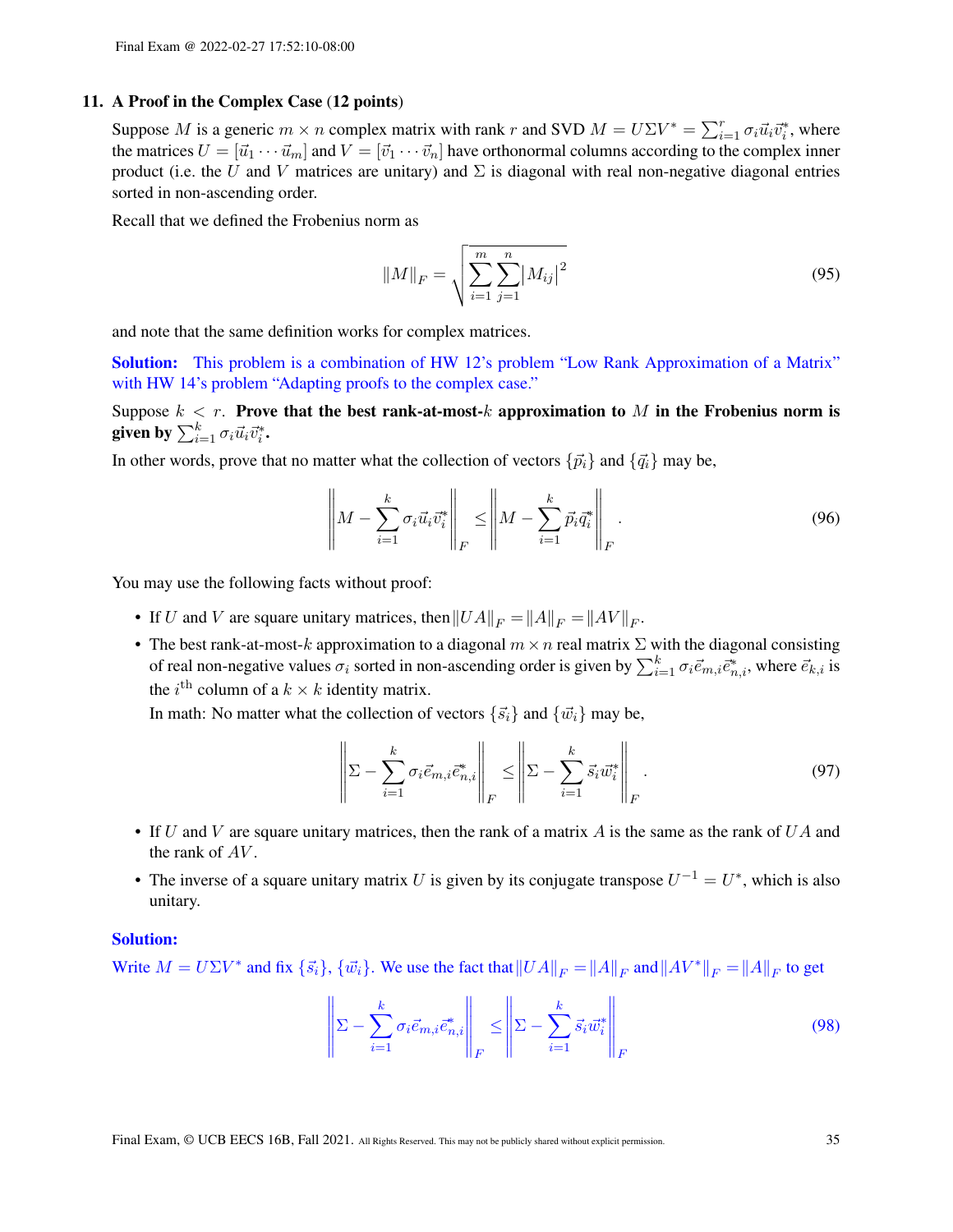$$
\left\| U \left( \Sigma - \sum_{i=1}^{k} \sigma_i \vec{e}_{m,i} \vec{e}_{n,i}^* \right) \right\|_F \le \left\| U \left( \Sigma - \sum_{i=1}^{k} \vec{s}_i \vec{w}_i^* \right) \right\|_F \tag{99}
$$

$$
\left\| U \left( \Sigma - \sum_{i=1}^{k} \sigma_i \vec{e}_{m,i} \vec{e}_{n,i}^* \right) V^* \right\|_F \le \left\| U \left( \Sigma - \sum_{i=1}^{k} \vec{s}_i \vec{w}_i^* \right) V^* \right\|_F
$$
(100)

$$
\left\| U \Sigma V^* - \sum_{i=1}^k \sigma_i U \vec{e}_{m,i} \vec{e}_{n,i}^* V^* \right\|_F \le \left\| U \Sigma V^* - \sum_{i=1}^k U \vec{s}_i \vec{w}_i^* V^* \right\|_F
$$
\n(101)

$$
\left\| U \Sigma V^* - \sum_{i=1}^k \sigma_i (U \vec{e}_{m,i}) (V \vec{e}_{n,i})^* \right\|_F \le \left\| U \Sigma V^* - \sum_{i=1}^k (U \vec{s}_i) (V \vec{w}_i)^* \right\|_F
$$
(102)

$$
\left\| M - \sum_{i=1}^{k} \sigma_i \vec{u}_i \vec{v}_i^* \right\|_F \le \left\| M - \sum_{i=1}^{k} \vec{p}_i \vec{q}_i^* \right\|_F.
$$
\n(103)

Here we have  $\vec{p}_i = \sigma_i U \vec{s}_i$  and  $\vec{q}_i = V \vec{w}_i$ . Since  $U, V$  are orthonormal, and hence invertible, picking  $\vec{p}_i = U\vec{s}_i$  is equivalent to picking  $\vec{s}_i = U^{-1}\vec{p}_i = U^*\vec{p}_i$ , and similarly picking  $\vec{q}_i = V\vec{w}_i$  is equivalent to picking  $\vec{w}_i = V^{-1} \vec{q}_i = V^* \vec{q}_i$ . So we have shown the statement for all  $\vec{p}_i$  and  $\vec{q}_i$  as desired.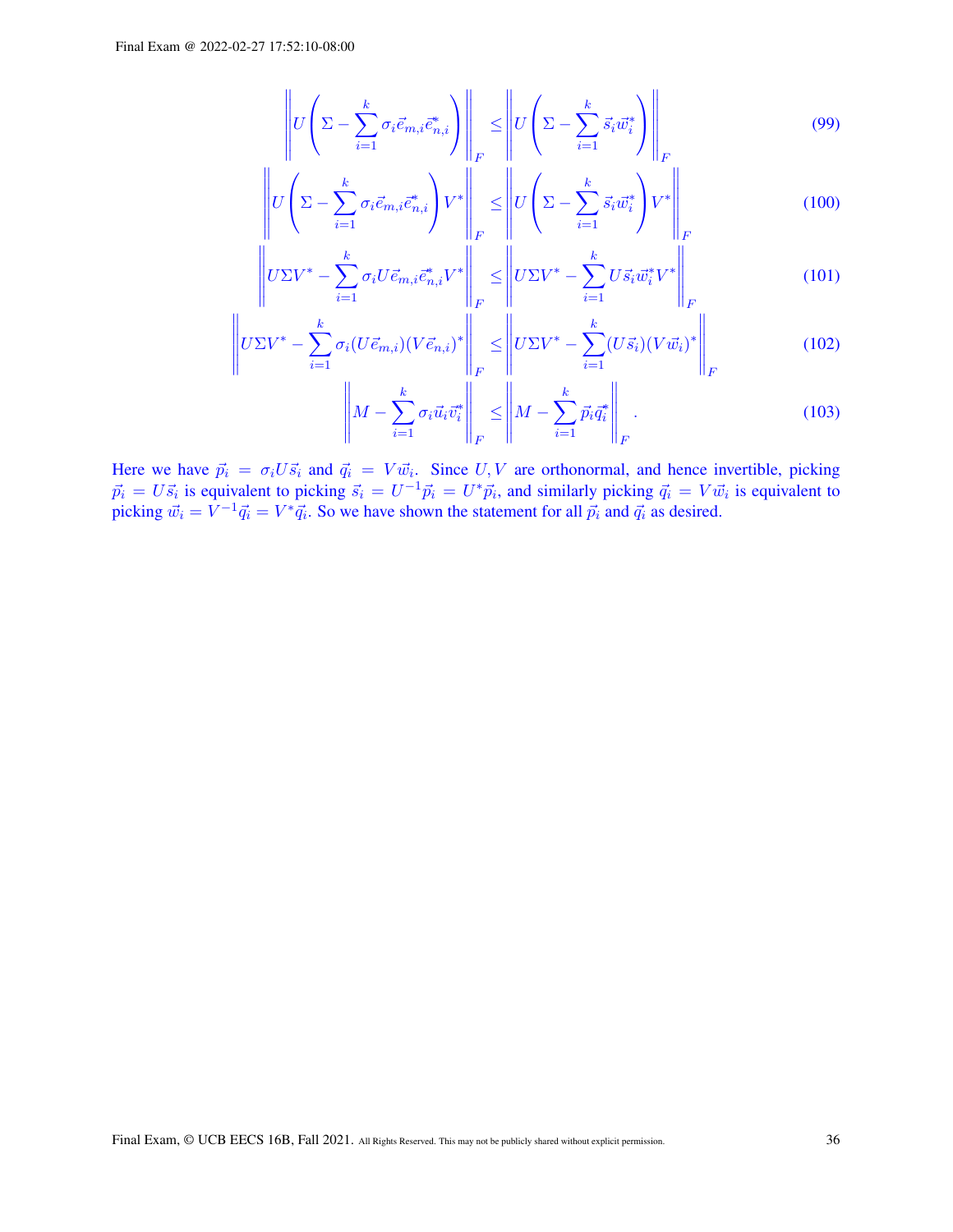#### 12. System ID for Continuous Systems (16 points)

So far we have seen system identification only done for discrete-time systems. But what if we really want to identify some underlying continuous-time model instead? We will explore how to do so in this problem.

(a) (8pts) Suppose we believed that our system was of the form

<span id="page-36-1"></span><span id="page-36-0"></span>
$$
\frac{\mathrm{d}}{\mathrm{d}t}x(t) = \lambda x(t) + bu(t)
$$
\n(104)

where  $x(t) \in \mathbb{R}$  and  $u(t) \in \mathbb{R}$  is a scalar input.

Given an initial condition  $x(t_0)$ , and that  $u(t)$  is some constant input  $\bar{u}$  over the interval  $[t_0, t_f)$ , then for all  $t \in [t_0, t_f)$ , we know that this differential equation eq. [\(104\)](#page-36-0) has the unique solution

$$
x(t) = x(t_0)e^{\lambda(t-t_0)} + \frac{e^{\lambda(t-t_0)} - 1}{\lambda}b\bar{u}.
$$
 (105)

Assume that we record the state at known times  $\tau_0, \tau_1, \ldots, \tau_n$  as having corresponding state values  $x_0 = x(\tau_0), x_1 = x(\tau_1), \ldots, x_n = x(\tau_n)$ . The continuous-time input is known to be piecewise constant  $u(t) = u_i$  for  $t \in [\tau_i, \tau_{i+1})$ , where we know the sequence of inputs  $u_0, u_1, \dots, u_{n-1}$ .

**Solution:** This question part builds on Discussion 6A most closely, together with some of the framing of Discussion 6B. It tests whether students understand where the equations come from in system identification.

We now want to formulate this as a system ID question by relating the unknown parameters  $\lambda$ , b to the data we have. However, the relationship between the parameters and the data we collected is now non-linear. For the data point  $x_{i+1}$ , use eq. [\(105\)](#page-36-1) to write out how  $x_{i+1}$  should be related to  $\lambda$  and  $b$  in the form

$$
x_{i+1} = f(\lambda, x_i, \tau_i, \tau_{i+1}) + bg(\lambda, x_i, u_i, \tau_i, \tau_{i+1}).
$$
\n(106)

#### What are the functions  $f$  and  $q$ ?

**Solution:** We directly use [\(105\)](#page-36-1) by plugging in  $t = \tau_{i+1}$  and  $t_0 = \tau_i$ . We can use this formula as the input  $u(t)$  is a constant  $u_i$  throughout this interval.

<span id="page-36-2"></span>
$$
f(\lambda, x_i, \tau_i, \tau_{i+1}) = x_i e^{\lambda(\tau_{i+1} - \tau_i)}
$$
\n(107)

$$
g(\lambda, x_i, u_i, \tau_i, \tau_{i+1}) = \frac{u_i}{\lambda} (e^{\lambda(\tau_{i+1} - \tau_i)} - 1)
$$
\n(108)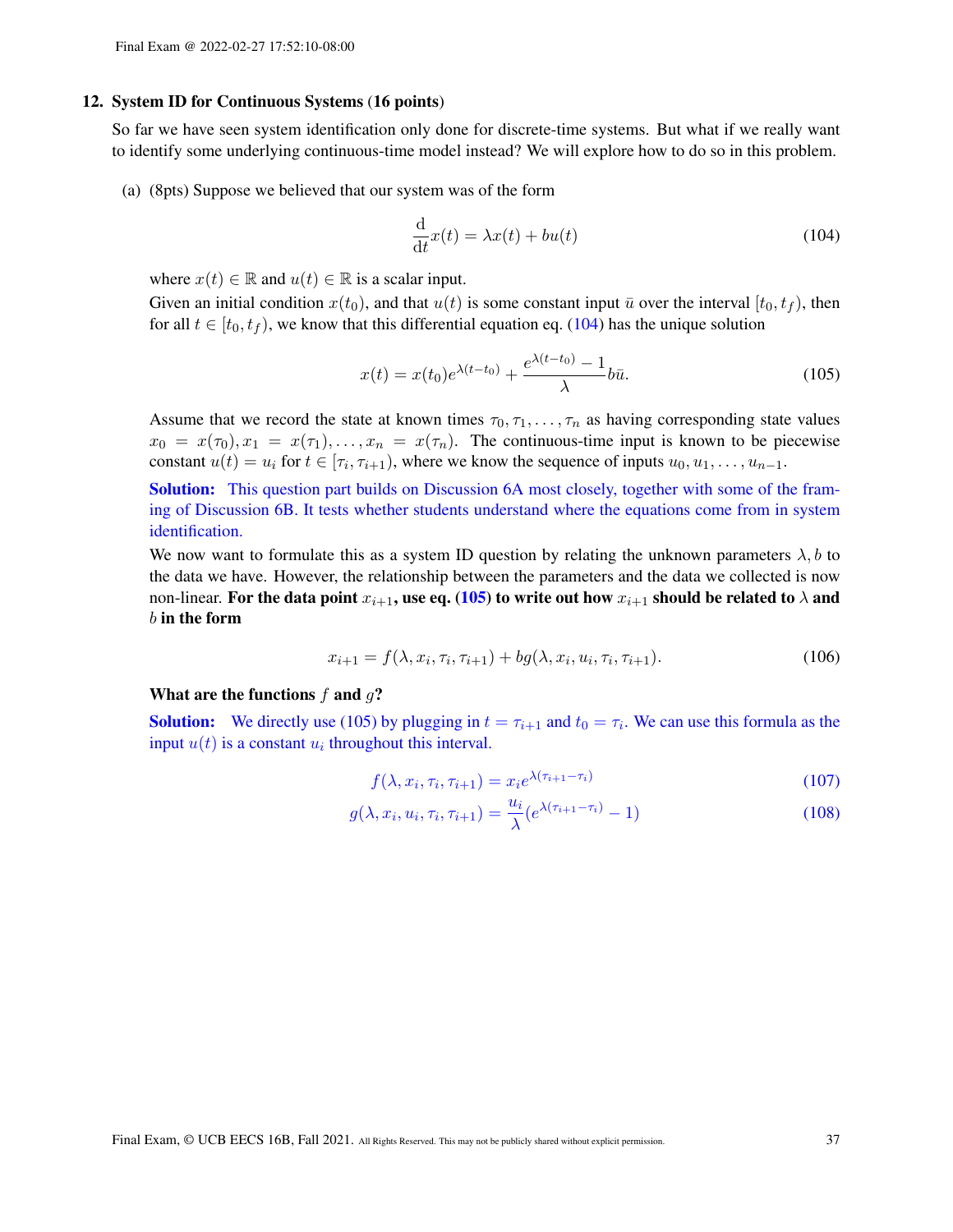(b) (8pts) The previous part gave rise to a sequence of n equations of the form eq. [\(106\)](#page-36-2). Because of observation noise and imperfection in our model, we are going to assume that these equations hold only approximately and hope to find values for the two parameters  $\lambda$ , b that minimize the cost function:

$$
c(\lambda, b) = \sum_{i=0}^{n-1} \ell(x_{i+1}, f(\lambda, x_i, \tau_i, \tau_{i+1}) + bg(\lambda, x_i, u_i, \tau_i, \tau_{i+1}))
$$
(109)

where  $f(\lambda, x, \sigma, \tau)$  and  $g(\lambda, x, u, \sigma, \tau)$  are given nonlinear scalar functions, and  $\ell(s, p)$  is a loss function that penalizes how far the prediction  $p$  is from the measured state s. For example, you could use squared loss  $\ell(s, p) = (s - p)^2$ .

To find the best possible  $\lambda_*, b_*,$  you observe that you want to solve the nonlinear system of equations:

$$
\left. \frac{\partial}{\partial \lambda} c(\lambda, b) \right|_{\lambda_*, b_*} = 0 \tag{110}
$$

<span id="page-37-1"></span><span id="page-37-0"></span>
$$
\left. \frac{\partial}{\partial b} c(\lambda, b) \right|_{\lambda_*, b_*} = 0 \tag{111}
$$

and decide to do so using Newton's method starting with an initial guess  $\lambda_0$ ,  $b_0$  and linearizing the system of equations eq.  $(110)$  and eq.  $(111)$  to get a system of linear equations to solve at each step. The system of linear equations at each iteration  $j + 1$  can be expressed in vector form as:

$$
A\begin{bmatrix} \lambda - \lambda_j \\ b - b_j \end{bmatrix} = \vec{y}.\tag{112}
$$

Solution: This problem engages with the ideas in HW13's problem entitled "Linearization to help classification: discovering logistic regression and how to solve it" and even more so, what you saw in Discussion 13A. The only difference here is the larger context: the exact same techniques work to do system identification as to do classification.

What are the entries of the matrix A and the vector  $\vec{y}$  in terms of the appropriate partial derivatives of  $c(\lambda, b)$  evaluated at the appropriate arguments?

Assume that you can use PyTorch to compute whatever derivatives of  $c(\lambda, b)$  that you want — all given functions are sufficiently differentiable. You don't have to take the derivatives by hand. You just need to tell us what derivatives and what arguments to evaluate them at.

**Solution:** We want to solve a nonlinear vector equation  $\vec{f}(\vec{x}) = \vec{0}$ . Linearizing this equation gives us

$$
\vec{f}(\vec{x}) \approx \vec{f}(\vec{x}^*) + \frac{\partial \vec{f}}{\partial \vec{x}}(\vec{x}^*)(\vec{x} - \vec{x}^*) = \vec{0}
$$
\n(113)

We want to solve for  $\vec{x}$  as a function of our current guess  $\vec{x}^*$ , which means we want to solve

$$
\frac{\partial \vec{f}}{\partial \vec{x}}(\vec{x}^*)(\vec{x} - \vec{x}^*) = -\vec{f}(\vec{x}^*)
$$
\n(114)

For our objective, we want

$$
\vec{f}(\vec{x}) = \begin{bmatrix} \frac{\partial c(\lambda_j, b_j)}{\partial \lambda} \\ \frac{\partial c(\lambda_j, b_j)}{\partial b} \end{bmatrix} = \vec{0}
$$
\n(115)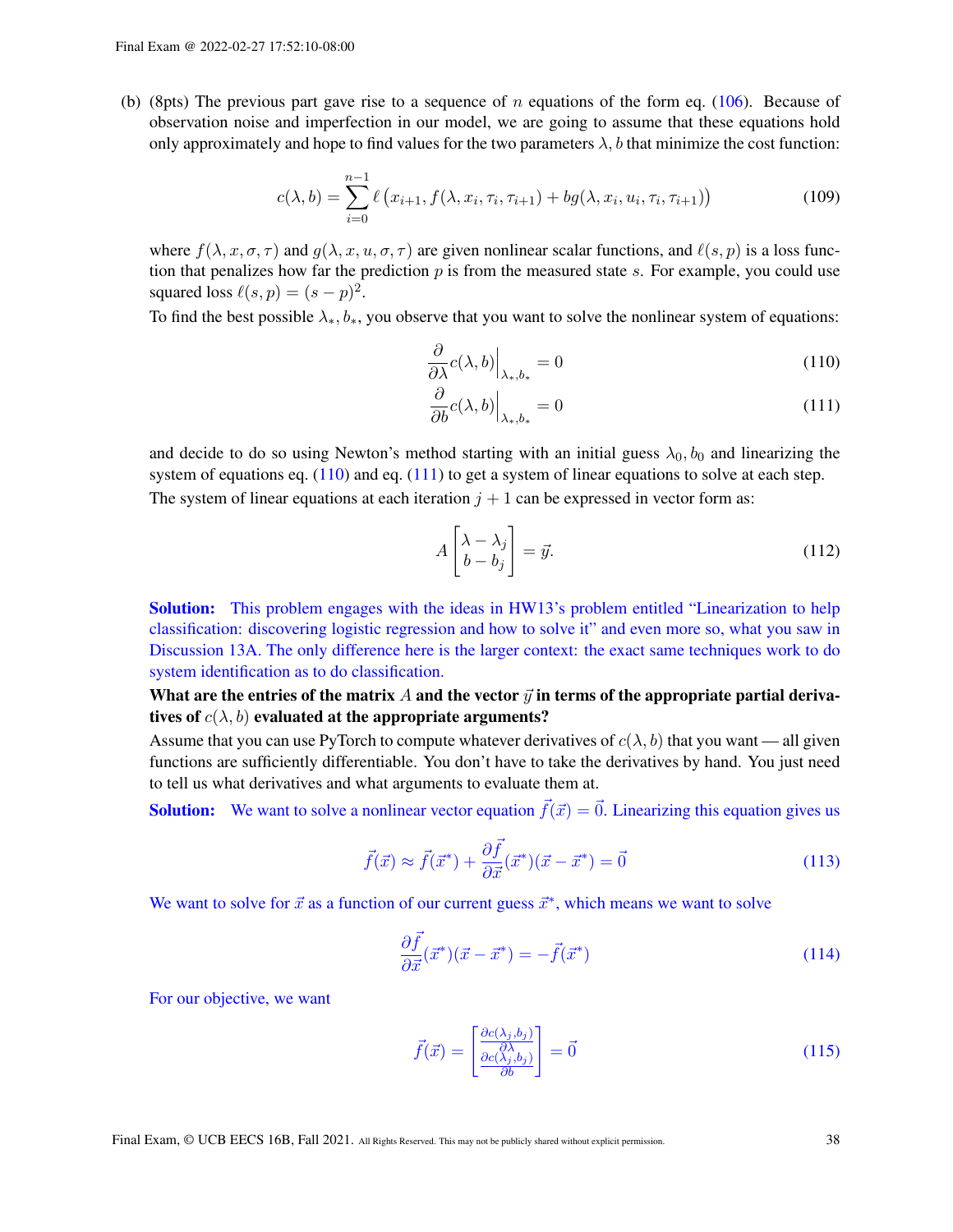Then during each Newton's iteration, we want to solve the linear system of equations

$$
\begin{bmatrix}\n\frac{\partial^2 c}{\partial \lambda \partial \lambda}(\lambda_j, b_j) & \frac{\partial^2 c}{\partial \lambda \partial b}(\lambda_j, b_j) \\
\frac{\partial^2 c}{\partial b \partial \lambda}(\lambda_j, b_j) & \frac{\partial^2 c}{\partial b \partial b}(\lambda_j, b_j)\n\end{bmatrix}\n\begin{bmatrix}\n\lambda - \lambda_j \\
b - b_j\n\end{bmatrix} =\n\begin{bmatrix}\n-\frac{\partial c}{\partial \lambda}(\lambda_j, b_j) \\
-\frac{\partial c}{\partial b}(\lambda_j, b_j)\n\end{bmatrix}
$$
\n(116)

$$
\frac{\partial^2 c}{\partial \vec{x} \partial \vec{x}} (\lambda_j, b_j) \begin{bmatrix} \lambda - \lambda_j \\ b - b_j \end{bmatrix} = -\frac{\partial c}{\partial \vec{x}}^\top (\lambda_j, b_j)
$$
(117)

Thus the matrix A is the Hessian of  $c(\lambda, b)$  evaluated at  $\lambda_j, b_j$ , and the vector  $\vec{y}$  is the transpose of the derivative of  $c(\lambda, b)$  evaluated at  $\lambda_j, b_j$ . You don't need to see this connection and full credit is given if you just write out the partial derivative entries of  $A$  and  $\vec{y}$ .

The fact that you now have the tools to be able to do this problem is a testament to the awesome power of what you have been taught in 16AB. Even to do system-identification in continuous-time for a linear system, we need to be able to deal with fitting nonlinear equations. But once we have the ability to do this kind of fitting, we can actually fit even more sophisticated nonlinear differential equations. The advent of convenient tools for automatic differentiation like PyTorch have made it practically true in many cases that if we can simulate a model, we can also fit that model to data.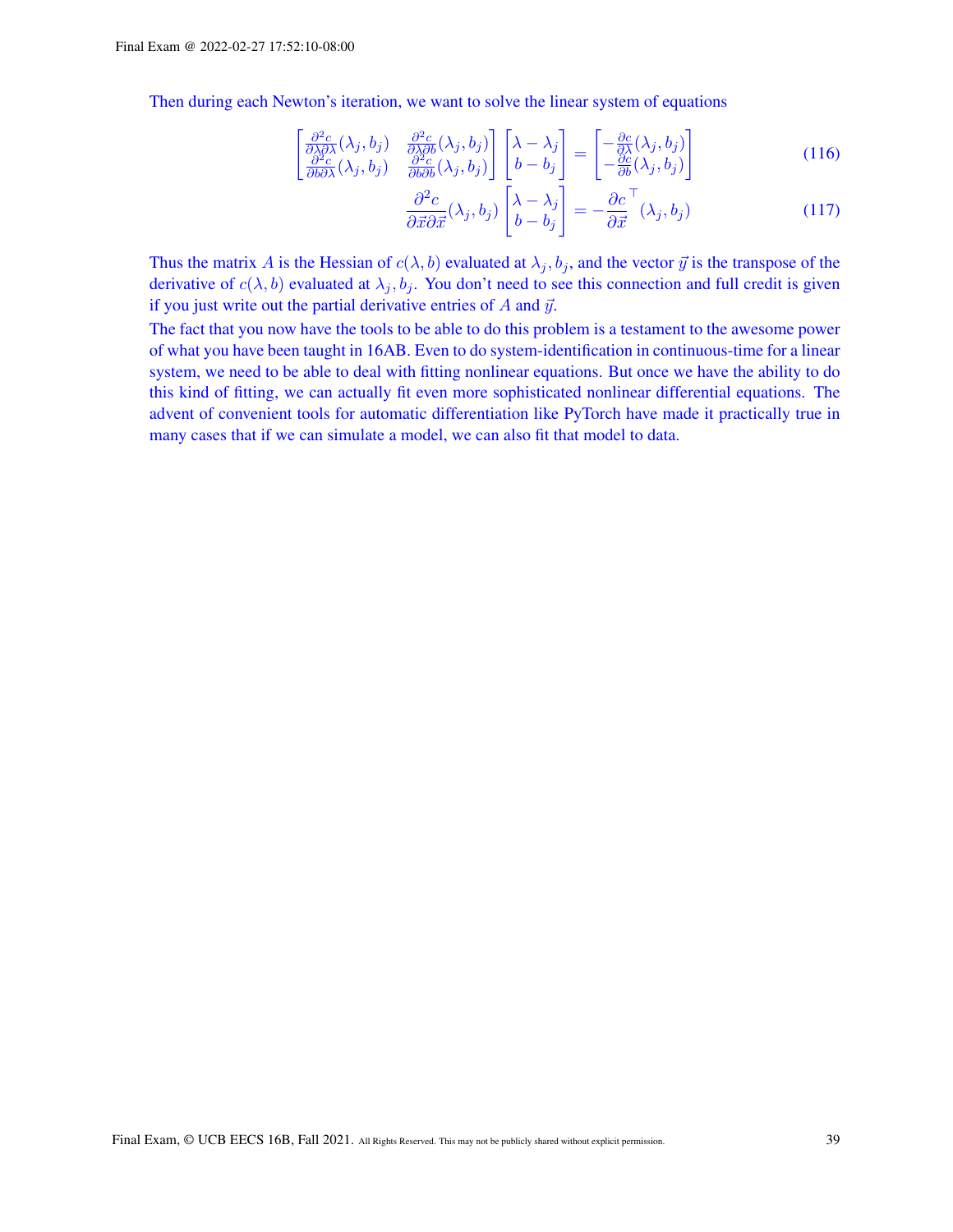#### 13. Movie Ratings with Missing Entries (23 points)

In a matrix  $R$ , you have users' movie ratings. However, not all users watched all the movies.

$$
R = \begin{bmatrix} 0.50 & 0.00 & 0.50 & 0.50 & 0.20 & 1.0 \\ 0.60 & 0.20 & 0.40 & 0.50 & ? & ? \\ 0.50 & 0.50 & 0.00 & 0.25 & 0.60 & 1.0 \\ \hline 0.60 & 0.10 & 0.50 & 0.55 & ? & ? \\ \hline 1.00 & 0.40 & 0.60 & ? & ? & ? \end{bmatrix}
$$
(118)

where the element at the *i*th row and *j*th column indicates the rating of movie *i* by user *j*. A "?" means that there's no rating for that movie.

Our goal is to predict ratings for the missing entries, so we can recommend movies to users. In order to do this, you want to find the hidden goodness vectors for the movies, and the hidden sensitivity vectors of the users. However, due to missing entries, it is not possible to run an SVD on the entire rating matrix R.

It turns out that we have a submatrix  $R'$  in  $R$  that does not have any missing entries.

<span id="page-39-0"></span>
$$
R' = \begin{bmatrix} 0.50 & 0.00 & 0.50 & 0.50 \\ 0.60 & 0.20 & 0.40 & 0.50 \\ 0.50 & 0.50 & 0.00 & 0.25 \\ 0.60 & 0.10 & 0.50 & 0.55 \end{bmatrix}
$$
(119)

We provide a decomposition of this matrix:

$$
R' = \underbrace{\begin{bmatrix} 0.5 & 0.0 \\ 0.4 & 0.2 \\ 0.0 & 0.5 \\ 0.5 & 0.1 \end{bmatrix}}_{C} \underbrace{\begin{bmatrix} 4.0 & 0.0 \\ 0.0 & 2.0 \end{bmatrix}}_{D} \underbrace{\begin{bmatrix} 0.25 & 0.0 & 0.25 & 0.25 \\ 0.5 & 0.5 & 0.0 & 0.25 \\ 0.5 & 0.5 & 0.0 & 0.25 \end{bmatrix}}_{S}
$$
(120)

where the *i*th row of the matrix G represents the goodness row vector  $\vec{g}_i^{\top}$  of the movie *i*, the *j*th column of the matrix S represents the sensitivity vector  $\vec{s}_i$  of user j, and each diagonal entry of the matrix D shows the weight each attribute has in determining the rating of a movie by a user.

*NOTE*: This decomposition in eq. [\(120\)](#page-39-0) is not an SVD; G and S do not have orthonormal vectors.

Solution: This problem largely follows the modeling spirit of HW 11's problem "Movie Ratings and PCA." The major shift is that instead of using the SVD to get the low-rank approximations, we are simply providing those to you differently so that the orthogonality-properties of the SVD bases cannot be used. In that sense, we are connecting to ideas you saw in Discussion 9B.

(a) (4pts) Suppose  $\vec{s}_6$  (the sensitivity vector of user 6) is:

$$
\vec{s}_6 = \begin{bmatrix} 0.5\\1.0 \end{bmatrix} \tag{121}
$$

Use this to **estimate the rating of movie 2 as rated by user 6.** (Show work that uses  $\vec{s}_6$ . Unjustified answers will get no credit.)

**Solution:** This rating is in  $R_{26}$ . From the structure of  $R'$ , if we generalize the sensitivity model, then this can be calculated with  $\vec{g}_2^{\top} D \vec{s}_6$ .

$$
R_{26} = \vec{g}_2^{\top} D \vec{s}_6 = d_1 s_{61} g_{21} + d_2 s_{62} g_{22} \tag{122}
$$

Final Exam, © UCB EECS 16B, Fall 2021. All Rights Reserved. This may not be publicly shared without explicit permission. 40 40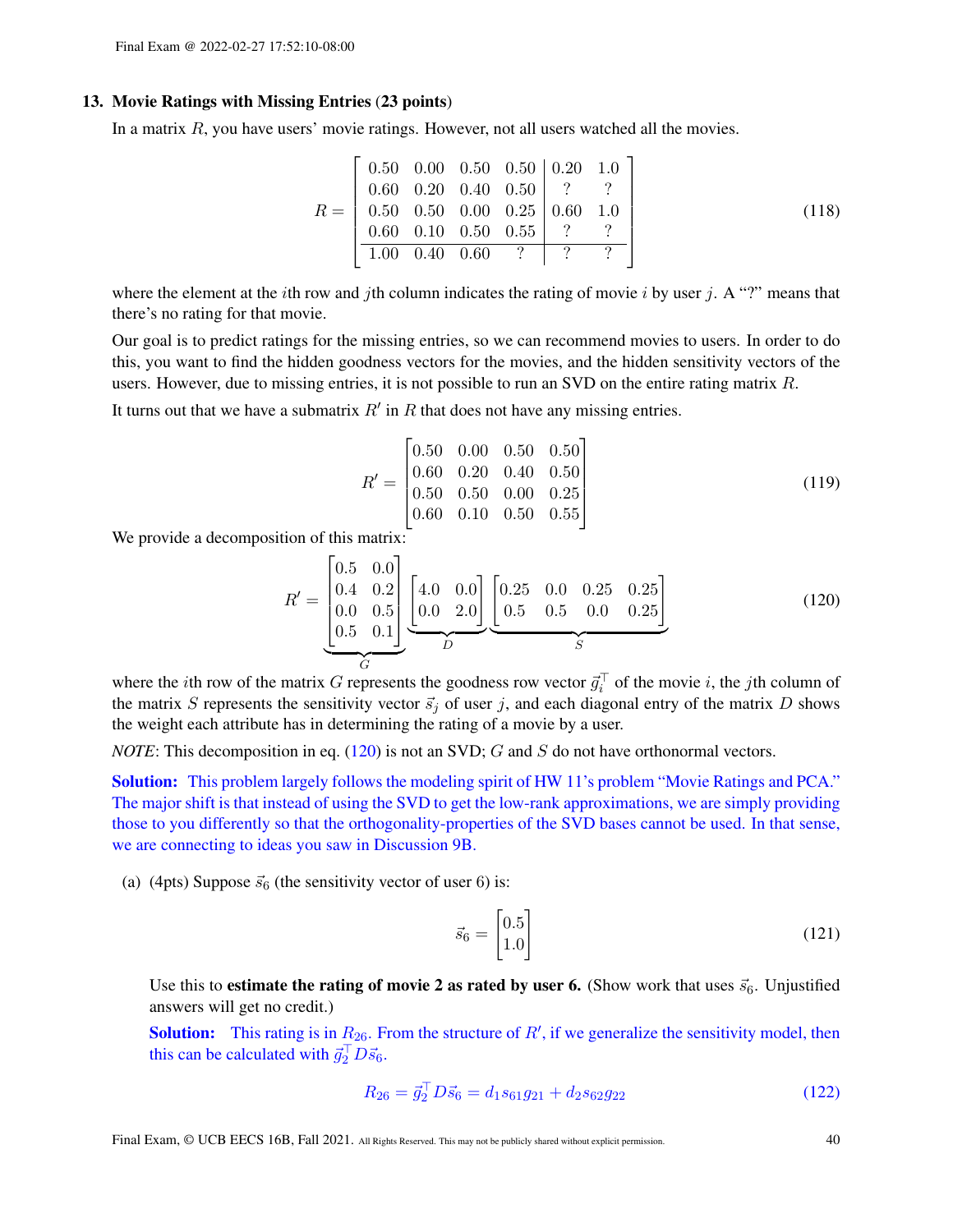$$
= 4 \cdot 0.5 \cdot 0.4 + 2 \cdot 1.0 \cdot 0.2
$$
\n
$$
= 1.2
$$
\n(123)\n(124)

where  $d_i$  is *i*th diagonal element of matrix  $D$ .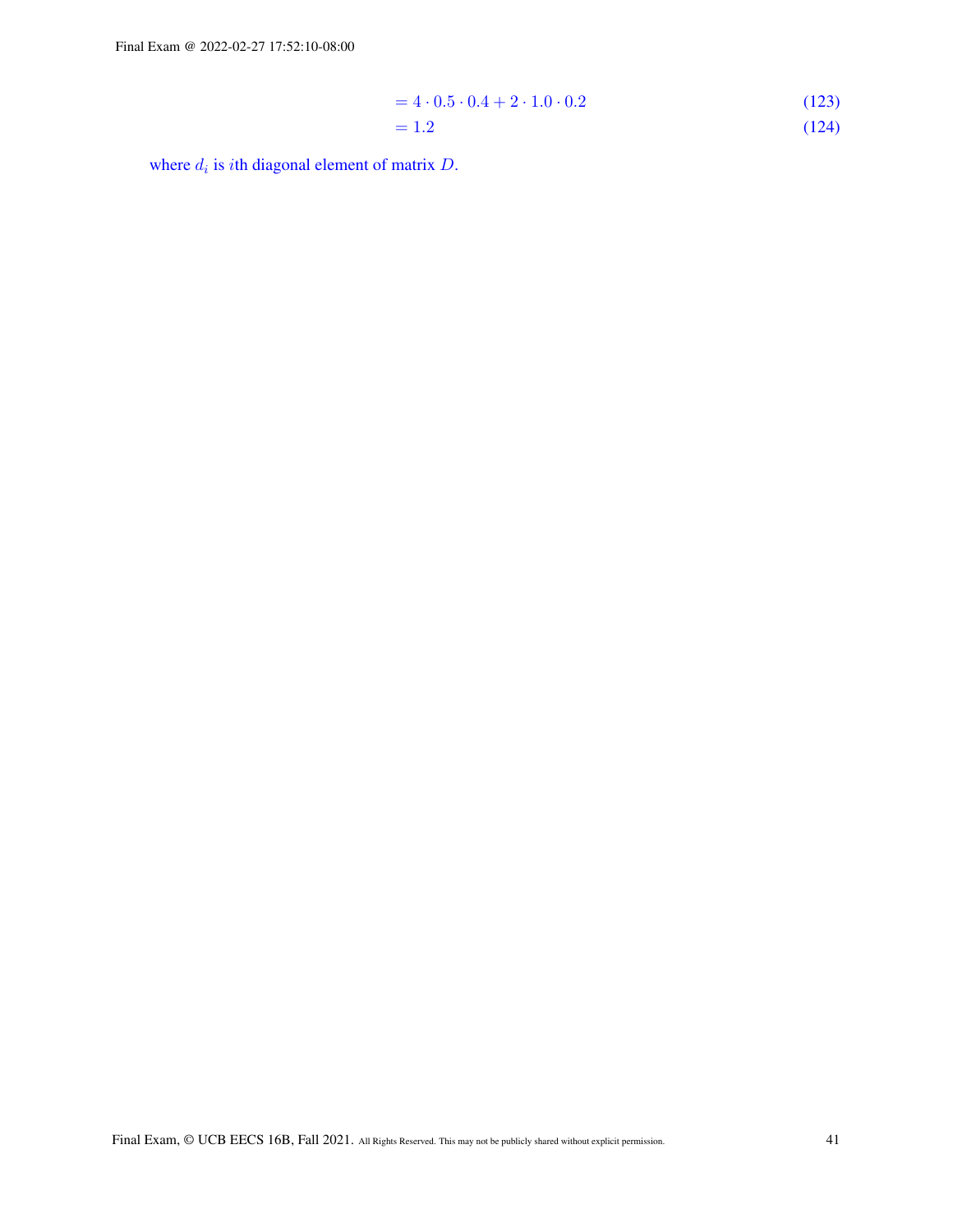- (b) (6pts) For the 5th movie, we have three ratings and want to find two parameters of goodness. Formulate a least squares problem  $A\vec{g}_5 \approx \vec{b}$  to estimate  $\vec{g}_5$  (goodness vector of movie 5). You need to tell  $\lceil 1.00 \rceil$ 
	- us A explicitly as a matrix with numerical entries. We give you that  $\vec{b} = \begin{bmatrix} 0.40 \\ 0.60 \end{bmatrix}$  $|0.60$ since those are the

three ratings we know for this movie.

**Solution:** Considering the  $R_{51}, \ldots, R_{54}$  in the 5th row of the ratings matrix R, we have

$$
\begin{bmatrix} g_{51} & g_{52} \end{bmatrix} \underbrace{\begin{bmatrix} 4.0 & 0.0 \\ 0.0 & 2.0 \end{bmatrix}}_{D} \underbrace{\begin{bmatrix} 0.25 & 0.0 & 0.25 & 0.25 \\ 0.5 & 0.5 & 0.0 & 0.25 \end{bmatrix}}_{S} = \begin{bmatrix} 1.00 & 0.40 & 0.60 & ? \end{bmatrix}
$$
 (125)

Removing the 4th column of  $S$  (since there is no corresponding equation) and transposing each side,

$$
\underbrace{\begin{bmatrix} 0.25 & 0.5\\ 0.0 & 0.5\\ 0.25 & 0.0 \end{bmatrix}}_{S_{1:3}^{\top}} \underbrace{\begin{bmatrix} 4.0 & 0.0\\ 0.0 & 2.0 \end{bmatrix}}_{D} \begin{bmatrix} g_{51} \\ g_{52} \end{bmatrix} = \begin{bmatrix} 1.00\\ 0.40\\ 0.60 \end{bmatrix}
$$
(126)

Setting  $A = S_{1:3}^{\top}D$  and  $\vec{b}$  to be the ratings vector, we have a least squares problem

$$
\min_{\vec{x}} \|A\vec{x} - \vec{b}\|^2 \tag{127}
$$

where

$$
A = \begin{bmatrix} 1.0 & 1.0 \\ 0.0 & 1.0 \\ 1.0 & 0.0 \end{bmatrix}, \vec{x} = \begin{bmatrix} g_{51} \\ g_{52} \end{bmatrix}, \vec{b} = \begin{bmatrix} 1.00 \\ 0.40 \\ 0.60 \end{bmatrix}
$$
(128)

(c) (3pts) We now consider a ratings matrix  $R$  without missing entries (that is different from the previous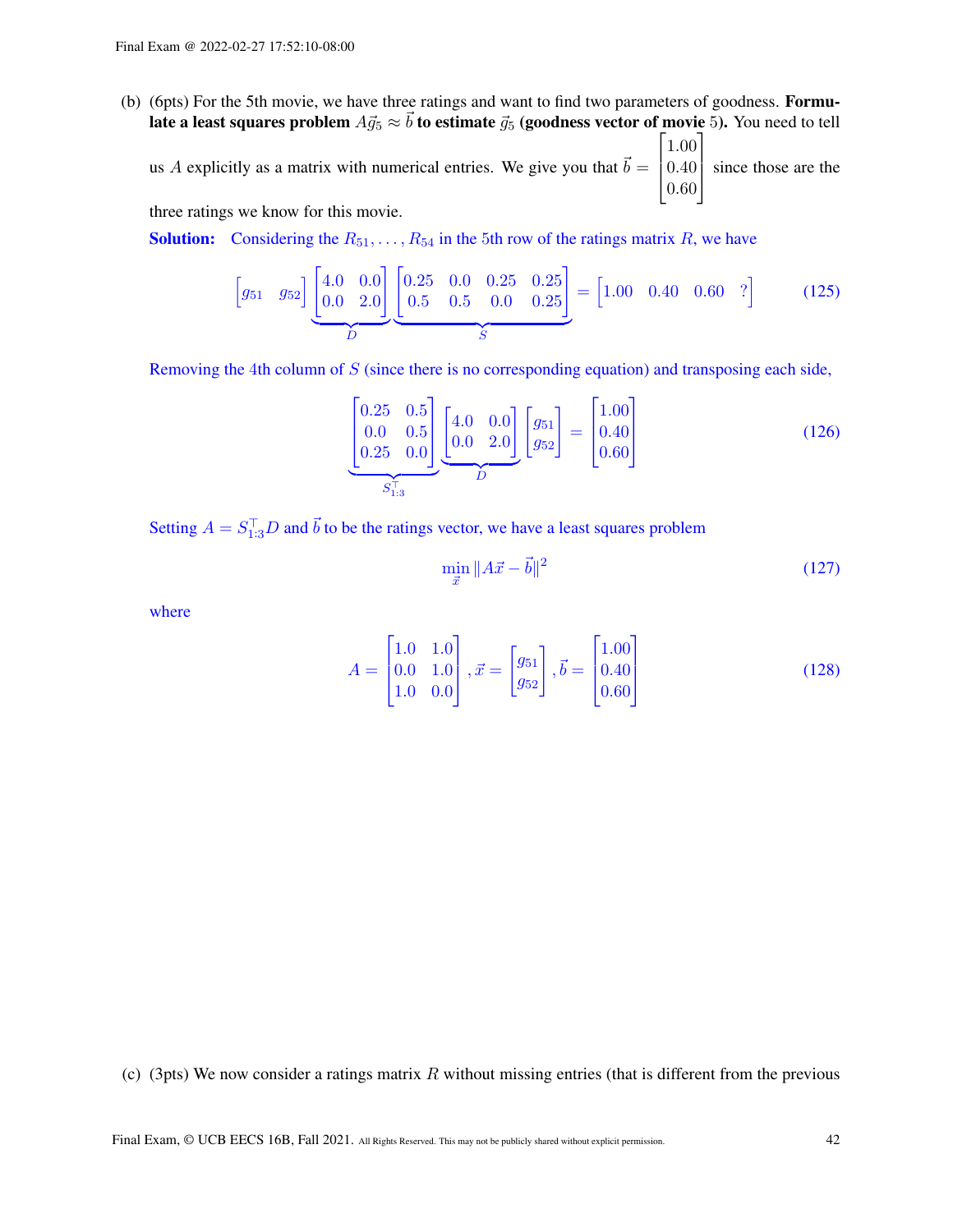R) where the matrix is partitioned into four blocks  $R_{11}, R_{12}, R_{21}, R_{22}$  as below.

$$
R = \begin{bmatrix} R_{11} & R_{12} \\ R_{21} & R_{22} \end{bmatrix}
$$
 (129)

In order to find the optimal number of principal components, we compute a PCA model from the SVD of  $R_{11}$  with k principal components, with  $k = 2, 3, 4, 5$ . We then use the chosen components and the singular values of  $R_{11}$  together with the information in  $R_{12}$  and  $R_{21}$  to create an estimate  $R_{22}$  for the held-out ratings in  $R_{22}$ . We can also use the first k terms of the SVD of  $R_{11}$  to reconstruct  $\widehat{R}_{11}$  as the best rank-k approximation to  $R_{11}$ .

Solution: This part of the problem builds on the ideas you saw in both lecture and exercised for yourself in HW 10's problem "Orthonormalization for Speeding Up Model Order Selection." Only the context has changed, but the spirit of doing model order selection by minimizing the validation error is the same.

The training errors  $||R_{11} - \widehat{R}_{11}||_F^2$  and validation errors  $||R_{22} - \widehat{R}_{22}||_F^2$  for each candidate choice for  $k$  are given in the table below.

| Select | $k_{\mathcal{C}}$ | Training error | Validation error |
|--------|-------------------|----------------|------------------|
|        |                   | 1.428          | 3.104            |
|        |                   | 0.414          | 2.494            |
|        |                   | 0.093          | 0.462            |
|        |                   | 0.017          | 0.090            |
|        |                   | 0.011          | 0.132            |
|        |                   | 0.006          | 0.161            |

Find the optimal number of principal components  $k$  we should use and fill in the appropriate bubble. (No need to give any justification.)

**Solution:** As we increase the number of principal components k, we will observe training error decreasing, while validation error first decreases but increases at some point. The optimal  $k$  can be found by selecting k which gives minimum validation error, which is  $k = 4$ .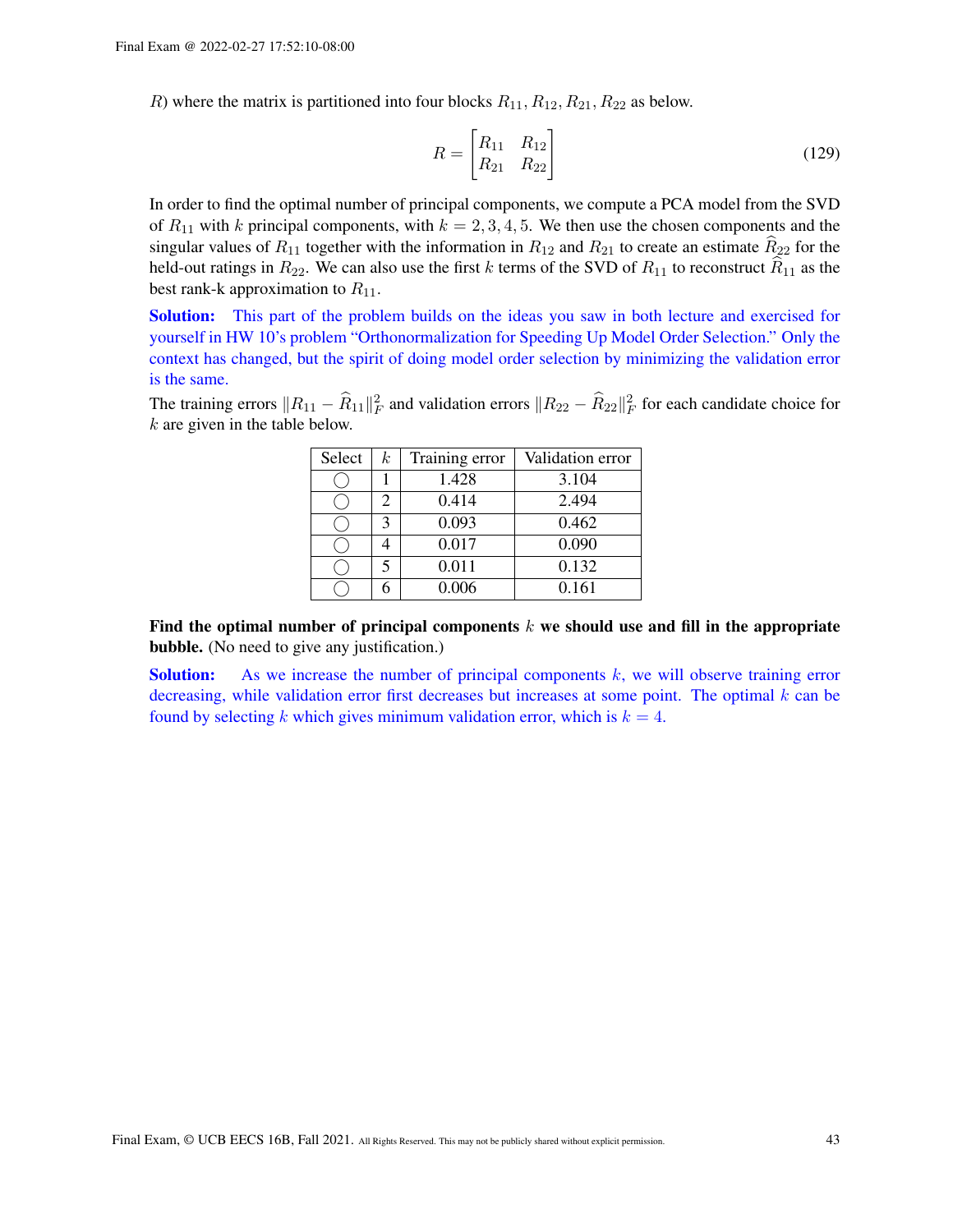(d) (10pts) Suppose that we want to approximate R with a rank-k matrix  $\hat{R} = C X L^{\top}$  where C is known (e.g. it has a specific k columns selected from R), and so is  $L^{\top}$  (e.g. it has a specific k rows selected from  $R$ ). The only freedom is in choosing the k by k matrix  $X$ .

We want to find X that minimizes the Frobenius norm error between R and  $\overline{R}$ :

$$
\underset{X}{\operatorname{argmin}} \|R - \underbrace{CXL^{\top}}_{\widehat{R}}\|_{F}^{2}
$$
\n(130)

This is a least-squares problem since  $CXL^{\top}$  is linear in the entries of the matrix X and minimizing the Frobenius norm squared is just minimizing a sum of squared errors. Suppose we further know that C has linearly independent columns and that  $L^{\top}$  has linearly independent rows. It turns out that the optimal  $X = \left( (C^\top C)^{-1} C^\top \right) R \left( L (L^\top L)^{-1} \right)$ .

Solution: This part of this problem has a direct spiritual lineage to HW 14's problem "Minimum" Norm Variants" in its emphasis of understanding an optimization problem by looking at things in the appropriate SVD bases. The underlying ideas on the nature of projections have been seen in multiple discussions including 9B.

Suppose that we know the full SVDs of C and  $L^{\top}$ :

<span id="page-43-1"></span>
$$
C = \begin{bmatrix} U_C & U_{C,n} \end{bmatrix} \begin{bmatrix} \Sigma_C \\ 0 \end{bmatrix} V_C^{\top}, \qquad L^{\top} = U_L \begin{bmatrix} \Sigma_L & 0 \end{bmatrix} \begin{bmatrix} V_L^{\top} \\ V_{L,n}^{\top} \end{bmatrix}.
$$
 (131)

Using these SVDs and remembering how they simplify projections, we notice that:

<span id="page-43-0"></span>
$$
\widehat{R} = CXL^{\top} = \left(C(C^{\top}C)^{-1}C^{\top}\right)R\left(L(L^{\top}L)^{-1}L^{\top}\right) = U_CU_C^{\top}RV_LV_L^{\top}.
$$
\n(132)

This suggests that the orthonormal bases  $U = [U_C \ U_{C,n}]$  and  $V = [V_L \ V_{L,n}]$  are interesting to consider, so we notice that

$$
R = U U^{\top} R V V^{\top}
$$
\n<sup>(133)</sup>

$$
= \begin{bmatrix} U_C & U_{C,n} \end{bmatrix} \begin{bmatrix} U_C^\top \\ U_{C,n}^\top \end{bmatrix} R \begin{bmatrix} V_L & V_{L,n} \end{bmatrix} \begin{bmatrix} V_L^\top \\ V_{L,n}^\top \end{bmatrix}
$$
(134)

$$
= (U_C U_C^{\top} + U_{C,n} U_{C,n}^{\top}) R (V_L V_L^{\top} + V_{L,n} V_{L,n}^{\top})
$$
\n(135)

$$
= \underbrace{U_C U_C^\top R V_L V_L^\top}_{\widehat{R}} + U_C U_C^\top R V_{L,n} V_{L,n}^\top + U_{C,n} U_{C,n}^\top R V_L V_L^\top + U_{C,n} U_{C,n}^\top R V_{L,n} V_{L,n}^\top. \tag{136}
$$

Use eq. [\(136\)](#page-43-0) together with eq. [\(132\)](#page-43-1) to establish that this X satisfies the key condition of leastsquares optimality: show that the residual  $R - \overline{R}$  is orthogonal to the estimate  $\overline{R}$  when you use the inner product corresponding to the Frobenius norm — which basically treats a matrix as a big vector.  $\langle A, B \rangle_F = \text{trace}(A^{\top}B) = \text{trace}(B^{\top}A) = \text{trace}(AB^{\top}) = \text{trace}(BA^{\top}).$ 

*(HINT 1: Given that the Frobenius inner-product between two matrices of the same size can be interpreted as either the sum of the inner-products of all the rows in* A *with their* B *counterparts (trace*(AB⊤)*) or all the columns in* A *with their* B *counterparts (trace*(A⊤B)*), why do you think that the first term in eq.* [\(136\)](#page-43-0) *must be orthogonal to each of the final three terms in eq.* [\(136\)](#page-43-0)*?)*

*(HINT 2: What subspace do the rows of the second term in eq.* [\(136\)](#page-43-0) *live in? What subspace do the columns of the third term in eq.* [\(136\)](#page-43-0) *live in?* .... What subspaces do the rows and columns of R live *in according to eq.* [\(132\)](#page-43-1)*?)*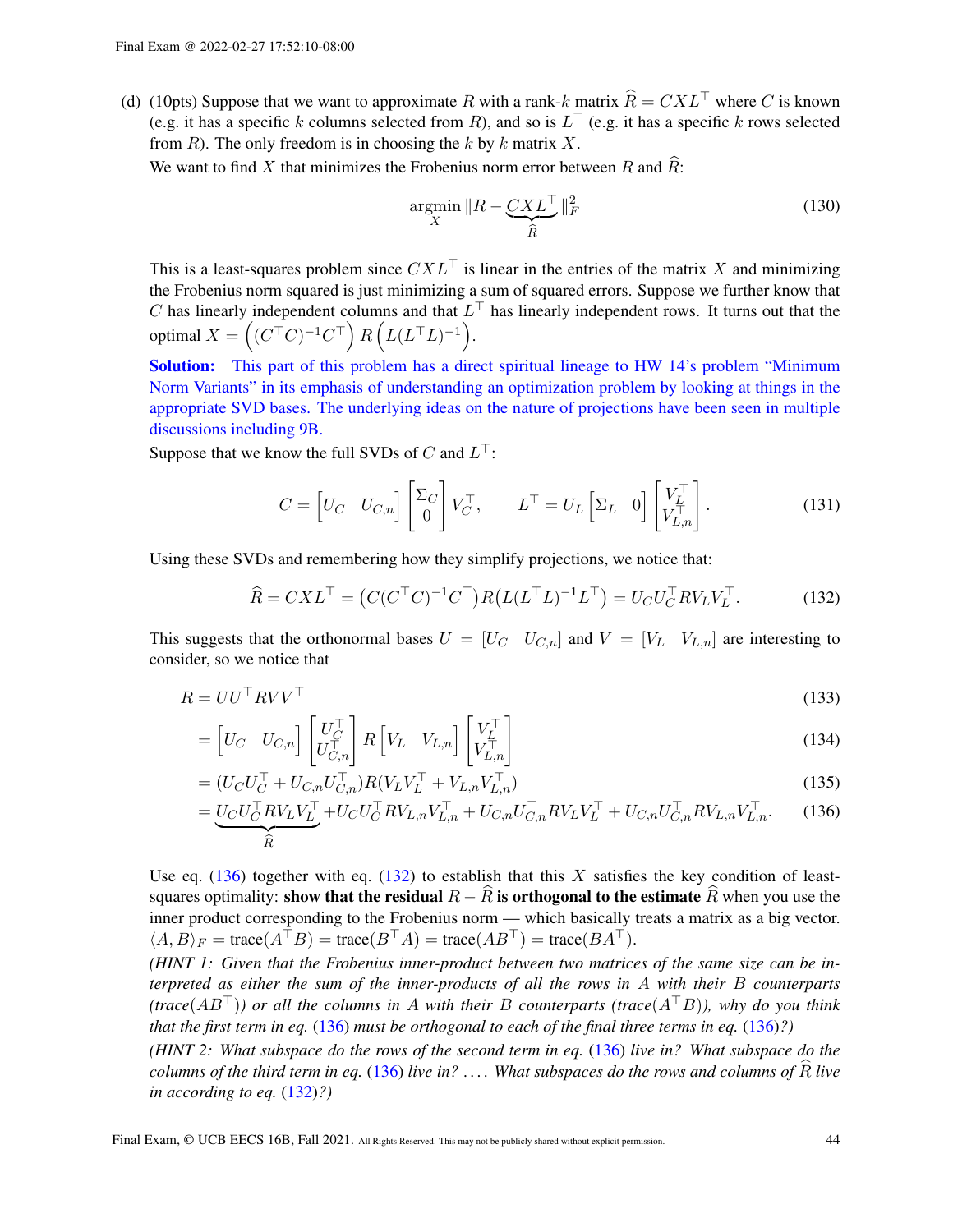# Solution:

We prove the orthogonality of residual  $R - CXL^{\top}$  and the estimate  $CXL^{\top}$ . Expanding each term, we have:

$$
CXL^{\top} = U_C U_C^{\top} R V_L V_L^{\top}
$$
\n<sup>(137)</sup>

$$
R - CXL^{\top} = U_CU_C^{\top}RV_{L,n}V_{L,n}^{\top} + U_{C,n}U_{C,n}^{\top}RV_LV_L^{\top} + U_{C,n}U_{C,n}^{\top}RV_{L,n}V_{L,n}^{\top}
$$
(138)

From  $\text{Col}(U_C) \perp \text{Col}(U_{C,n})$  and  $\text{Row}(V_L^{\top}) \perp \text{Row}(V_{L,n}^{\top})$ , and the definition of matrix multiplication (i.e. AB has columns that are linear combinations of the columns of A and has rows that are linear combinations of the rows of  $B$ ), we find

$$
\text{Row}\Big((U_C U_C^\top R V_L) V_L^\top\Big) \perp \text{Row}\Big((U_C U_C^\top R V_{L,n}) V_{L,n}^\top\Big) \tag{139}
$$

$$
\operatorname{Col}\Big(U_C(U_C^\top R V_L V_L^\top)\Big) \perp \operatorname{Col}\Big(U_{C,n}(U_{C,n}^\top R V_L V_L^\top)\Big) \tag{140}
$$

$$
\text{Row}\Big((U_C U_C^\top R V_L) V_L^\top\Big) \perp \text{Row}\Big((U_{C,n} U_{C,n}^\top R V_{L,n}) V_{L,n}^\top\Big) \tag{141}
$$

For any two matrix A, B which Row(A)  $\perp$  Row(B), the inner product  $\langle A, B \rangle_F = \text{trace}(AB^{\top}) = 0$ since A's rows are orthogonal to  $B^{\top}$ 's columns. Because of this orthogonality, the entire matrix  $AB^{\top}$ is filled with zeros, so clearly the trace is also zero.

Similarly, for any two matrix A, B which Col(A)  $\perp$  Col(B), the inner product  $\langle A, B \rangle_F = \text{trace}(A^{\top}B)$ 0 since  $A^{\top}$ 's rows are orthogonal to B's columns.

Using this property, we find:

$$
\langle U_C U_C^\top R V_L V_L^\top, U_C U_C^\top R V_{L,n} V_{L,n}^\top \rangle_F = 0 \tag{142}
$$

$$
\langle U_C U_C^\top R V_L V_L^\top, U_{C,n} U_{C,n}^\top R V_L V_L^\top \rangle_F = 0 \tag{143}
$$

$$
\langle U_C U_C^\top R V_L V_L^\top, U_{C,n} U_{C,n}^\top R V_{L,n} V_{L,n}^\top \rangle_F = 0 \tag{144}
$$

Summing all three inner products yields  $\langle C X L^{\top}, R - C X L^{\top} \rangle_F = 0$ .

This concludes that the estimate  $CXL^{\top}$  and the residual  $R - CXL^{\top}$  is orthogonal, proving the optimitzer X of  $\min_X \|R - CXL^\top\|_F^2$  is indeed

$$
X = \left( (C^{\top} C)^{-1} C^{\top} \right) R \left( L (L^{\top} L)^{-1} \right). \tag{145}
$$